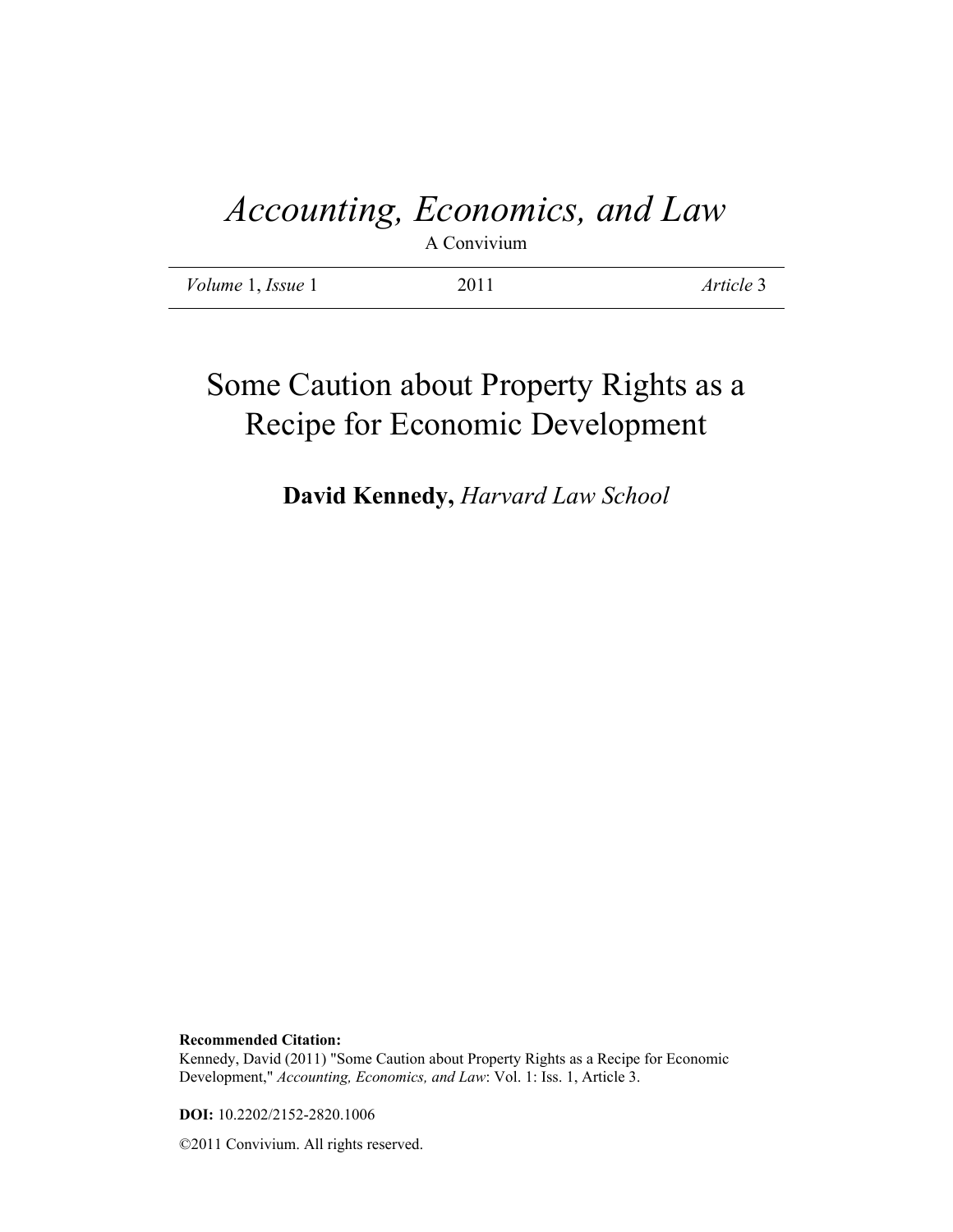## Some Caution about Property Rights as a Recipe for Economic Development

David Kennedy

#### **Abstract**

Choices about the meaning and allocation of property rights pose the sorts of policy questions familiar to economists thinking about development policy. If we are seeking economic growth of this or that sort, who should have access to what resources and on what conditions? "Clear and strong property rights" are neither an escape from these questions nor a ready-made answer. Property law is simple one place in which struggles over these questions have been carried out. In this short essay, I review these common, if mistaken, ideas about property rights in the West in light of the Western experience. My objective is to place the strategic choices embedded in any property regime in the foreground and lead one to hesitate before accepting conventional neoliberal wisdom about the importance of "clear" or "strong property rights" for economic development.

**KEYWORDS:** property law, economic development

**JEL Classification Codes:** K11, P14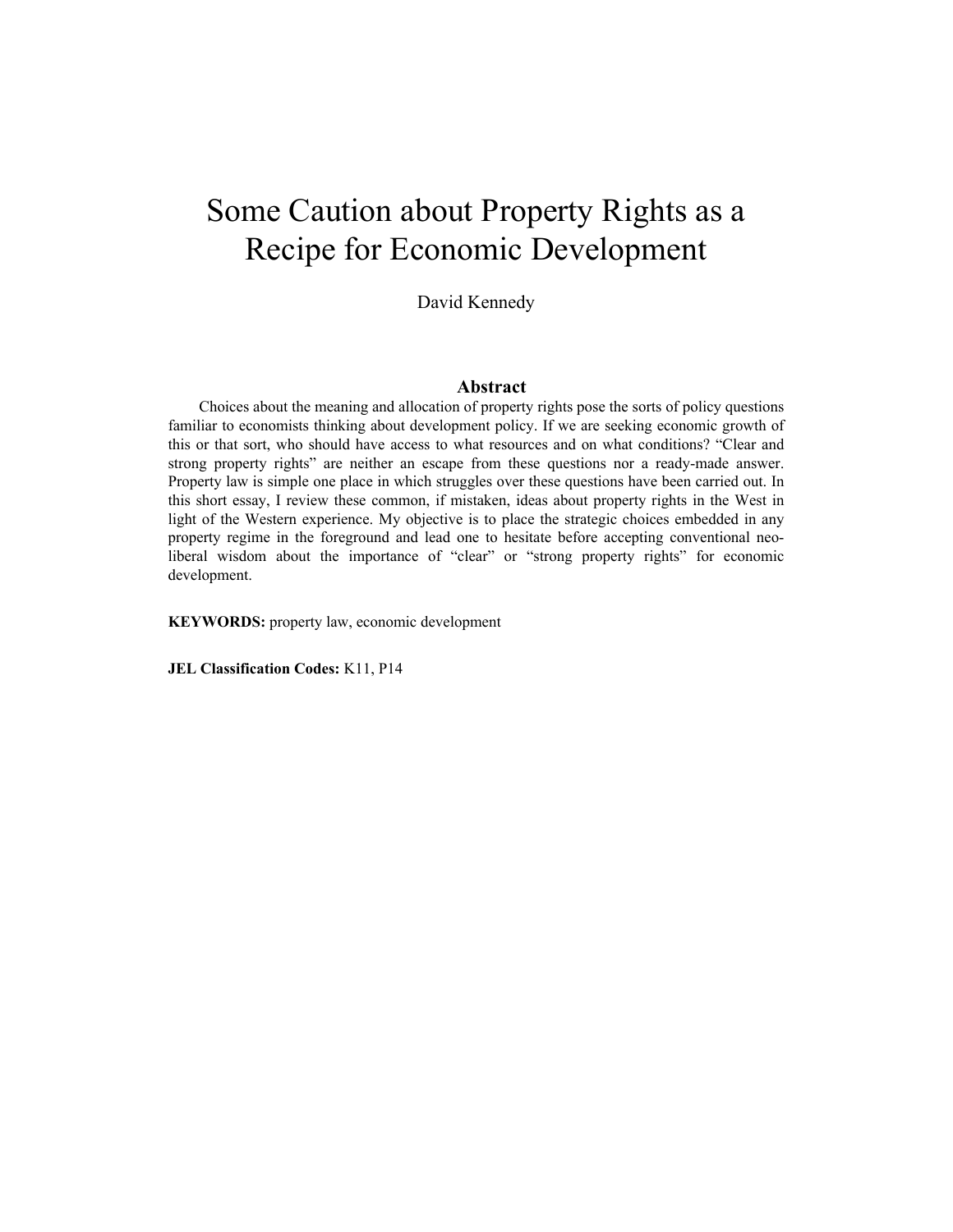Kennedy: Property Rights and Economic Development

#### TABLE OF CONTENTS

**INTRODUCTION** 

- 1. PROPERTY AND THE HISTORY OF STRUGGLE OVER MODES OF ECONOMIC LIFE
- 2. PROPERTY AND SOVEREIGNTY: THE FUSION OF PRIVATE AND PUBLIC ORDER
- 3. PROPERTY AS DISTRIBUTION: REGULATING RELATIONS AMONG PEOPLE WITH RESPECT TO THINGS
- 4. OWNERSHIP AND USE: PROPERTY DUTIES AND THE SOCIAL PRODUCTIVITY OF ASSETS
- 5. INITIAL ALLOCATION AND THE SUBSEQUENT REARRANGEMENT OF ENTITLEMENTS
- 6. PROPERTY LAW ANALYTICS: "CLEAR" PROPERTY RIGHTS AND THE CALL FOR FORMALIZATION.
- 7. ANALYTICS AND IDEOLOGY IN THE CASE FOR ENTITLEMENT REFORM
- 8. SUMMARY AND CONCLUSION

**REFERENCES**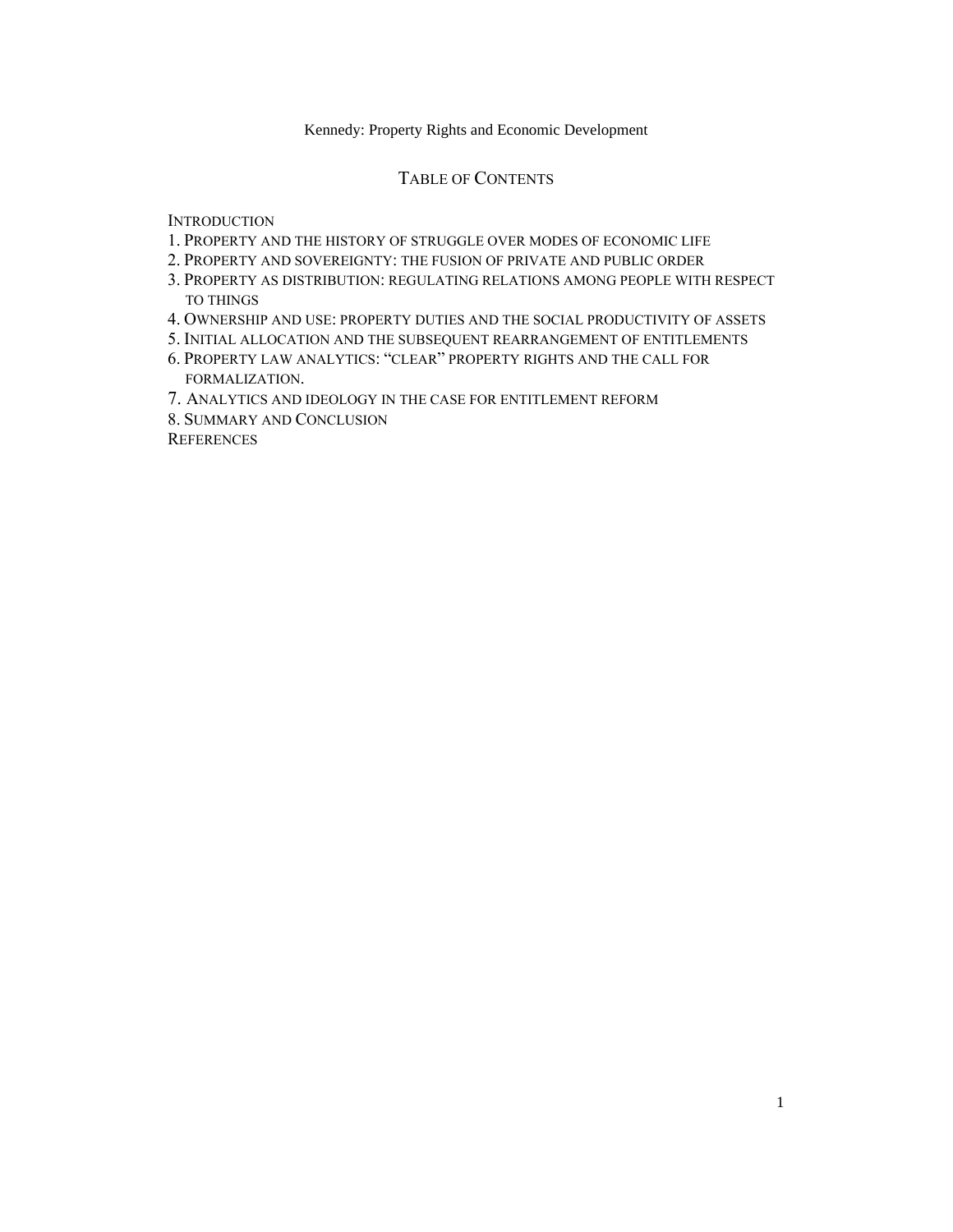In recent years, enhancing the security and formality of property rights has become something of an *idée fixe* among economic development policy experts. The legal orthodoxy which has accompanied neo-liberal economic prescriptions routinely affirms that "strong and clear" property rights are a prerequisite to a functioning market economy and that their provision will promote efficiency and growth.<sup>1</sup> As a result, strengthening and clarifying property rights has become a

 $\overline{\phantom{a}}$ 

<sup>&</sup>lt;sup>1</sup> Hernando de Soto offered one of the most cited arguments for "strong and clear" property rights and proposals for formalizing property regimes to promote growth and development. De Soto, Hernando. *The Mystery of Capital: Why Capitalism Triumphs in the West and Fails Everywhere Else.* New York: Basic Books, (2000) (arguing that without formal private property regimes, capital cannot be adequately mobilized and produced, making domestic capitalism an inevitable failure in the developing world). See also, *Hernando de Soto and Property in a Market Economy* (Barros, D. Benjamin ed.) Burlington: Ashgate (2010). But see Santos, Alvaro. "The World Bank's Use of the 'Rule of Law' Promise" in *The New Law and Economic Development* (Trubek, David M. and Santos, Alvaro eds.) New York: Cambridge University Press (2006) at pp. 286-89. Scholars loosely grouped under the rubric of New Institutional Economics, an interdisciplinary program of lawyers, economists, and other social scientists, have offered a variety of arguments on behalf of the need for formal property rights to promote growth. See, e.g., North, Douglas C. & Weingast, Barry R. *The Rise of the Western World: A New Economic History*, New York: Cambridge University Press (1973); North, Douglas C. *Structure and Change in Economic History*, New York: Norton (1981); North, Douglas C. *Institutional Change and Economic Performance*, New York: Cambridge University Press (1990). But see Davis, Lewis S. "Institutional Flexibility and Economic Growth," *Journal of Comparative Economics* 38(3) (Sept. 2010) at pp. 306-20 (arguing for institutional flexibility rather than rigid formality in property rights protections). For an evolutionary account of economic development in which property rights play a pivotal role, see O'Driscoll Jr., Gerald P. and Hoskins, W. Lee. *Property Rights: The Key to Economic Development*, Cato Institute Policy Analysis no. 482, (Aug. 7, 2003). The World Bank has played a central role in promoting (through both research publications and loan conditionality) the argument that property rights are crucial to sustainable growth. See, e.g., World Bank. *Initiatives in Legal and Judicial Reform: A Working Pape*r, p. 2 (2004) (arguing that sustainable development requires legal and institutional reforms instituting private property rights and the rule of law)

http://www-wds.worldbank.org/external/default/main?pagePK=64193027&piPK=64187937&theS itePK=523679&menuPK=64187510&searchMenuPK=64187283&siteName=WDS&entityID=00 0012009\_20040301142827. See also World Bank, *Doing Business in 2005: Removing Obstacles to Growth*, (2005) at p. 3 (suggesting that unclear or weak property rights preclude those less welloff from doing business), http://www.doingbusiness.org/documents/doingbusiness2005.pdf. See also, Deininger, Klaus. *Land Policies for Growth and Poverty Reduction*, World Bank (2003) (p. xix: "Even though the ability to make productive use of land will depend on policies in areas beyond land policy that may warrant separate attention, secure and well-defined land rights are key for households' asset ownership, productive development, and factor market functioning."). For country-specific examples in the literature, see, e.g., Ali, Daniel Ayalew, Dercon, Stefan & Gautam, Madhur. "Property Rights in a Very Poor Country: Tenure Insecurity and Investment in Ethiopia," Policy Research Working Paper 4363, Sustainable Development Department and Development Research Group (Sept. 2007); Besley, Timothy. "Property Rights and Investment Incentives: Theory and Evidence from Ghana," *Journal of Political Economy* 103(5) (1995) at p. 903; Frye, Timothy. "Credible Commitment and Property Rights: Evidence from Russia"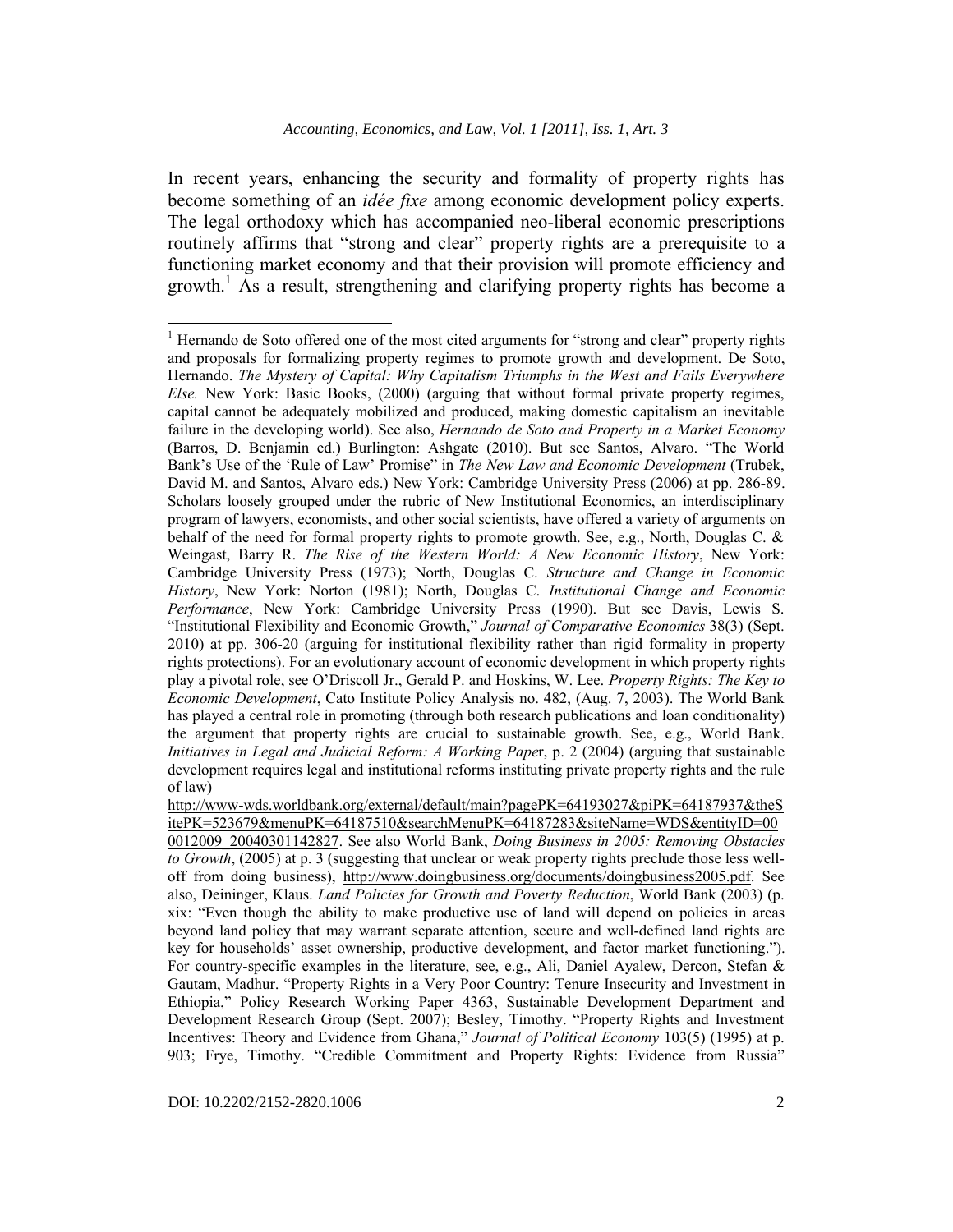standard part of the recipe offered by outside experts for developing countries from Mexico to Mali, Chile to China. There is no question that all property law regimes enshrine choices of deep significance for economic development. The image of "strong and clear" property rights, however, obscures more than it clarifies about the links between those choices and the direction of a society's economic development. This recipe is rooted in historical claims about the legal regimes of developed societies and analytic claims about the nature of property entitlements which are not compelling.

The case for a straightforward link between "clear and strong" property rights and robust growth or development in today's industrial societies is more ideological assertion than careful history. In fact, the developed economies of the modern West have experienced periods of aggressive industrialization and economic growth with a wide range of different property regimes in place.<sup>2</sup> Property regimes differ, sometimes dramatically, among industrialized societies, and all such societies are home to a variety of different formal and informal regimes.<sup>3</sup> Economic growth has often depended upon the erosion or elimination of traditional entitlements, just as it has generated new rights and new forms of property. The enclosure of land once cultivated for food to raise sheep in support of an expanding British textile industry is a familiar historical example.<sup>4</sup> Moreover, we know that property rights sometimes slow growth, contribute to market inefficiencies and help to fuel or magnify economic busts. David Ricardo's observation that the accumulation of agricultural land rents could be an obstacle to growth provided an early theoretical exposition of this possibility.<sup>5</sup> In the recent economic crisis, the role played by the rapid expansion of home ownership, of formal and enforceable mortgage entitlements and mortgagebacked securities illustrates the potential for expanding entitlements to magnify

*American Political Science Review* 98(3) (Aug. 2004). 2

 $^{2}$ Max Weber famously identified the puzzle that industrialization occurred first in England, home to a notoriously arcane property law regime. Weber, Max *Economy and Society* (Roth G. & Wittich R. eds. Fischoff, Ephraim et al. trans., 1968) (1956). For a summary of Weber's analysis, see Trubek, David M. "Max Weber on Law and the Rise of Capitalism," *Wisconsin Law Review* 1972 (1972) at pp. 746-48

<sup>3</sup> Dwyer, John P. *Property Law and Policy: A Comparative Institutional Perspective*. Foundation Press, (1998). Mattei, Ugo. *Basic Principles of Property Law: A Comparative Legal and Economic Introduction*. Greenwood Press, (2000).

<sup>&</sup>lt;sup>4</sup> See Barrington Moore Jr. *Social Origins of Dictatorship and Democracy: Lord and Peasant in the Making of the Modern World*. Boston: Beacon Press (1967) at pp. 20-29. See also E.P. Thompson. *The Making of the English Working Class*. Harmondsworth: Penguin (1963) at ch. 7; and the analysis by Karl Polanyi, *The Great Transformation: The Political and Economic Origins of our Time* (1944) New York. Rinehart, (1957, c 1944) 5

 $\frac{5}{3}$ "[Rent] is a symptom, but it is never a cause of wealth; for wealth often increases most rapidly while rent is either stationary, or even falling." Ricardo, David *On the Principles of Political Economy and Taxation,* Joseph Milligan (1819) Chapter 2, "On Rent," at paragraph 2.18.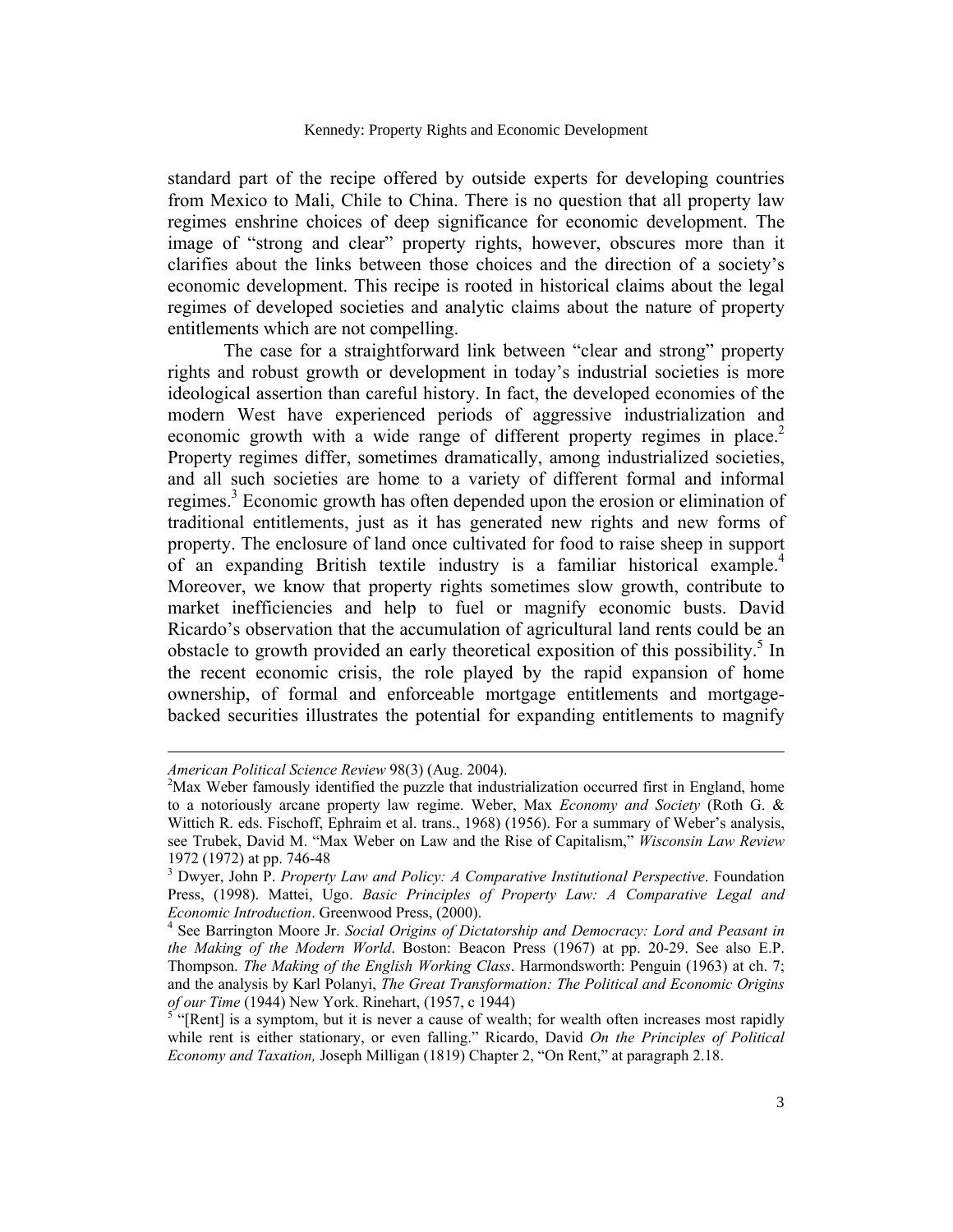leverage and exacerbate cycles of boom and bust.<sup>6</sup> The idea that clear and strong property entitlements stand as a kind of historic baseline for growth and development obscures this varied history.

The focus on strong and clear rights also obscures the fact that no property law regime is composed solely of *rights*, however strong or clear. There are always also lots of reciprocal obligations, duties and legal privileges to injure.<sup>7</sup> Property law is a complex system of forces pulling in contradictory directions. As such, it offers myriad opportunities for fine-tuning the relationship among economic and social interests in pursuit of a development strategy. Using property as an instrument for development strategy requires choice – among various economic interests and among modes of entitlement. The strategic instrument may well be the *relative* strength or clarity of one, rather than another, legal interest. In any property regime some entitlements will be weak and vague, others strong or clear. The strategic arrangement of a property regime requires careful analysis of the economic impact of rendering some rights strong or some entitlements clear at the expense of others.

Nor do property entitlements stand alone.<sup>8</sup> In developed economies, property rights and obligations have always been embedded in a broader legal

<sup>6</sup> See, e.g., Heller, Michael *The Gridlock Economy: How Too Much Ownership Wrecks Markets, Stops Innovation, and Costs Lives*, Basic Books (2008) (arguing that the unbundling and demarcation of intellectual and real property into increasingly smaller and more rigidly defined bits ultimately erodes social welfare by curbing innovation and stymieing socially beneficial capital projects).

<sup>&</sup>lt;sup>7</sup>See Hohfeld, Wesley. "Some Fundamental Legal Conceptions as Applied in Judicial Reasoning," 23 *Yale Law Journal* 16 (1913) (clarifying the correlative relationships among rights, duties, powers, and immunities), reprinted with introduction in *The Canon of American Legal Thought* (Kennedy, David and Fisher III, William W. eds). See also Hohfeld, Wesley . "Fundamental Legal Conceptions as Applied in Judicial Reasoning," 26 *Yale Law Journal* 710 (1917).

<sup>&</sup>lt;sup>8</sup> The significance of social and legal context has been the focus of research for legal scholars for more than a century. For an overview of the postwar history of socio-legal studies see, for example, Trubek, David, "Back to the Future: The Short Happy Life of the Law and Society Movement," 18 *Florida State University Law Review 4 (1990);* Friedman, Lawrence M. "The Law and Society Movement," 38 *Stanford Law Review* 763 (1985). The best collection of material from the Law and Society movement in the United States remains Macaulay, Stewart, Friedman, Lawrence and Stookey, John erd., *Law and Society: Readings on the Social Study of Law* (New York: W.W. Norton, 1995). See also, Kennedy, David and Fisher, William, eds., *The Canon of American Legal Thought,* (Princeton, 2006) at 445-646. Economist Gary Libecap provides an extensive study of how political forces and vested interests have shaped the American property landscape in Libecap, Gary, *Contracting for Property Rights,* Cambridge University Press (1989). Within the modern law and economics tradition, economist Harold Demsetz provides the starting point for examining how property rights emerge and shift in response to underlying economic and geographic forces. See, e.g., Demsetz, Harold, "Toward a Theory of Property Rights," 57:2 *American Economic Review* 347-359 (1967). Nobel Prize winner Elinor Ostrom highlights the importance of social and cultural factors in shaping and maintaining property regimes. See, e.g., Ostrom, Elinor, *Governing the Commons: The Evolution of Institutions for Collective Action*,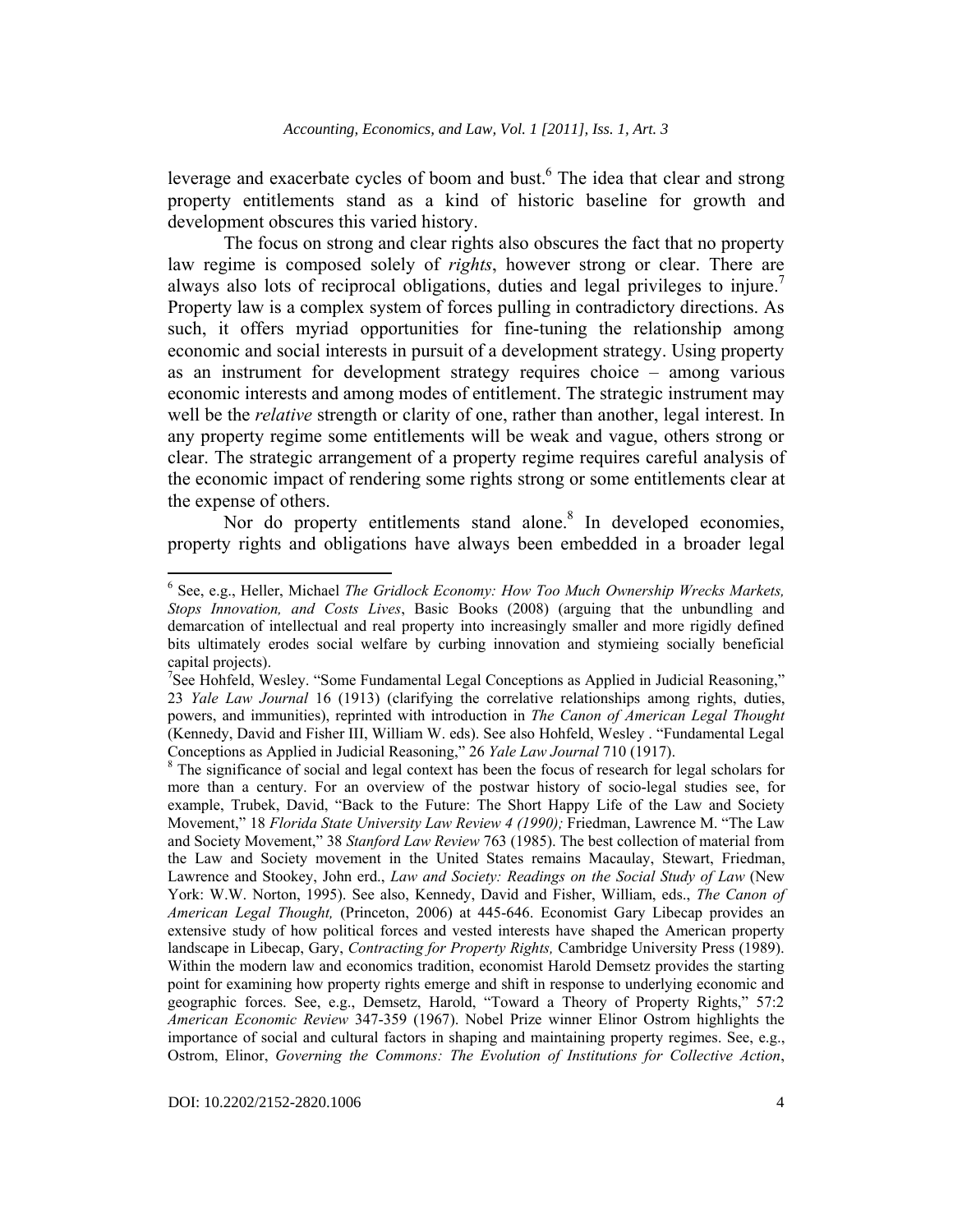fabric which qualifies and complicates their meaning. Moreover, the exercise of property entitlements is set within a complex and dynamic social context that further modifies their meaning and qualifies their enforcement. Economic actors will view entitlements quite differently – what is clear for someone deep within a social network may be quite obscure to someone arriving from far away. The reverse may also be true – to render entitlements "clear" to foreign market participants may disempower local players for whom the earlier system made complete sense. From a development perspective, what matters is not the "strength" or "clarity" of property rights, but the relationship between legal entitlements and the distribution and use of resources in a particular time and place.

As one sorts through the technical details of any Western legal regime, moreover, it is notoriously difficult to say just which entitlements are in fact "clear" or "strong." Were American sub-prime mortgages clear and strong?<sup>9</sup> They were strong enough to endanger the global banking system, clear enough to support dramatic growth in the housing market and tremendous leverage in financial markets – and yet few understood their terms. As housing prices plummeted, it was not at all clear they would or could ultimately be enforced and yet they continued to provide the measure for "testing" the soundness of banks and assessing the scale of necessary fiscal support. It might be better to ask *for whom* entitlements *seemed* strong or clear and at what point, although that can also be terribly difficult to assess. Homeowners and banks may all have thought they understood the mortgages they were concluding, yet it is now clear many did not. Banks – and borrowers – may have felt their entitlements strong and enforceable, only to find they were anything but. Moreover, "strength" and "clarity" do not always run together. It may well have been precisely the obscurity of mortgage obligations that ensured they would not be questioned as the crisis began, precisely because no one could be sure what they meant or how their value could be measured.

To undertake a broad empirical study correlating property rights with economic growth, one must find a way to assess the overall "strength and clarity"

Cambridge University Press (1990).

<sup>&</sup>lt;sup>9</sup> It could be said that to lenders and borrowers, the sub-prime mortgages were "clear and strong" because the substance of the rights under security arrangements as well as the consequences of default were clearly defined in contract and in statutory law. At the same time, it is certainly true that the complexity of the arrangements was unclear to borrowers and lenders alike, as well as to those who purchased securities backed by these arrangements. Nor, as we have seen, was the enforceability of these putatively clear arrangements certain or predictable. See generally Davidson, Nestor M. and Dyal-Chand, Rashmi. "Property in Crisis," 78:4 *Fordham Law Review* 1607 (2009) (discussing the role of property law in the context of the recent crisis). See also Bar-Gil, Oren and Warren, Elizabeth. "Making Credit Safer," 157 *University of Pennsylvania Law Review* 1 (2008) (suggesting methods for improving security regulation)**.**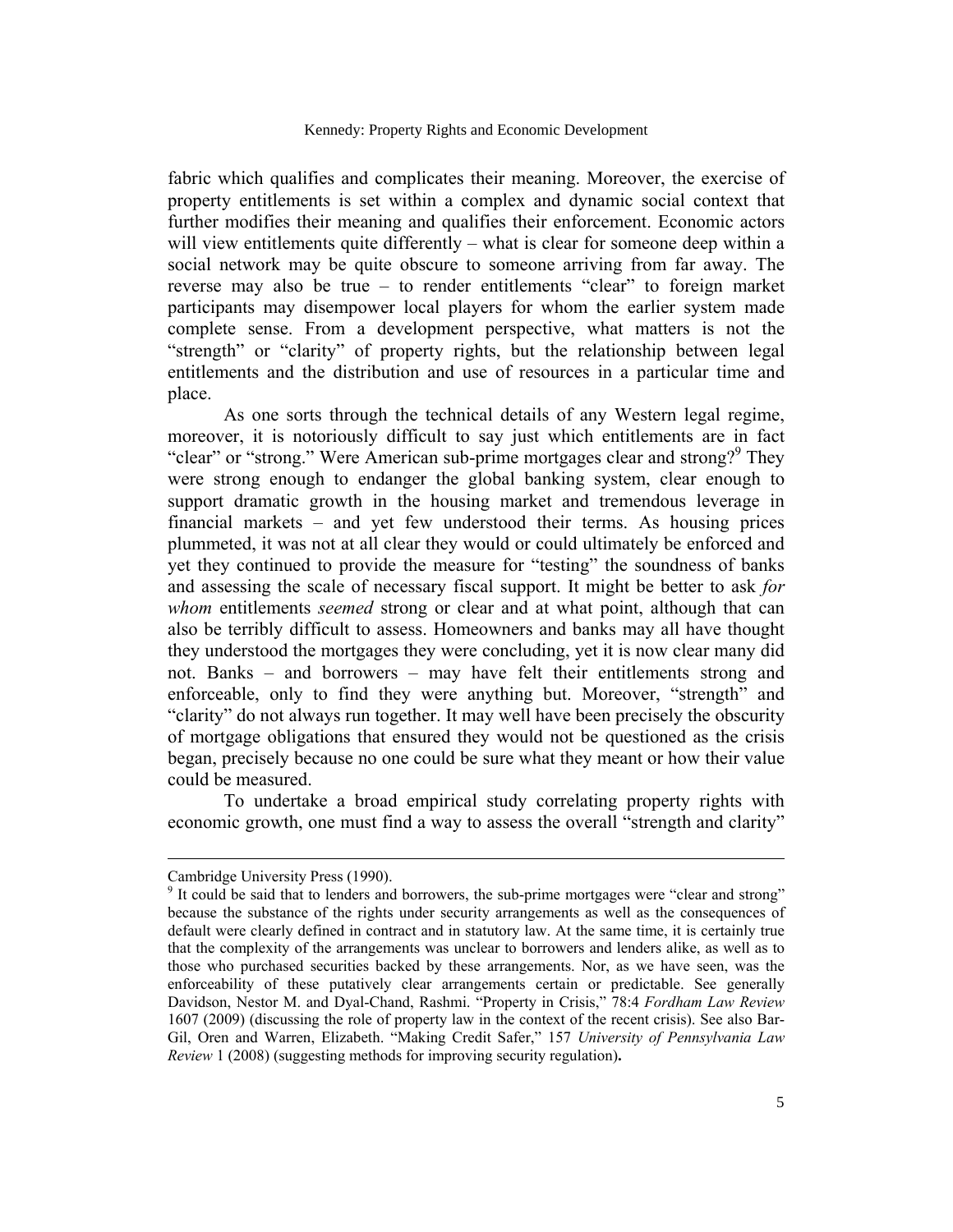of property rights in a society.<sup>10</sup> Doing so forces one to overlook the conflicting and relative nature of property entitlements. The indicia relied upon to make such assessments routinely underestimate the extent to which the clarity or strength of entitlements is a relative affair which depends upon one's perspective and interest, as well as on the relationship between property entitlements and other elements in the legal fabric and the informal world of custom and business practice which transform the meaning of entitlements for different actors. As a result, empirical work typically relies upon *perception*, correlating the perception*,* particularly among outsiders or foreign investors, that property rights in a society are strong and clear with the society's level of development.<sup>11</sup> We should not be surprised that the common, if erroneous, conception that growth presupposes or requires strong property rights explains many of these perceptions.

<sup>&</sup>lt;sup>10</sup> In recent years, there has been an explosion of comparative empirical study of property entitlements and economic performance. See, e.g.,Torstensson, Johan. "Property Rights and Economic Growth: An Empirical Study," *Kyklos* 47(2) (1994) at pp. 231-47; Stem, N. "The Determinants of Growth," *Economic Journal* 101 (1991) at pp. 122-33. The most widely-used source for assessing or scoring the strength and clarity of property rights in a particular regime remains the International Property Rights Index, providing annual reports correlating the quality of property rights protection with local development. Past reports can be found at http://www.internationalpropertyrightsindex.org/. For a sampling of empirical studies on the relationship between property rights and development within individual countries, see, e.g., Lanjouw, Jean O., and Levy, Philip I. "Untitled: A Study of Formal and Informal Property Rights in Urban Ecuador," *The Economic Journal* 112(482) (Oct. 2002) at pp. 986-1019 (using the presence of title as proxy for property rights variable); Alston, Lee J., Libecap, Gary and Schneider, Robert. "The Determinants and Impact of Property Rights: Land Titles on the Brazilian Frontier," *Journal of Law, Economics and Organizations* 12(1) (1996) (utilizing percentage of farmers with title as proxy for strength of property rights); Besley, Timothy. "Property Rights and Incentives: Theory and Evidence from Ghana," *Journal of Political Economy* 103(5) (1995) (utilizing transfer rights – ability to sell, rent, bequeath, pledge, mortgage, gift – as independent variable for property regime); Feder, Gershon and Feeny, David. "Land Tenure and Property Rights: Theory and Implications for Development Policy," *World Bank Economic Review* 5(1) (1991) (finding that titled farmers in Thailand had a "larger volume of investment, higher likelihood of land improvements, more intensive use of variable inputs, and higher output per unit of land," as compared to squatters). But see Knack, Stephen and Keefer, Philip. "Institutions and Economic Performance: Cross-Country Tests Using Alternative Institutional Measures," *Economics and Politics* 7(3) (Nov. 1995) (discussing the inherent difficulties in using any methodology to correlate property rights with development).

<sup>&</sup>lt;sup>11</sup> For a discussion of the interdependence of formal law, legal perception, and "legal information" systems" see Katharina Pistor, "The Standardization of Law and Its Effect on Developing Economies," *American Journal of Comparative Law* 50 (2002) at pp 111-112. For analysis of the role of institutions in shaping perceptions of the law, see, e.g., Robert C. Means. *Underdevelopment and the Development of Law: Corporations and Corporation Law in Nineteenth-Century Colombia*. University of North Carolina Press (1980) at pp 4-5, 44-47. See also, Fisher, William W. "Significance of Public Perceptions of the Takings Doctrine," *Columbia Law Review* 88 (1988) at p. 1774; Nash, Jonathan Remy. "Packaging Property: The Effect of Paradigmatic Framing of Property Rights," *Tulsa Law Review* 88 (2008) at p. 691.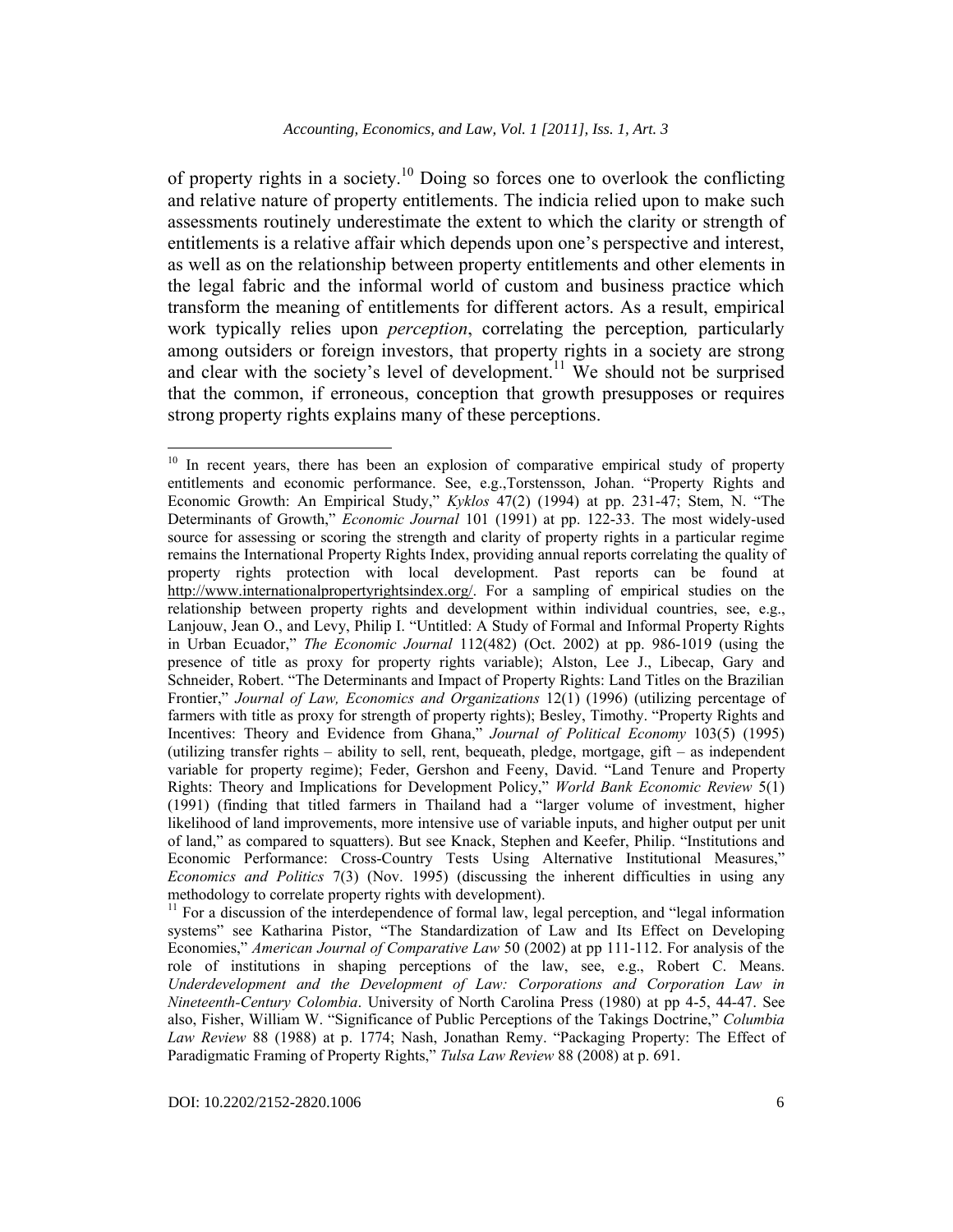The roots for the conviction that "clear and strong" property rights lead inexorably to market efficiency or economic growth lie less in history than in widely shared myths about the nature of markets and the meaning of economic and political liberalism. In some deep background way, we all sometimes feel that ownership and exchange (and with them property, contract and money) somehow preceded the emergence of states and governments, that they arose spontaneously from a natural tendency of humans to barter with one another and that we might therefore trace the lineage of contemporary property and contract law arrangements as an evolution from quite primitive human behavior and instinct. Classic theorists of liberalism in politics and political economy from Adam Smith to John Locke are sometimes invoked in support of these background convictions.<sup>12</sup> Seen this way, the domain of ownership and exchange has been a spontaneously recurring and natural alternative to the activities of the state as primitive societies evolve. Economic activity, in this view, happens outside of state power and prospers most when left alone. Today, it can seem that modernization and growth in the world's less developed regions requires that this economic domain be liberated from the control of the developmental state as it was once liberated from feudalism and mercantilism. Although we know that property law must be defined and enforced by the state, it can still seem that strong and clear property rights are legal mechanisms through which the state's tendency to predation can be controlled and the productive domain of ownership and exchange can be at once liberated and defended. It is not unusual to associate strong and clear property rights with a sharply constrained state and a concomitantly robust private market, capable of functioning as an engine of growth and a guarantor of efficiency.

More recent liberal theories replace the idea of property, contract and exchange as precursors to law and government, with the idea that the *private law* of property is the precursor and foundation for public law and sovereignty. As Jeremy Bentham famously stated, "[p]roperty and law are born together, and die together. Before laws were made there was no property; take away laws, and property ceases."<sup>13</sup> Economic order does not precede law – it is the central

<sup>12</sup> Smith, Adam. *An Inquiry into the Nature and Causes of the Wealth of Nations*, University of Chicago Press (1977) [1776]; Locke, John. *Two Treatises of Government and a Letter Concerning Toleration*, Yale University Press (2003) (Ian Shapiro ed.). Locke famously argued that every man has property in his own labor and by mixing labor with the plentiful natural resources he makes them his property as well. The government's subsequent sole "end or measure" then is "to preserve the members of that society in their lives, liberties, and possessions." See also, McKenna, Stephen J. *Adam Smith: The Rhetoric of Property*. Albany: State University of New York Press (2006); Hamilton, Walton H. "Property According to Locke," *Yale Law Journal* 41(6) (April 1932) at pp. 864-80.

<sup>13</sup> Bentham, Jeremy *The Theory of Legislation*, p. 69, Oceana Publications (1975) [1690]. The idea that property (and contract) is somehow prior to public law and sovereignty animates much of the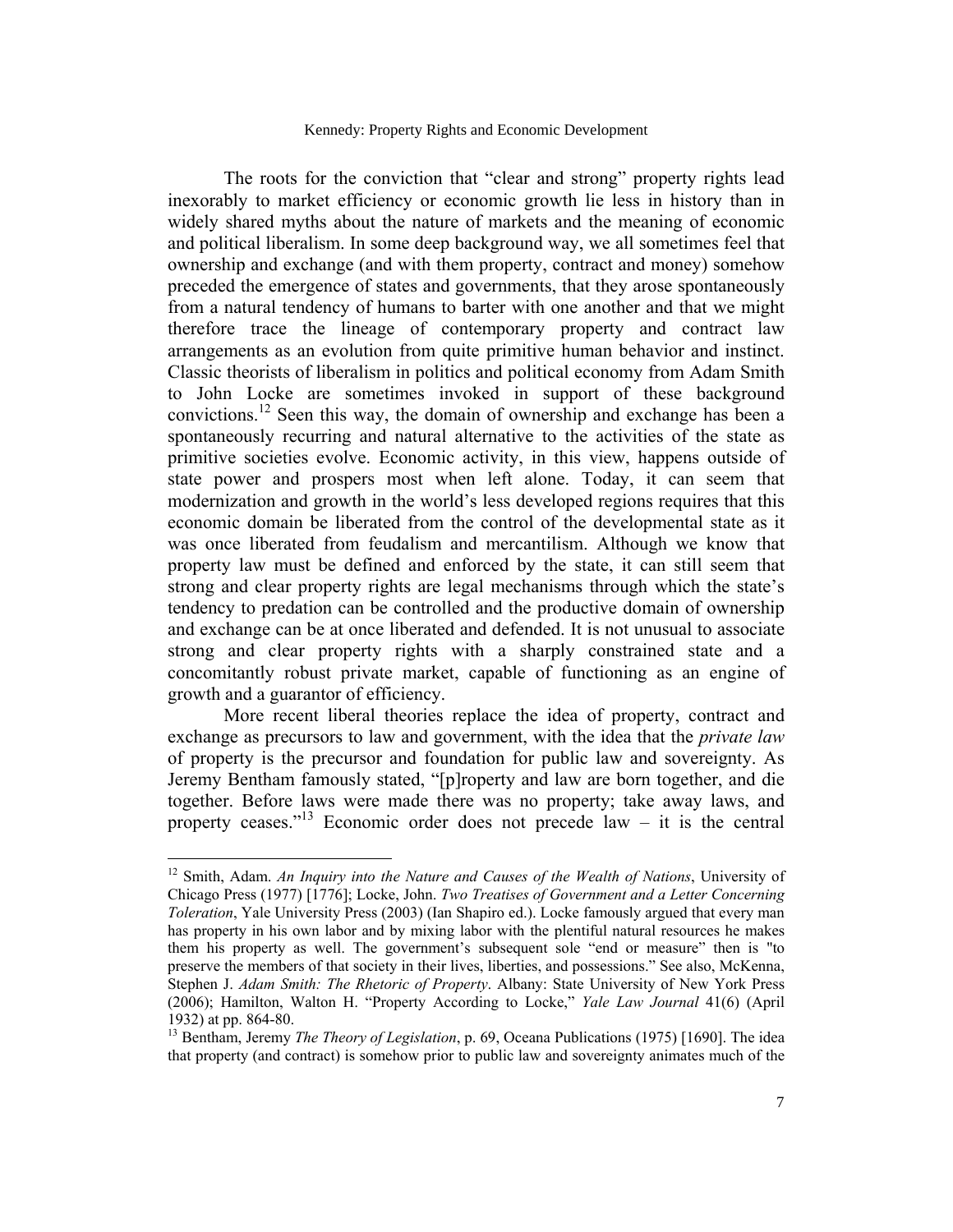preoccupation and objective for law. The legal establishment of property and contract provides the basis for market relations and civil society. Sovereign power is legitimate when it supports rather than distorts the market and when it defends the private rights which establish a limit to sovereign authority. Clear and strong property rights are, in this vision, precisely the legal restraints most necessary to support – and least able to distort – a market. At various times, national legal orders have given this idea constitutional form and tried to work out the entailments of this very general sensibility for specific legal doctrine through constitutional adjudication.

These are all interesting ideas about the appropriate relationship between private law and public power, but their relationship to the role of property rights in economic development and growth is anything but straightforward. It is a long stride from these background notions about the nature of contemporary liberal political economy in the North Atlantic democracies and post-industrial societies of the West to the proposition that "strong and clear" property rights are a prerequisite to and will generate economic growth, development and modernization in the rest of the world. Nor can these ideas easily be squared with the analytics of legal entitlement in the developed West.

As a recipe for development, support for "clear and strong" property rights ultimately rests on a series of lay conceptions about the legal order which are simply not warranted. These include ideas like the following:

- That "property rights" have an ideal form capable of being clarified and strengthened – which can be disentangled from the warp and woof of social and economic struggle in a society;
- That we have a workable analytic for distinguishing the private order of property rights from public regulation and for distinguishing market supporting from market distorting legal rules;
- That clarifying and strengthening property rights will facilitate economic activity without distributive implications of significance for economic

 $\overline{a}$ contemporary American liberal tradition and found powerful expression in the work of post-World War II Austrian and Freiburg School of so-called "ordo-liberal" economists, political theorists and legal scholars, whose views informed the establishment of the European Union as well as postwar German economic policy. See, e.g., Hayek, Friedrich von. *The Road to Serfdom*. Routledge (1944, 2008); Roepke, Wilhelm. *Economics of the Free Society*, Henry Regnery Company (1963); Eucken, Walter. *The Foundations of Economics; History and Theory in the Analysis of Economic Reality*, University of Chicago Press (1951).For a history of the ordo-liberal tradition, see Peacock, Alan T. and Willgerodt, Hans. *Germany's Social Market Economy: Origins and Evolution.* St. Martin's Press (1989). See also Gerber, David J. "Constitutionalizing the Economy: German Neoliberalism, Competition Law and the "New" Europe," *American Journal of Comparative Law* 42 (1994) at p. 25 (surveying ordo-liberal ideas and assessing their significance for contemporary law and policy).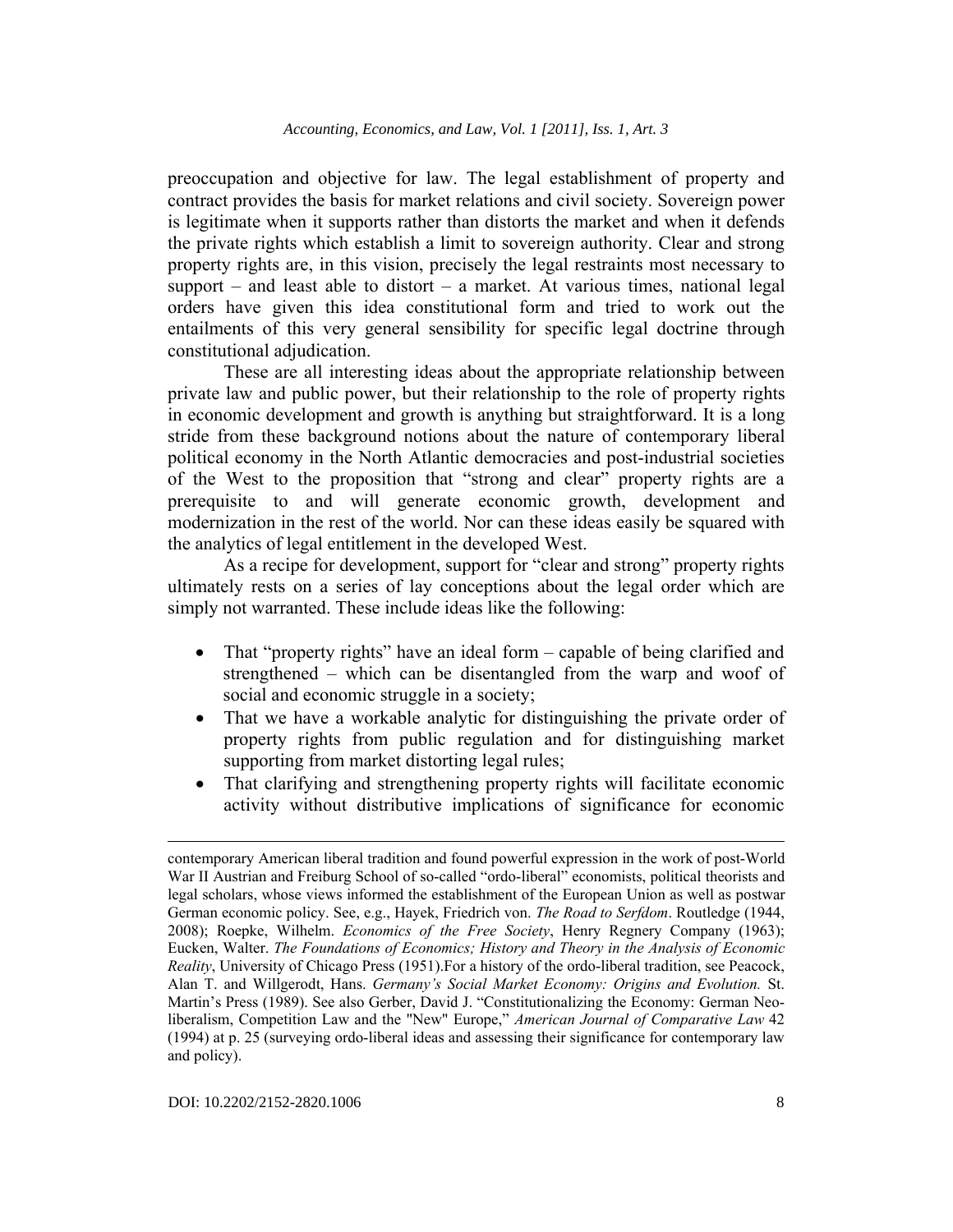development, either because property law concerns "only" the rights of individuals over things rather than complex relations of reciprocal rights and duties among people with respect to things, or because in a well functioning market economy with clear entitlements, private rights can and will be freely rearranged by market forces, rendering decisions about their initial allocation unimportant;

- That concerns about social uses and obligations in developed societies ought to be pursued and in developed societies typically are pursued only outside the property regime through social regulation of one or another sort;
- That the establishment and formalization of property rights leads cleanly to both efficiency and growth, while growth returns the favor by strengthening property entitlements, eliminating the need for policy judgment about the desirability of alternative uses and distributional arrangements.

Each of these ideas supports the notion that the development of a proper law of property can be accomplished without facing complex questions of social, political and economic strategy. But each is incorrect. Property law is certainly a crucial domain for engaging, debating and institutionalizing development policy. But that does not mean there is a formula – such as strengthening and clarifying rights – which can substitute for strategic analysis and political choice about the modes of entitlement appropriate to a given development path.

In this short essay, I review these common, if mistaken, ideas about property rights in the West in light of the Western experience. My objective is to place the strategic choices embedded in any property regime in the foreground and lead one to hesitate before accepting conventional neo-liberal wisdom about the importance of "clear" or "strong property rights" for economic development.

It turns out that there is no ideal form for property entitlements. They everywhere reflect a history of social and political struggle. The arrangement of property entitlements will influence a society's development path and may inhibit or strengthen its capacity for growth. It is often necessary to modify or destroy entitlements to get things moving in a different direction. Doing so requires choices about the direction for economic development. In this sense, a specific property rights regime can channel growth. An arrangement of entitlements is a set of choices about the relationships among correlative legal rights, duties and privileges – decisions about who can injure whom by denying him access to resources or affecting the value of his entitlements.

The ideas about property law which undergird assertions that strong and clear rights will lead to economic efficiency and growth become incoherent when we begin to translate them into technical legal regimes. All property regimes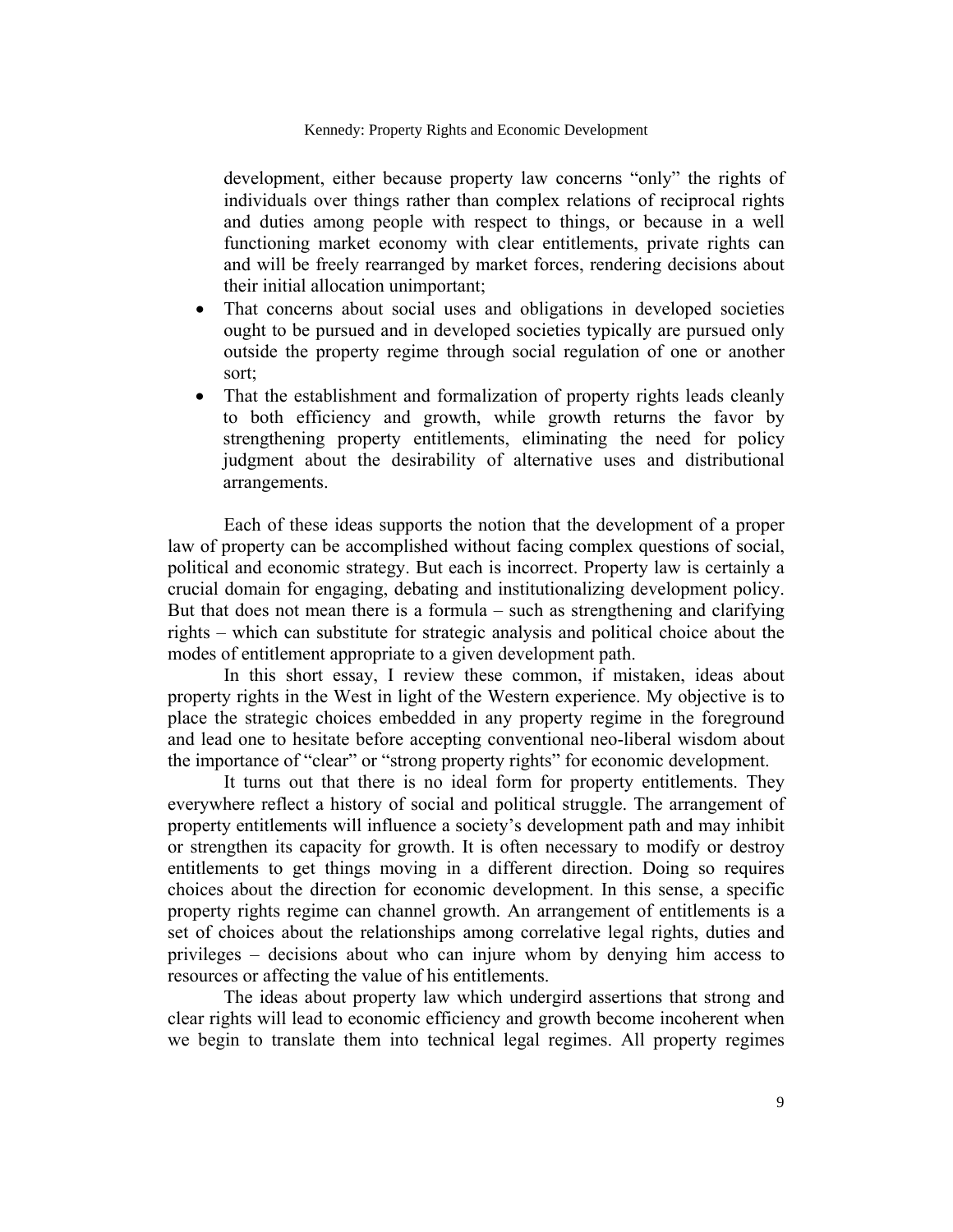combine strong entitlements to act with obligations restricting one's freedom of maneuver, just as they rely upon both clear rules and more discretionary standards. All are embedded in a larger complex of legal rules, institutions and procedures which alter the meaning of entitlements, and in a dense fabric of social expectations and informal arrangements which affect the meaning and usefulness of entitlements. The result is a dense fabric of rules and procedures for *adjusting*  competing claims on and uses for a society's productive resources. Configuring a regime of property entitlements poses the sort of policy questions familiar to economists thinking about development policy. Who should have access to what resources and on what conditions – and who ought to be denied access or forced to pay for it? "Clear and strong property rights" are neither an escape from these questions nor a ready-made answer. Property law is simply one place in which struggles over these questions have been carried out.

### **1. Property and the history of struggle over modes of economic life.**

Development specialists must understand that in a market economy, "property" has no ideal form separate from social and economic struggle in that society. Property law is everywhere the sedimented remnant of a complex history, full of political and social conflict and compromise over the form of society and the modes of economic production. Before "property rights" can be strong or weak, they must be allocated. In every Western society, the process of allocation has been inseparable from political and social struggle and debate. Who in a chain of investment and production ought to have what claims on the use of which resources or on the revenue from what activities, against which other actors? Who is entitled to use their access to resources in such a way as to harm others or reduce the value of their entitlements, and under what circumstances? Who can call upon the state to compel others to refrain from using – or to share – which resources, and under what conditions?

A pattern of allocation and entitlement may arise slowly out of the long political and social history of a society or may be imposed in a moment of reallocation. In this sense, given the political will and opportunity, one can always start over. The call to "clarify and strengthen" property entitlements is itself a call to start over – to allocate authority with respect to productive assets differently among people and economic actors in the society. Where people have had mixed, informal or unsettled and competing access, for example, a "property owner" will henceforth have the authority to ask the state to enforce a more exclusive claim. There may be reasons to think entitling these people rather than those, in this way, rather than in that, will generate development. It would be unlikely, however, if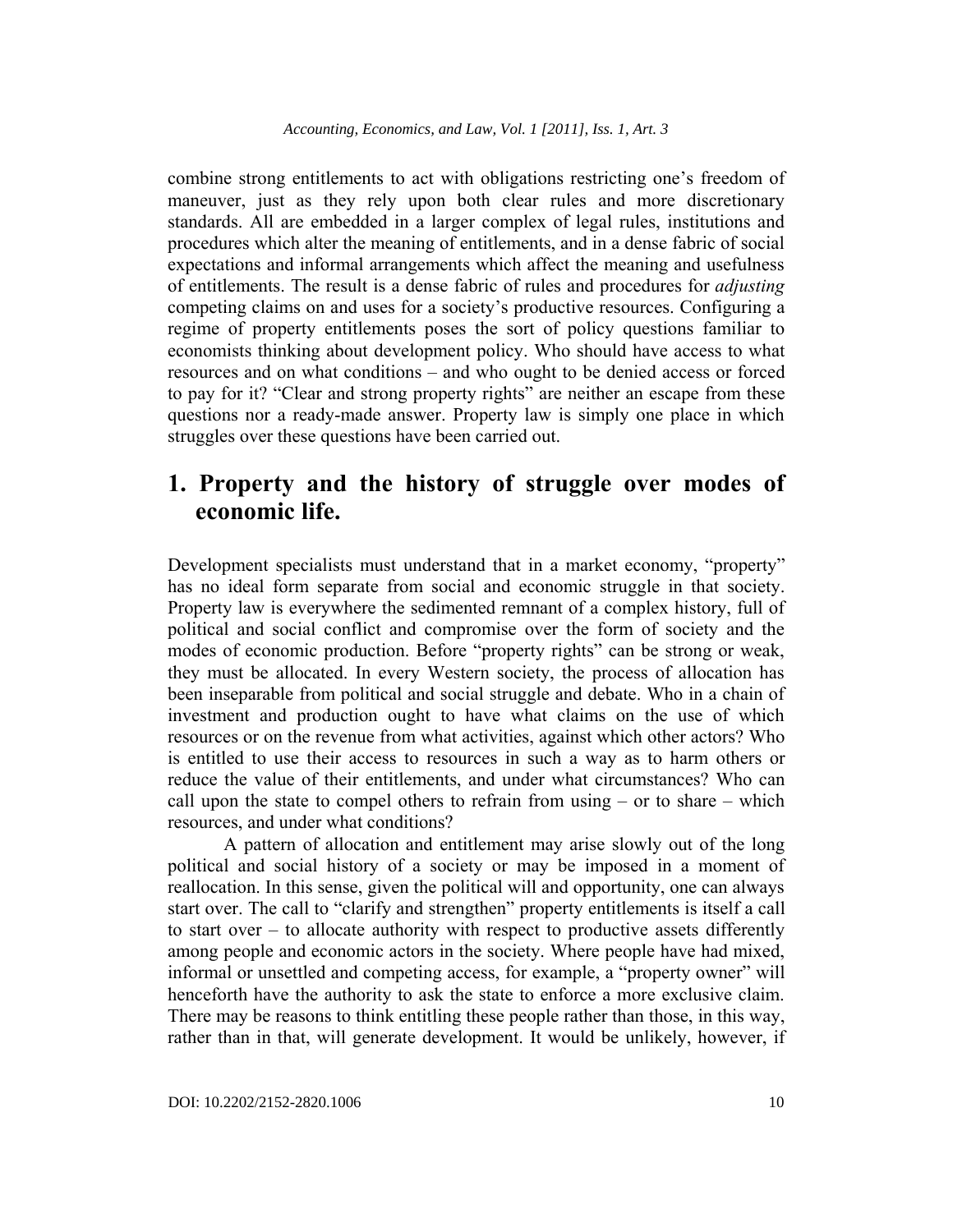doing so would have the same effect – or even mean the same thing – across a range of societies, or even within one society. Access to the return on resources is everywhere a far more complex affair and the dynamic impact of various distributional arrangements far harder to assess than the call for strong and clear rights seems to imagine. In any event, the argument for strong and clear rights only makes sense if it is accompanied by a powerful justification for the growth potential to be unleashed by what will be a redistribution of wealth.

In the history of the West, one has repeatedly started over, inventing new kinds of property, eliminating or qualifying old property rights and reallocating obligations and entitlements with respect to resources. The invention of the limited liability corporation, the abolition of slavery, the establishment – or later privatization – of state enterprises or quasi-public institutions to manage new modes of infrastructure, the establishment of zoning regulations, changing rules about securitization, the invention of commodity futures, or the changes in intellectual property rules which have accompanied technological changes over the last century are among the most common examples. Changes in modes of economic activity have as often destroyed entitlements and settled expectations about access to resources and the value of assets as they have given rise to new rights, new duties, new privileges and new obligations. New modes of property have continually been devised to empower new types of actors in new kinds of economic relationships, exploiting new forms of knowledge or new resources. Existing entitlements can and often have been reallocated, either slowly or quite precipitously as part of a conscious project of social and historical renewal or struggle.

In the developing world, the shift from a developmental state to a market based "neo-liberal" economic policy has everywhere been accompanied by the elimination and devaluation of legal entitlements and expectations, both formal and informal, as new economic players have been legitimated and new rights have been legislated. The process by which rights, once allocated, become "constitutional" or "vested" or "fundamental" in ways which inhibit their rearrangement has always been a controversial one as the rights characteristic of one era's economic arrangements give way to others. Land has repeatedly been reallocated, from informal or traditional modes of entitlement to settlers, from public or private owners to communities of "informal housing," from informal and often familial or cooperative arrangements to formal titles consolidating ownership, from private to public ownership through nationalization, and more. Each allocation has in turn been hedged and overlain with regimes for securing debt, respecting familial obligations, stabilizing prices and consolidating risk through cooperation, taxation or share-cropping.

Of course, it is not always easy to remake entitlement regimes. The existence of settled expectations about the meaning and significance of legal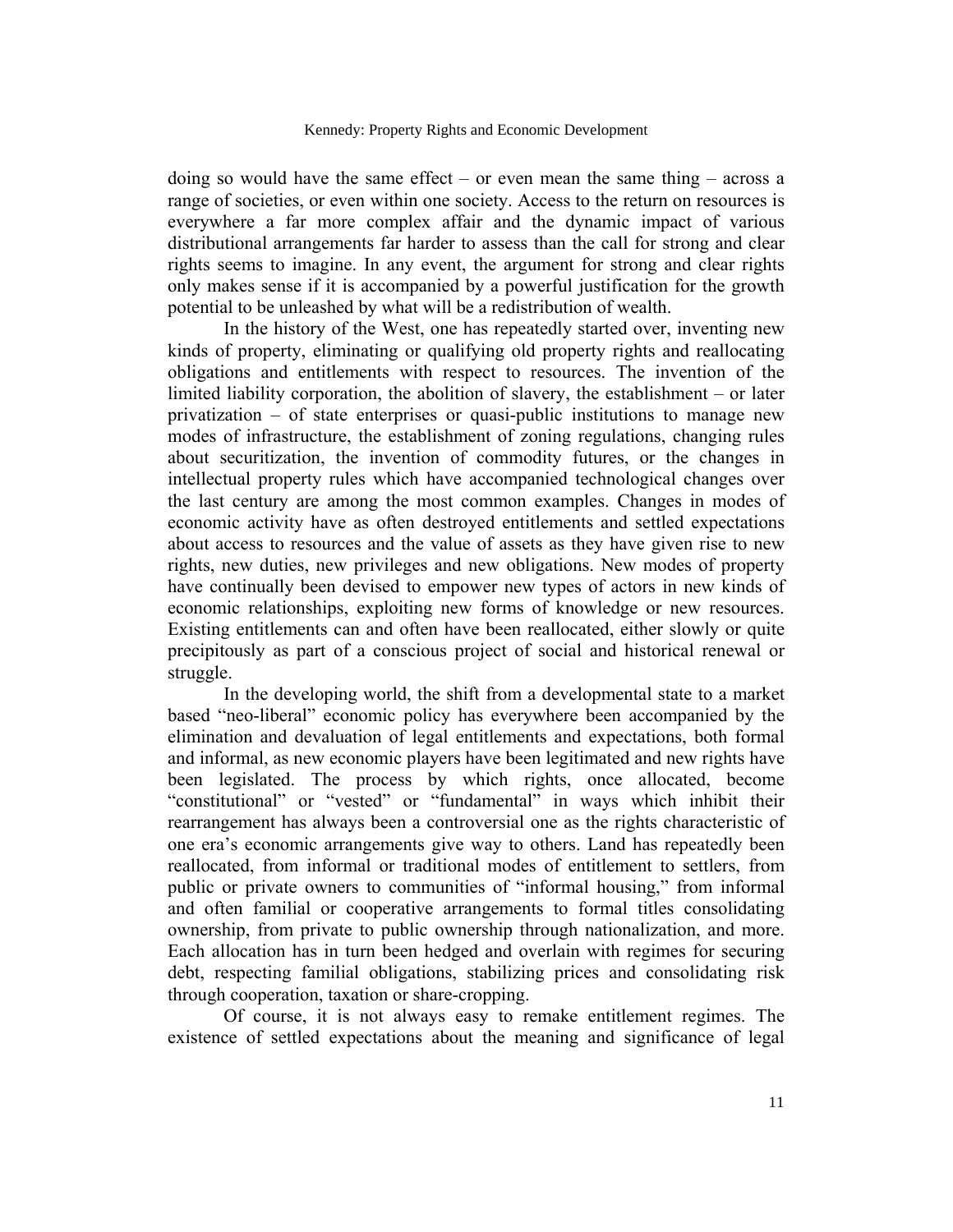entitlements can also slow both economic and political change. Whether this will ultimately benefit or block economic growth and development in a particular situation is not clear. We do know that those with entitlements from round one will often be able to exercise political, economic or legal influence in round two, making it more difficult to begin again. This may be helpful, where the next round portends an allocation harmful to development, or where slowing change will make it more sustainable, but it may also be harmful, consolidating monopoly power or preventing reallocations which recognize new productive forces or modes of economic life.

This is as true for the allocation of rights to property or capital as it is for licenses giving access to markets, credit or foreign exchange. Large economic actors in every economy seek to use their entitlements to consolidate their political and economic position. When those with publicly allocated licenses from a development state rebelled against privatization, it was conventional to see this as "rent-seeking" inimical to growth. When those with property rights defined and enforced by the state rebel against regulatory or other changes which alter the expected value of those calls on state authority, we might also call their effort to enforce property entitlements "rent-seeking." It is not clear whether these legally enabled resistances to reallocation slow or speed growth in a given case – and it would be surprising if it turned out always and everywhere that the reallocations involved in resisting rent-seeking by one kind of actor will always be more salutary, those of other actors always harmful.

What is clear is that the arrangement of entitlements is not only the result of political and social struggle, it also provides the stakes and instruments for that struggle. The allocation of entitlements in each round establishes actors with interests and procedures for their pursuit which have an impact on the evolution of the society in successive rounds of political and economic development. As a result, a regime of entitlements helps structure the next round of social struggle. In simplest terms, if the state will enforce your entitlement, you can seek rent from other economic actors. This is true whether the entitlement is a property right or a license and whether you are a state agency or a private entrepreneur. If, through rent seeking, you are able to become politically powerful, you may be able to reinforce your entitlements and prevent the emergence of entitlement schemes favoring others. We might say that this places a premium on getting it as close to right as possible whenever the opportunity for reallocation arises, or at least to take into account the dynamic process of social and political struggle set in motion by any given allocation of entitlements. At the same time, it may turn out that legal resistance to new modes of entitlement may help make the social and economic change necessary for growth and development both politically and socially tolerable.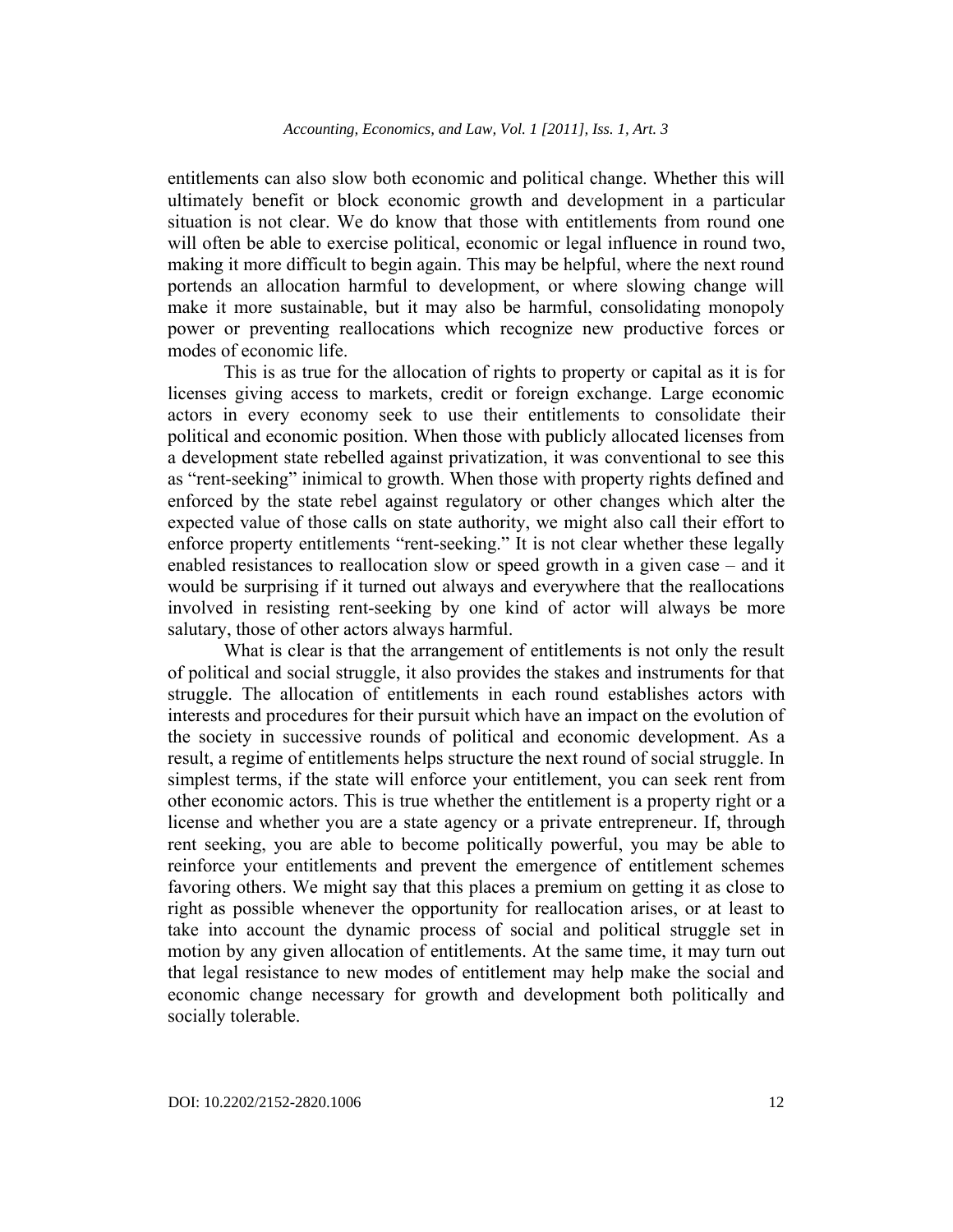As a result of the dynamic push and pull among interests which accompanies the implementation and evolution of entitlements over time, the details of a property regime are usually quite specific to a country's social, economic and political experience, even where legal cultures influence one another and borrow repeatedly. As one might expect, western societies differ in the definition and allocation of entitlements and in the relative powers of various players in the property system. As fortunes have shifted in ongoing economic and political struggles, different people have come to possess different rights against different others. To take but one example, the moment at which women – or corporations – became able to inherit and transfer property on their own marked a break in the economic possibilities for each society in which it occurred.<sup>14</sup> As ideas change – and as the social, economic, legal and political balance of forces changes – allocations shift and the technical definitions of entitlements are rearranged.

In every developed society struggles over modes of entitlement are given shape through a dynamic process of technical definition and dispute settlement. As the state enforces claims, it also defines them and establishes a process to facilitate – or limit – their enforcement. Who has the authority to determine boundaries, define claims, settle disputes, compel sanctions or permit infringement? Different modes of technical definition and different legal procedural arrangements influence the codification and implementation of the entitlements that emerge from social and political struggle. This technical process is informed both by background conceptions about economics, public and private authority, the nature of property and by ideas about what *law* itself is and how it works, all of which differ from time to time and place to place. Taken together, the property law regimes of the developed world are dynamic professional and social institutions embodying an ongoing process of technical definition and redefinition.

The meaning and significance of entitlements is therefore intertwined with other elements of the legal order, perhaps most notably, rules structuring the entities which may be the holders of legal entitlements. Family law is probably the most striking example – may property be held by the "family," the "head of household," by each individual, by women or children, and if so, subject to what limitations in favor of the others? The history of corporate entities in the

<sup>14</sup> See *Family Welfare: Gender, Property, and Inheritance Since the Seventeenth Century*, (Green, David R. and Owens, Alastair eds.) Praeger Publishers (2004). The legal capacities of corporate entities have everywhere been the subject of much debate. On the history of controversies over the emergence of "corporate personality" in the United States, see Horwitz, Morton. "Santa Clara Revisited: The Development of Corporate Theory," originally published in *West Virginia Law Review* 88 (1985) and extended as Chapter 3 of *The Transformation of American Law 1870-1960: The Crisis of Legal Orthodoxy*, Oxford University Press (1992) at pp. 65-107.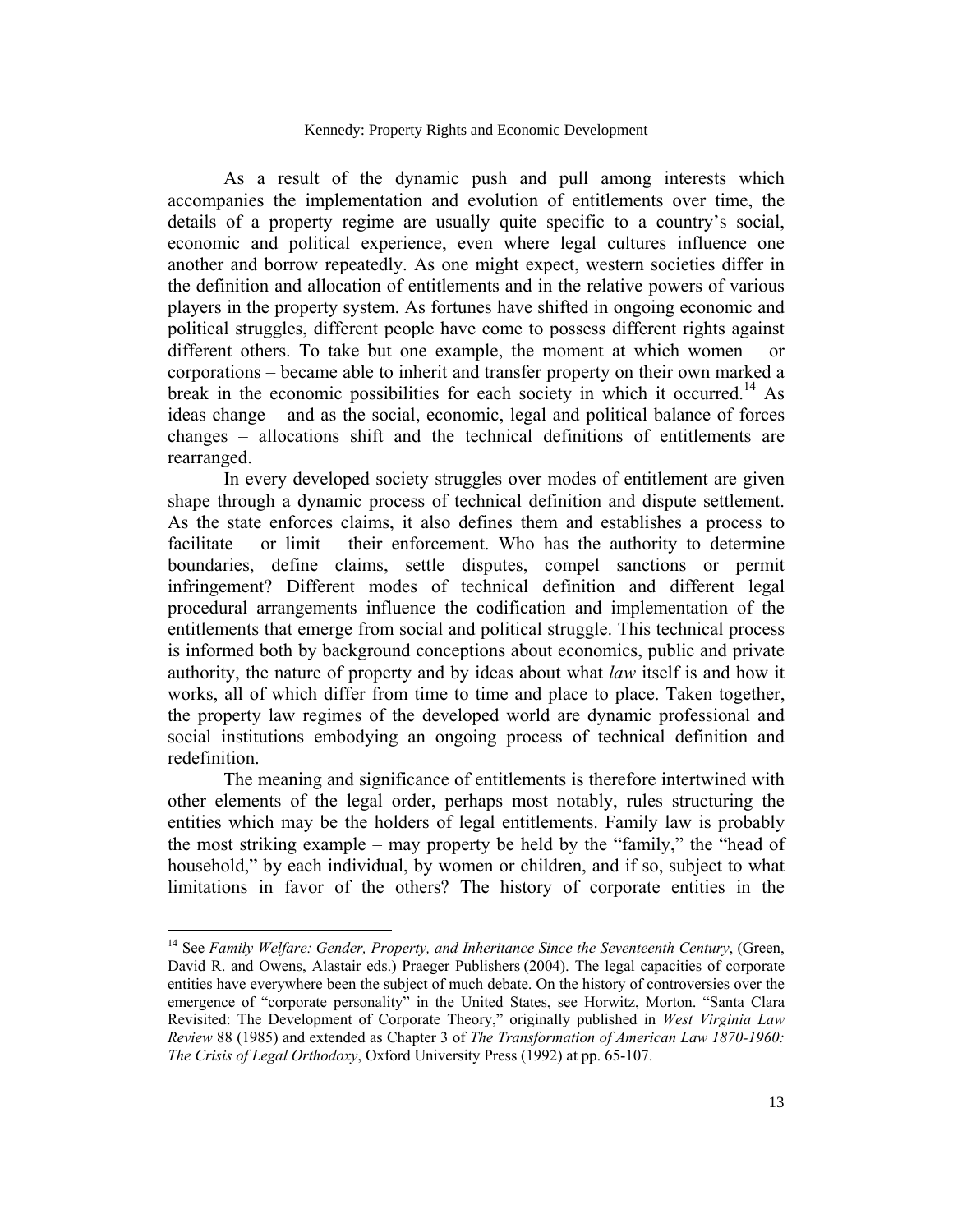developed world offers another striking example of the ways in which changes in the legal structure and capacity of entitlement holders may change the nature and economic significance of property itself. How and under what conditions may the resources of those who "own" capital be aggregated for investment? Who controls decisions about aggregation or investment, who shares in the returns from investment and in what ways? There are lots of options. At a most general level, the aggregation and investment of capital may be accomplished through taxation and public expenditure or investment, through a variety of state–sponsored entities from chartered corporations to development banks, through a private banking system, through partnership and other schemes of joint or cooperative ownership, through the ownership of shares in privately held or publicly traded corporations. Each mode of capital aggregation and investment requires a slightly different set of legal arrangements and a somewhat different conception of what it means to "own" capital. The relationships among legally permitted or encouraged corporate forms and the concomitant regimes of property law have been matters of intense debate across the developed world. These debates have often seemed to implicate not only the details of a technical legal regime, but the political and social structure of a nation's economic life.<sup>15</sup>

Adolf Berle and Gerdiner Means' classic 1932 study of the relationship between corporate form and modes of property ownership in the United States gives a sense for the tone and drama of debate once property is understood to vary with modes of economic organization. Berle and Means saw a political and economic "revolution" in the transformation in property relations wrought by the emergence of large scale publicly traded corporations with their characteristic separation of ownership and control.

> The separation of ownership and control produces a condition where the interests of owner and of ultimate manager may, and often do, diverge, and where many of the checks which formerly operated to limit the use of power disappear. Size alone tends to give these giant corporations a social significance not attached to the smaller units of private enterprise. By the use of the open market for securities, each of these corporations assumes obligations towards the investing public which transform it into an institution at least nominally serving investors who have embarked their funds in its enterprise. New responsibilities towards the owners, the workers, the consumers, and the State thus rest upon the shoulders of those in control. In creating these new relationships, the quasi-public

<sup>&</sup>lt;sup>15</sup> See e.g. Grey, Thomas, "The Disintegration of Property," *NOMOS XXII: Property*, NYU Press (1980) (examining the relationship between evolving legal rules and economic modes of production).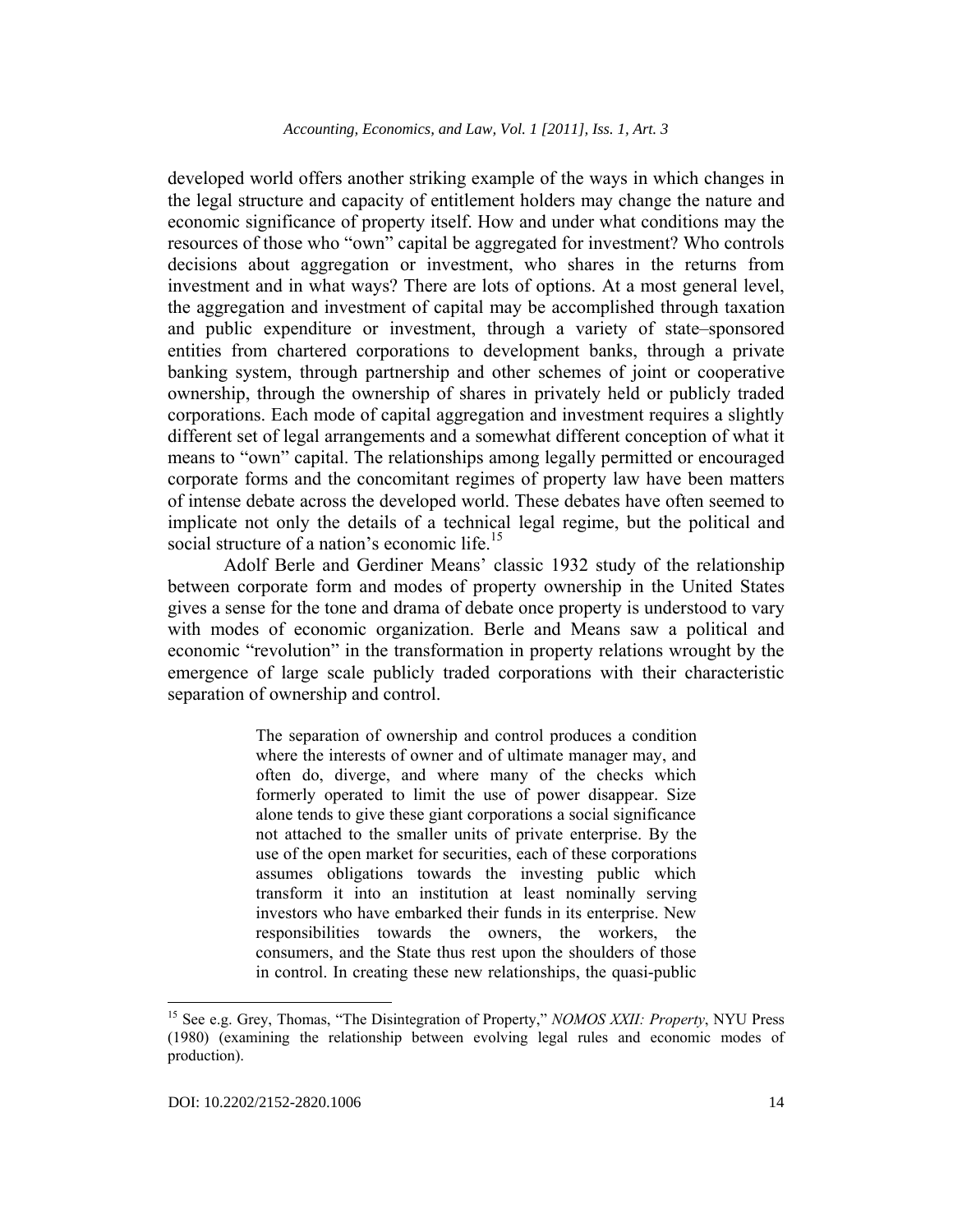Kennedy: Property Rights and Economic Development

corporation may fairly be said to work a revolution. It has destroyed the unity that we commonly call property – has divided ownership into nominal ownership and the power formerly joined to it. Thereby the corporation has changed the nature of profit-seeking enterprise…Physical control over the instruments of production has been surrendered in ever growing degree to centralized groups who manage property in bulk, supposedly, but by no means necessarily, for the benefit of the security holders. Power over industrial property has been cut off from the beneficial ownership of property  $-$  or, in less technical language, from the legal right to enjoy its fruits. …. We see, in fact, the surrender and regrouping of the incidence of ownership, which formerly bracketed full power of manual disposition with complete right to enjoy the use, the fruits and the proceeds of physical assets. There has resulted the dissolution of the old atom of ownership into its component parts, control and beneficial ownership…. The explosion of the atom of property destroys the basis of the old assumption that the quest for profits will spur the owner of industrial property to its effective use. It consequently challenges the fundamental economic principle of individual initiative in industrial enterprise. It raises for reexamination the question of the motive force back of industry, and the ends for which the modern corporation can be or will be run.<sup>16</sup>

In China today, the relationship of the state to various types of economic enterprise is as closely watched and debated.<sup>17</sup> How significant were small-scale entrepreneurs in the early stages of market liberalization? How significant is the local government hand in the activities of medium sized enterprises? Through what mechanisms does the state, whether locally or nationally, support the economic activities of state-owned enterprise? Different modes of economic

<sup>16</sup> Berle, Adolf A. and Means, Gardiner C. *The Modern Corporation and Private Property*, Transaction Publishers (1991) at pp. 7-9. Originally published in 1932 by Harcourt, Brace and World, Inc. Joseph Stiglitz summarizes the significance of this development for a reform program oriented to clear and strong property rights this way:

<sup>&</sup>quot;[T]he separation of ownership and control in large western companies means that the control function is not allocated on the basis of 'clearly defined private property rights.' The ownership of shares, like the ownership of bonds, is indeed clearly defined; the shareholder can buy, sell, or hold those rights. But those rights do not, 'add up', to a real ownership-based control of the company when the shareholders are atomized and dispersed."

Joseph Stiglitz, "Whither Reform? Ten Years of Transition" Paper prepared for the Annual World Bank Conference on Development Economics, April 28-30, 1999, at page 6.

<sup>17</sup> For an anthology discussing the various issues facing private enterprise in China, see *Private Enterprises and China's Economic Development* (Lin, Shuanglin and Zhu, Xiaodong eds.) Routledge (2007).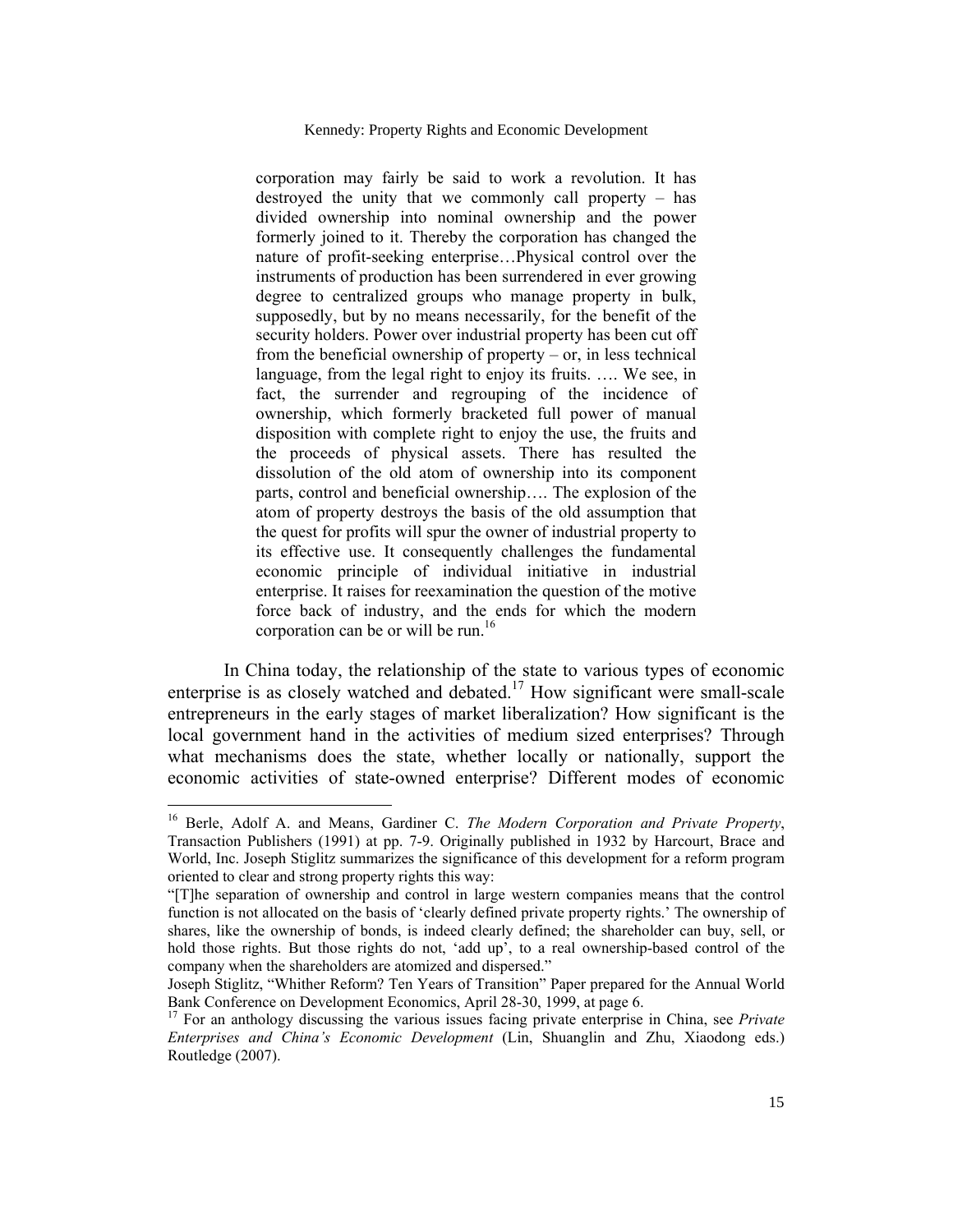organization affect the meaning and allocation of entitlements. We know that the answers to these questions of economic organization will affect, and be affected by, the property regime. Although it is common to frame the debate as a *choice*  between private property rights and state control, we know that the relationship between modes of economic organization and modes of property entitlement is far more complex than a choice between public and private ownership. Entitlements are allocated and enforced by the state and their value will vary enormously with the modes of possible legal organization. There are all manner of intermediary forms, each affected by a variety of policies implemented through administrative decisions about access to factors of production. Allocation of "property rights" is one piece of this puzzle.

The economic significance of "property rights" in land or other capital is impossible to decipher except in relation to this broader structure of economic organization and in the context of this larger legal and political architecture. Nevertheless, it is common to speak as if the developmental effect of "private ownership" and "property rights" were axiomatic rather than relative, and as if there were an ideal model of economic life in which private ownership of private property drove market activity without the state. This is the voice of ideology – everywhere the meaning of property is tied up with forms of economic and social organization which are themselves the legally sanctioned outcomes of political and social decisions.

The result of a society's history of struggle over property, moreover, is never a uniform system. Western legal regimes have had a variety of quite different property regimes in place at the same time. And the same is true for China or Russia or Costa Rica today. Different kinds of entities or assets have been subject to divergent legal arrangements, while similar assets and entities are routinely subject to divergent regimes in different locations or across the divide which separates the formal and informal market. Regimes for land, or specifically for agricultural land, common land, residential land, often differ from those for other commodities, for intellectual property or for various forms of finance capital. Property held by trusts, corporations, individuals, cooperatives, partnerships or public agencies may each be subject to quite different entitlements. Property within the "family" is often strikingly exceptional within developed legal orders. The result is therefore not a simple or coherent Western system of property, but a dense network of entitlements reflecting specific social histories of allocative struggle.

Where new interests demand strong and clear entitlements of their own, it is rarely obvious as a matter of definitive legal science which of the many extant arrangements is most appropriate. Analogies are made to this or that existing arrangement, alongside claims to novelty and the need for innovation. The new regimes that emerge will themselves be either hybrid arrangements reflecting an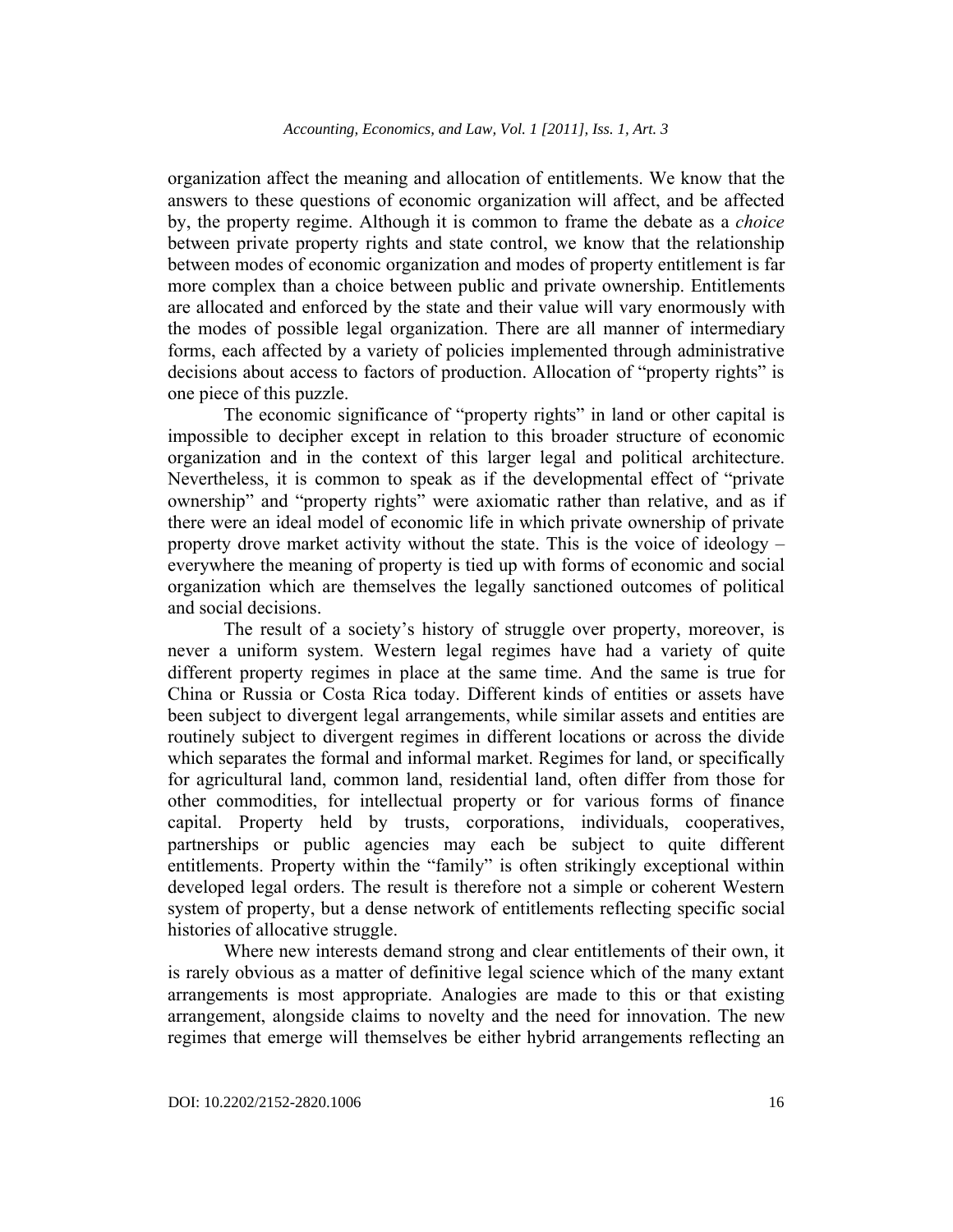accommodation of social, economic and political interests within an existing technical vernacular of possible entitlements, or departures which mark change and innovation in that vernacular, available for appropriation by future claimants.

There are numerous familiar historical examples of intense economic, social and political struggle carried out around the definition and allocation of property entitlements. Across Europe, struggles to "enclose the commons" accompanied and facilitated a transformation in the agricultural system of production. The North American struggle to settle the western regions of the continent was promoted and resisted by a changing set of property arrangements promoting homesteading, restricting native title, removing native inhabitants and titling vast tracts to those who would cultivate and settle the land.<sup>18</sup> Is uncultivated land legally open for occupation? Does ownership require cultivation? Is unoccupied or untilled land "owned" by the state? May landlords – or the public weal – allow land to lie fallow or do squatters have the right to render it productive? Answering such legal questions one way or the other in turn transformed the political and institutional context for further economic development. Once homesteaders are *there,* the politics of economic policy is altogether different.

Struggles over economic and social changes are often carried out quite directly in legal terms. By the end of the nineteenth century, there was little common land left in Germany – a fact which provided the context for Proudhon's famous observation that "property is theft."  $19^2$ Nineteenth century Germany jurists then worried whether land had been held in common "before" the emergence of villages or whether it had been taken and could now be reallocated. In the United States, economic struggles between the worlds of finance and farming, between the urban East and the rural Midwest and West, were also often framed as struggles over the property regime, and in particular, its interaction with banking and bankruptcy law. If a farmer is unable to pay commercial debts, does he lose the farm to the big city bankers, or is the "family farm" exempt from seizure in bankruptcy?

Similar legal questions have arisen recently in local struggles between those favoring an extractive economy and those favoring an economy rooted in recreation and uses of land more protective of the environment. When should private actors be permitted to use public lands for profit – for logging or mining,

<sup>&</sup>lt;sup>18</sup> See, e.g., Anderson, Terry L. & Hill, P.J. "The Evolution of Property Rights: A Study of the American West," *Journal of Law and Economics* 18(1) (1975); White, Richard. *It's Your Misfortune and None of My Own*, University of Oklahoma Press (1991); Limerick, Patricia. *The Legacy of Conquest: The Unbroken Past of the American West*, Norton (2006). 19 Proudhon, Pierre-Joseph. *What is Property? An inquiry into the principle of right and of* 

*government.* Cambridge University Press (1994) [1840] (Kelley, Donald R. and Smith, Bonnie G. eds.).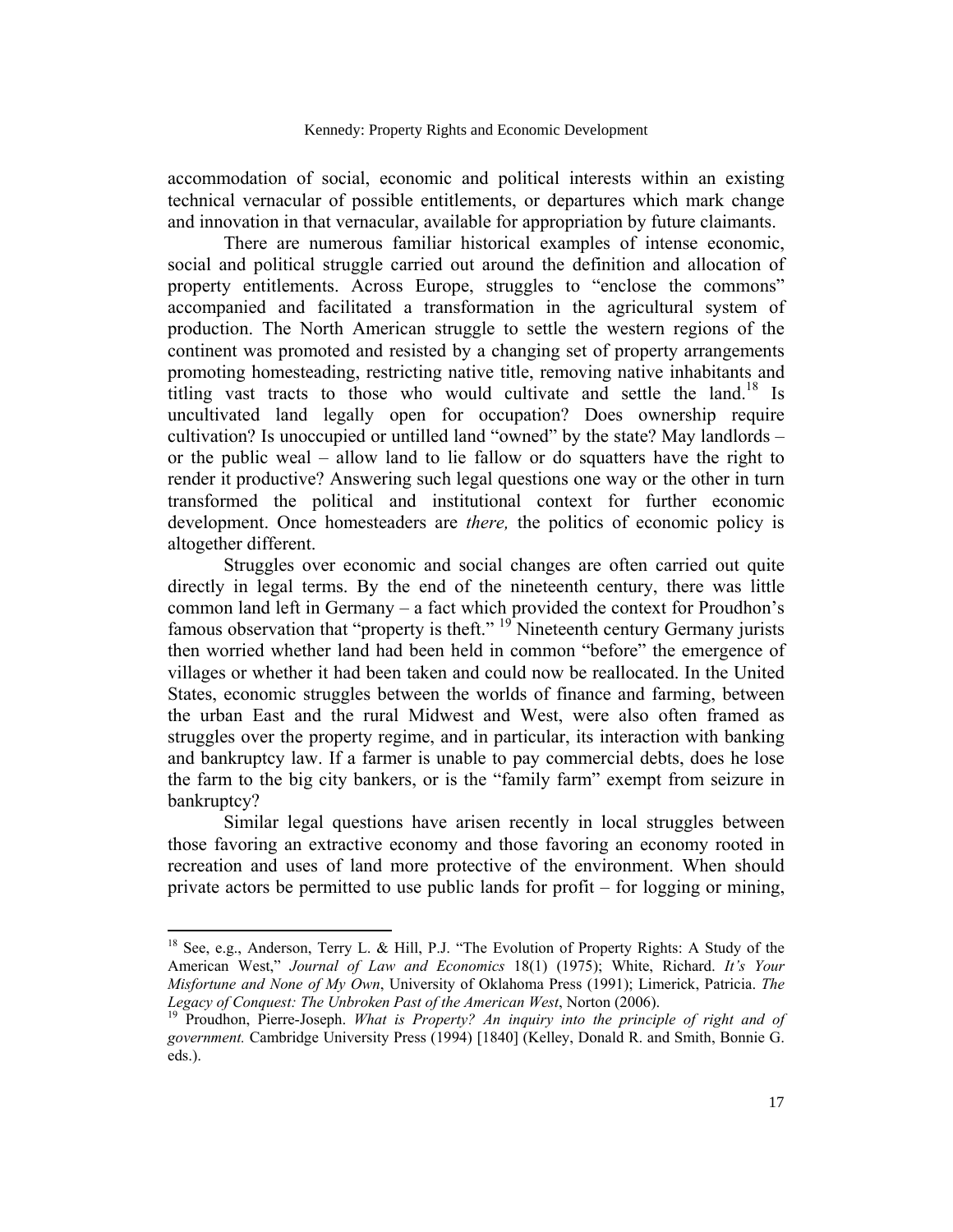for grazing, for travel or tourism? When should public power be brought to bear on private land in the name of one or another of these economic futures? As a matter of property law, are all beaches open to the public? Must access be provided by adjacent land owners? If you own a pond, do you own the fish? Is your right to fish exclusive? How much water can you remove from a stream which crosses your property? Contemporary struggles over the allocation of property rights in water among a range of public and private uses are suffused with questions of economic policy and choices about the mode of production – suburbs or farms, industry or agriculture or recreation and so on.<sup>20</sup>

Divisions within industries among players with different strategies and different conceptions of the future for their industry and their national economy are often also fought out in the domain of property law. A particularly obvious case in recent years has been the struggle between dominant and upstart players in technology sectors for which intellectual property is an important resource. Should software be protected by a property right, and if so, of what type  $$ copyright, patent?<sup>21</sup> When protected, on what terms – what constitutes "fair use?" We are all familiar with the struggles of the nineteen eighties and nineties between American, European and Asian producers of electronic equipment, computers and then software.<sup>22</sup> How quickly should emulation be permitted and new discoveries put in competition? In the early nineteen nineties, the struggle over the European Union Software Directive placed Europe between a Japanese and an American model of innovation and production, presenting difficult choices of economic policy.<sup>23</sup> It was possible to design a regime of "clear and strong" property rights" compatible with either mode of production. The same kind of struggle has more recently played itself out between the large Western pharmaceutical companies and generic manufacturers – when are pharmaceuticals subject to compulsory licensing, when do patent owners have a right of action

<sup>20</sup> See, e.g., Gaudet, Joseph B. "Water Recreation- Public Use of Private Waters," *California Law Review* 52(1) (March 1964) at pp. 171-84; Corker, Charles E. "Let There Be No Nagging Doubts: Nor Shall Private Property, Including Water Rights, Be Taken For Public Use Without Just Compensation," *Land and Water Law Review* 6(1) (1970) at pp. 109-16.

 $21$  For a debate about the advantages and disadvantages of each of these modes of protection and for a predicted future development see Thomson, Andy, "Intellectual Property Protection of Computer Software: More Effective than Skywriting on a Windy Day," 37 *Cumberland Law Review* 289 (2006). For an argument in favor of the patent option, see Smith, Bradford L and Mann, Susan O. "Innovation and Intellectual Property Protection in the Software Industry: An Emerging Role for Patents,"71 *University of Chicago Law Review* 241-264 (2004). 22

<sup>&</sup>lt;sup>22</sup> Duggan, James E. "Legal Protection for Computer Programs, 1980-1992: A Bibliography of Law-Related Materials," 15 *Hastings Comm. & Ent. L.J.* 211-295 (1992).

 $^{23}$  Council Directive 91/250/ECC of 14 May, now replaced by Council Directive 2009/24/EC of April 23. See: Deveza, Robert R. "Legal Protection of Computer Software in Major Industrial Countries: A Survey of Copyright and Patent Protection for Computer Software," *UCLA Pac. Basin L.J.* 9 (1991).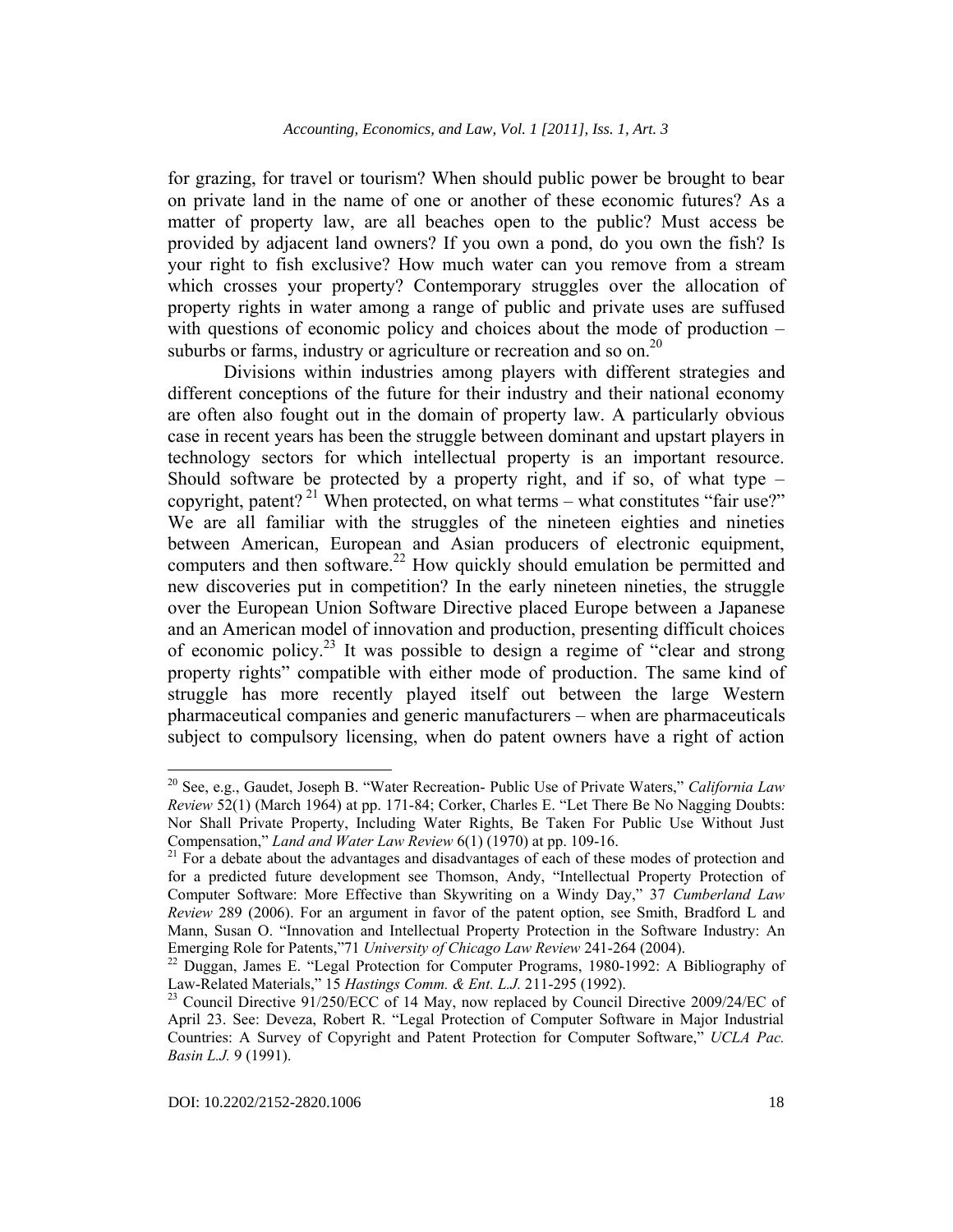against generics?<sup>24</sup> A similar struggle is underway in the fields of art and entertainment.<sup>25</sup> In each field, the outcome will be influenced both by general ideas about the meaning and legal structure of "intellectual property" and by the political and economic strength of the interests involved. The result at each stage in each field will reflect a quite specific regime of property entitlements accommodating these ideas and interests – and influencing the next round of innovation and political struggle.

Legal arrangements can speed or slow changes in modes of economic order. This was a key lesson of the enclosure moment and of the subsequent transition from an agricultural to an extractive and industrial economy. The allocation of entitlements was not only about who gets the asset. With more duties toward tenants, the dismantling of feudal agriculture, migration towards the towns and freeing of agricultural land for new uses, such as grazing, would be slower. With fewer duties, faster. Similar choices accompanied the struggle between industry and agriculture from the eighteenth through the twentieth century. Complex feudal land arrangements (fee-tails, copyhold estates, etc.) and restraints on alienation and testamentary power seemed to slow transformation of the regime of landed aristocracy. This is difficult to interpret. It may have slowed industrialization, delaying the onset of productivity gains and rapid economic growth. But it may also have made industrialization more sustainable in political and social terms, thereby helping to solidify the industrial revolution.<sup>26</sup>

For those designing the property regime, the question was both a narrow one of distribution and interest among those favoring more or less restrictive modes of ownership, and a broader one of dynamic economic policy making. Should the state be "on the side" of agriculture or industry? Should the state favor economic transformation from agriculture to industry, and, if so, how? By encouraging alienability and lessening duties to traditional tenants? By slowing the process until displaced workers were absorbed in industry, even if that raised wages and made new industrial ventures less profitable? Should the nuisance to neighbors presented by new extractive or industrial uses of property be

 $24$  For a discussion of the utility of compulsory licensing, see Fisher III, William W. "Intellectual Property and Innovation: Theoretical, Empirical, and Historical Perspectives in Industrial Property, Innovation, and the Knowledge-based Economy," *Beleidsstudies Technologie Economie* 37 (2001), available at  $\frac{http://cyber.law.harvard.edu/people/tfisher/Innovation.pdf}{25}$  For a historical genealogy of this issue in the music and film industry, see Fisher III, William W.

*Promises to Keep: Technology, Law and the Future of Entertainment*, Stanford: Stanford Law and Politics (2004). See also: Boyle, James. *The Public Domain: Enclosing the Commons of the Mind*, New Haven: Yale University Press (2008), available at

http://www.thepublicdomain.org/download/. 26 The classic study of this question remains Polanyi, Karl, *The Great Transformation: The Political and Economic Origins of our Time* (1944), reprinted by Beacon Press, Boston, (2001).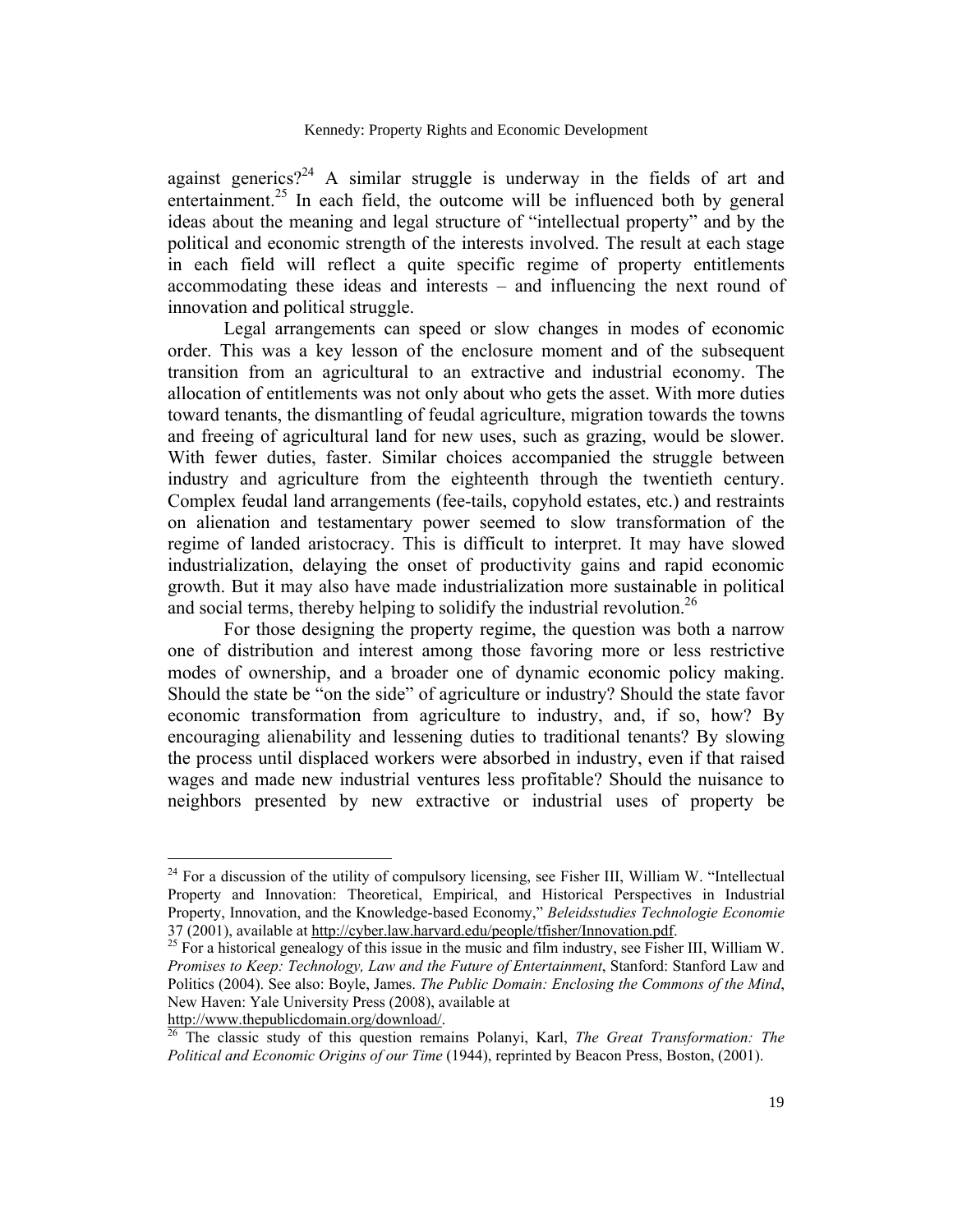encouraged, prevented, permitted with compensation? Such questions of legal design present difficult issues of economic policy and political choice.

Economic struggles have also often resulted in new forms of property.<sup>27</sup> The emergence of commodity markets blended contract entitlements with property. "Futures" began as warehouse receipts for agricultural produce which became a tradable commodity themselves.<sup>28</sup> Sometimes, this leads to standardization and more formal terms for property and contract. The grading of grain and other agricultural commodities to permit trade without inspection or the private or public inspection and guarantee of weights and measures to facilitate transactions have often been part of the story when a market in a new commodity emerged, from grain to biotechnology. Sometimes it leads to a softening of what had been clear rights – through an expansive interpretation of standards like "fair" or "reasonable" use to accommodate new uses. Property law can take these standards on board – or it can resist them, requiring more localized and specific assessments. Again, an opportunity to speed or retard economic transformation.

Struggles over a nation's economic direction and priorities are not all about law, of course. Nevertheless, none of these struggles took place *on top of* an existing and well settled regime of "clear" or "strong" property rights. These struggles often led to regulations of various sorts – but they were all *also* fought within the framework of defining and allocating property entitlements themselves. They were all struggles about which property rights should be clear and which should remain murky, which duties ought to accompany property rights, when rights should be defined to give way to public – or to other private – interests. Each struggle was a matter of pull and tug, and few were cleanly resolved. The result is a private property regime bearing the residue of these struggles and the compromises in which they terminated. Consequently, property rights are less a legal "system" than a historical record of winners, losers and social accommodation in economic and political struggles over a nation's direction. In this sense, neo-liberal legal orthodoxy is wrong to suggest that the establishment of property rights of a particular kind is a *pre-condition* to a market economy. The ongoing allocation and definition of property entitlements is part of the social and political history of any market economy.

 $27$  The classic American analysis of the potential for government benefits and expectations rooted in regulation to be treated as "property" remains Reich, Charles. "The New Property," 73 *Yale Law Journal* 733 (1964).

<sup>&</sup>lt;sup>28</sup> Stassen, John H. "Commodity Exchange Act in Perspective: A Short and Not-So-Reverent History of Futures Trading Legislation in the United States." 39 *Washington & Lee Law Review* 825-843 (1982); Cronon, William. *Nature's Metropolis: Chicago and the Great West*, W. W. Norton (1992) (providing history of the Chicago futures market).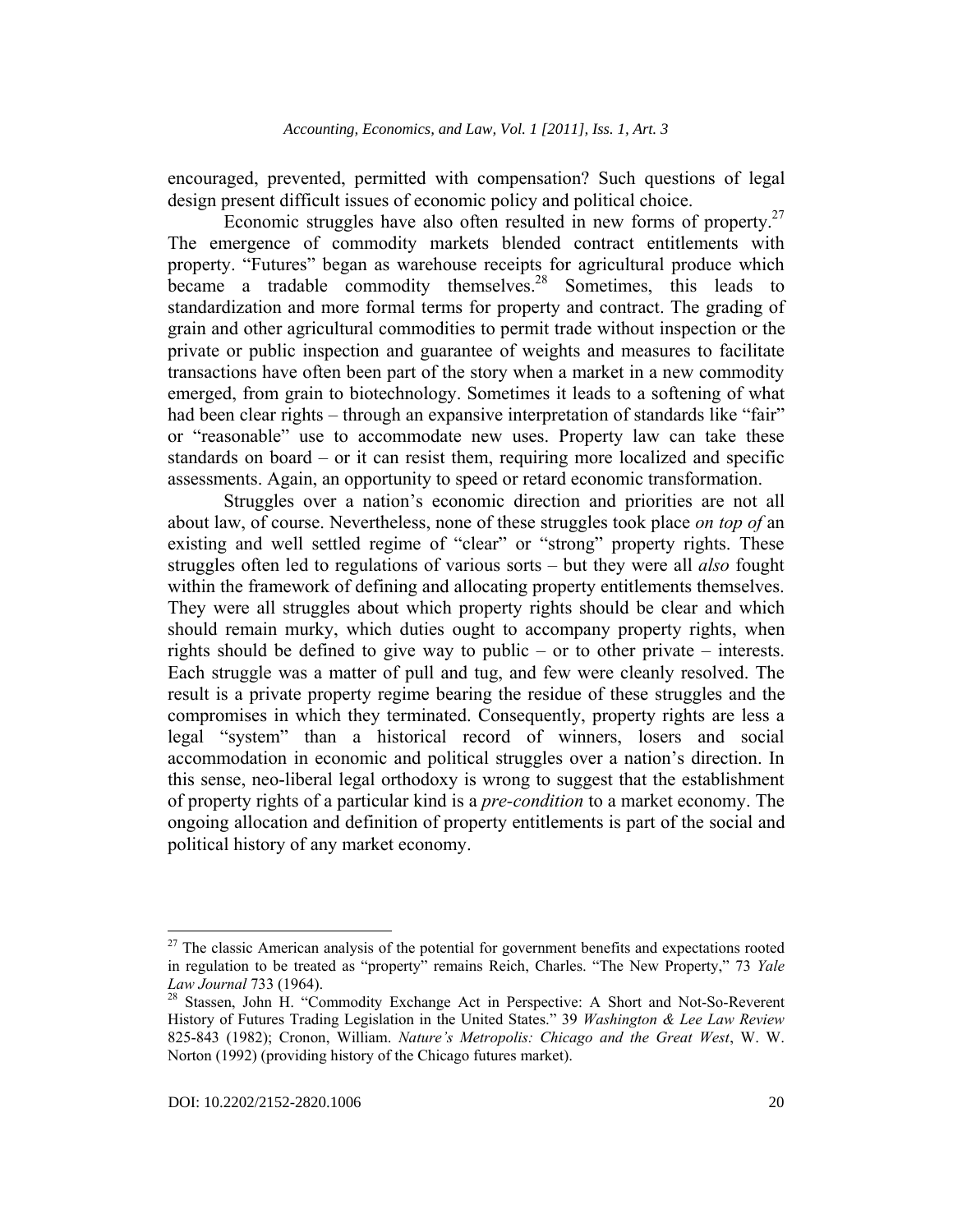### **2. Property and sovereignty: the fusion of private and public order.**

The call for clear and strong property rights is linked to the idea that economic activity in the private market ought to be separated – and defended – from public authority. This has not been the historical experience of the developed world. As we have seen, if anything the opposite is more the case: the economic life of property has been a constant play of forces structured, validated and defended by the state. Moreover, a sharp distinction between a horizontal private legal order among individuals and a vertical public legal order through which the state regulates the activities of private individuals is neither conceptually nor practically plausible.

Nor is it analytically possible to distinguish private legal rules which "support" market transactions from public law rules which "distort" market prices. All prices are bargained in the shadow of the law and reflect the respective legal ability of different parties to mobilize the state for or against their economic interests. In the simplest example, a worker's ability to withhold his or her labor, like the capitalist's ability to withhold capital, is a legal entitlement which can be and has been allocated and defined in various ways. The wage (or interest rate) toward which they negotiate reflects the relative allocation of legal powers between them.<sup>29</sup>

The relationship between "property" and "sovereignty" is an ancient issue, which is often said to have arisen in Roman law as the relationship between *dominium* (rule over things by an individual) and *imperium* (the rule over individuals by the prince).<sup>30</sup> In many conventional accounts, the relationship between *dominium* and the regime of general jurisdiction or *jus* which emerged from *imperium* altered over the course of the empire: early on, *dominium* was rather separate, by the late empire, it had been subsumed within the *jus*. One impression which results from this story is that in civil law systems influenced by the Roman law tradition, more weight is given to public law elements in the legal

<sup>&</sup>lt;sup>29</sup> Robert Hale is perhaps most well known in the American tradition for having developed this point. See "Coercion and Distribution in a Supposedly Noncoercive State," *Political Science Quarterly* 38 (1923), reprinted with introduction and bibliography in *The Canon of American Legal Thought*, Princeton (2006) (Kennedy, David and Fisher III, William W. eds.) at p. 83. See also Hale, "Force and the State: A Comparison of 'Political' and 'Economic' Compulsion" *Columbia Law Review* 35(2) (1935); *Freedom Through Law: Public Control of Private Governing Power*, Columbia University Press (1952). For commentary, see Duncan Kennedy, "The Stakes of Law, or Hale and Foucault!" 15 Legal Studies Forum 327 (1991). See also, Mnookin, Robert H. and Kornhauser, Lewis, "Bargaining in the Shadow of the Law: The Case of Divorce," 88:5 *The Yale Law Journal* 950-997 (1979)<br><sup>30</sup> Nicholas, Barry. An Introduction to Roman Law, Clarendon Press (1962) at ch. 1.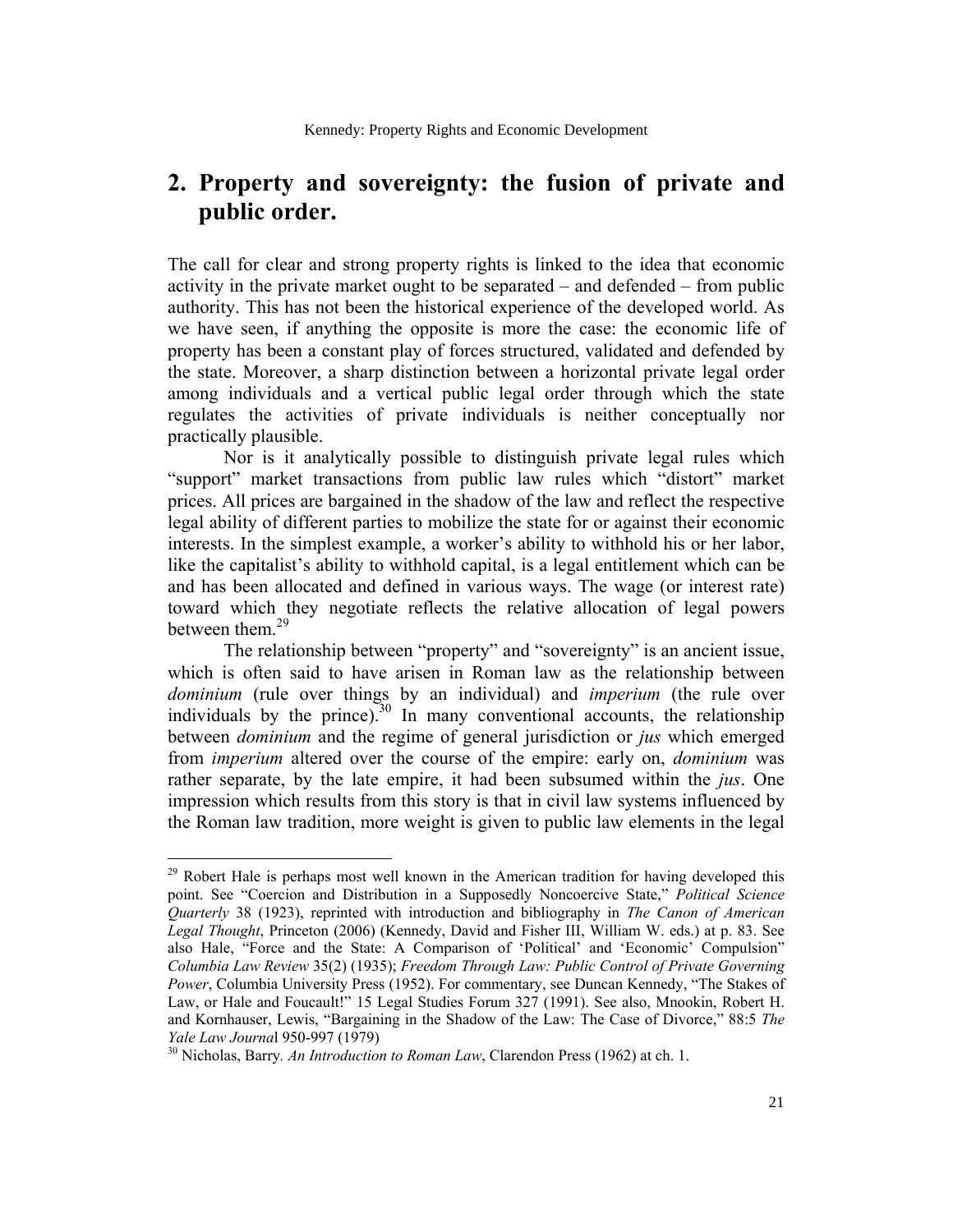regime while "common law" traditions place more weight on the autonomy of private legal arrangements. It turns out, however, that the situation is more complex. In every Western tradition, whether civil and common, there has been a continuing struggle over the relationship between public and private arrangements, both of which are rooted in the enforcement power of the state. The significance of state action for private ordering becomes immediately apparent as one comes to see property law as a legally enforceable relationship between people concerning an asset rather than as a relationship between a person and a thing.  $31$ 

Speaking very generally, since the industrial revolution, legal theorists have proposed a range of accounts for the relationship between public and private ordering and enforcement. Some have sought to strengthen public law making and enforcement at the expense of the private by repressing customary law and informal commercial relationships, insisting that economic activity be undertaken in the "formal economy," often by criminalizing other forms of economic life, by emphasizing the priority of legislation or regulation and by identifying and expanding the points within private law at which officials charged with enforcing private arrangements could exercise discretion and recognize or impose social duties on those in private relationships. For others, the goal has been to strengthen the private against the public by strengthening the significance of business practice and customary law, encouraging its recognition and enforcement by the official legal regime, treating private rights as constitutional limits upon sovereign powers and narrowing the opportunities for officials implementing private arrangements to exercise discretion or impose social obligations.

But these two poles are not the only, or even the most important, alternatives. There have also been numerous efforts to see the domains as "equal" if distinct, or to imagine a functional "partnership" between them or "balance" among their respective virtues guided by a larger policy objective such as market efficiency or economic development or social welfare or the provision of public goods. Indeed, we might see property rights as something of a middle position between the informal "legal" arrangements characteristic of customary law or social custom and the discretionary allocation of administrative or statutory entitlements in the form of licenses, budgetary allocations or taxes. At the same time, customary arrangements may be clearer and more effectively enforced than formal property entitlements, just as public law arrangements may defend the ability of private parties to garner and retain rent more effectively than private property rights. We might say that there is something incomplete about all entitlements, whether formal or informal, private or public – they await the

<sup>&</sup>lt;sup>31</sup> Legal philosopher John Austin's definition of property rights *in rem* made clear that "the right in question avails against persons generally; and not that the right in question is a right over a thing." *The Province of Jurisprudence Determined* (1832) at 253.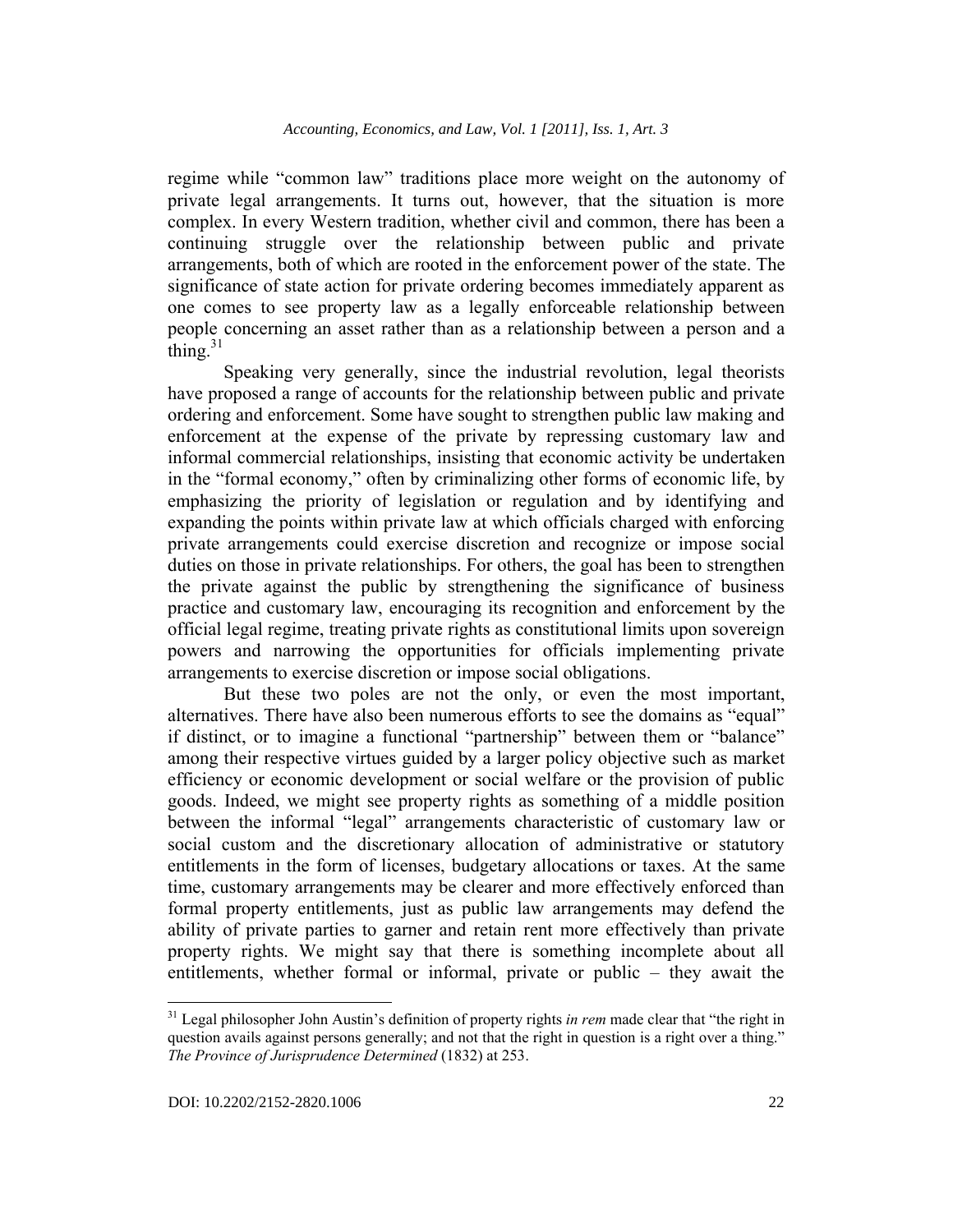interpretation and enforcement or forbearance of the state to become effective. It is analytically very difficult to distinguish state forbearance in the face of informal or customary law enforcement, state defense of formally articulated private law entitlements and state enforcement of public law licenses, permits, credit allocations and the like. In each case, the power of the state is sanctioning one actor's use of resources at the expense of others.

Looking back at the institutional arrangements in place at particular times, it is difficult to disentangle the public and private elements with confidence, precisely because the private order relies upon public authority for effect and may itself be put together in many ways, reflecting different social, economic and political arrangements. Moreover, the way legal professionals use the terms "public" and "private" has changed. At different moments legal professionals have understood what they termed public and private law to be more or less distinct from one another, and matters we now think of as clearly "public" or "private" have been combined in a variety of ways. In the feudal period, land tenure (which we might think of as private) and hierarchical relations of personal homage (which we might think of as public) were combined in a range of legal doctrines. The feudal baron sometimes had the right to determine the marriage of his ward or to nominate the local priest, activities we might well now see as administrative or public. In international law, sovereignty and right remained overlapping categories until the nineteenth century. Chartered corporations and privateers exercised "sovereign rights." The idea of a single unified public "sovereignty," universal in its absolute authority over territory and distinct from the private rights of commercial actors, emerged only late in the nineteenth century.

Although it has often been said that the late nineteenth century period of classical laissez-faire economics was characterized by a particularly strong theorization of the formal distinction between public and private arrangements, this conception began to break down almost as soon as it was developed as ever more exceptions and divergent practices became integrated into it.<sup>32</sup> The history of twentieth century legal thought in both civil and common law jurisdictions was preoccupied with rebuilding a theoretical appreciation for the connections between public and private authority and rebutting the idea that public and private could, in fact, be analytically distinguished. Repeatedly, economic, social and other policy considerations we might associate with public regulation and administrative action have become routine components of private law doctrines.

<sup>32</sup> Kennedy, Duncan "Three Globalizations of Law and Legal Thought: 1850-2000*"*, in *The New Law and Economic Development: A Critical Appraisal*, eds. Trubek, David and Santos, Alvaro (Cambridge: Cambridge University Press, 2006) at 19-73; and Kennedy, Duncan *The Rise and Fall of Classical Legal Thought* (unpublished manuscript 1975; published with a new preface by the author, Washington D.C.; Beard Books, 2006).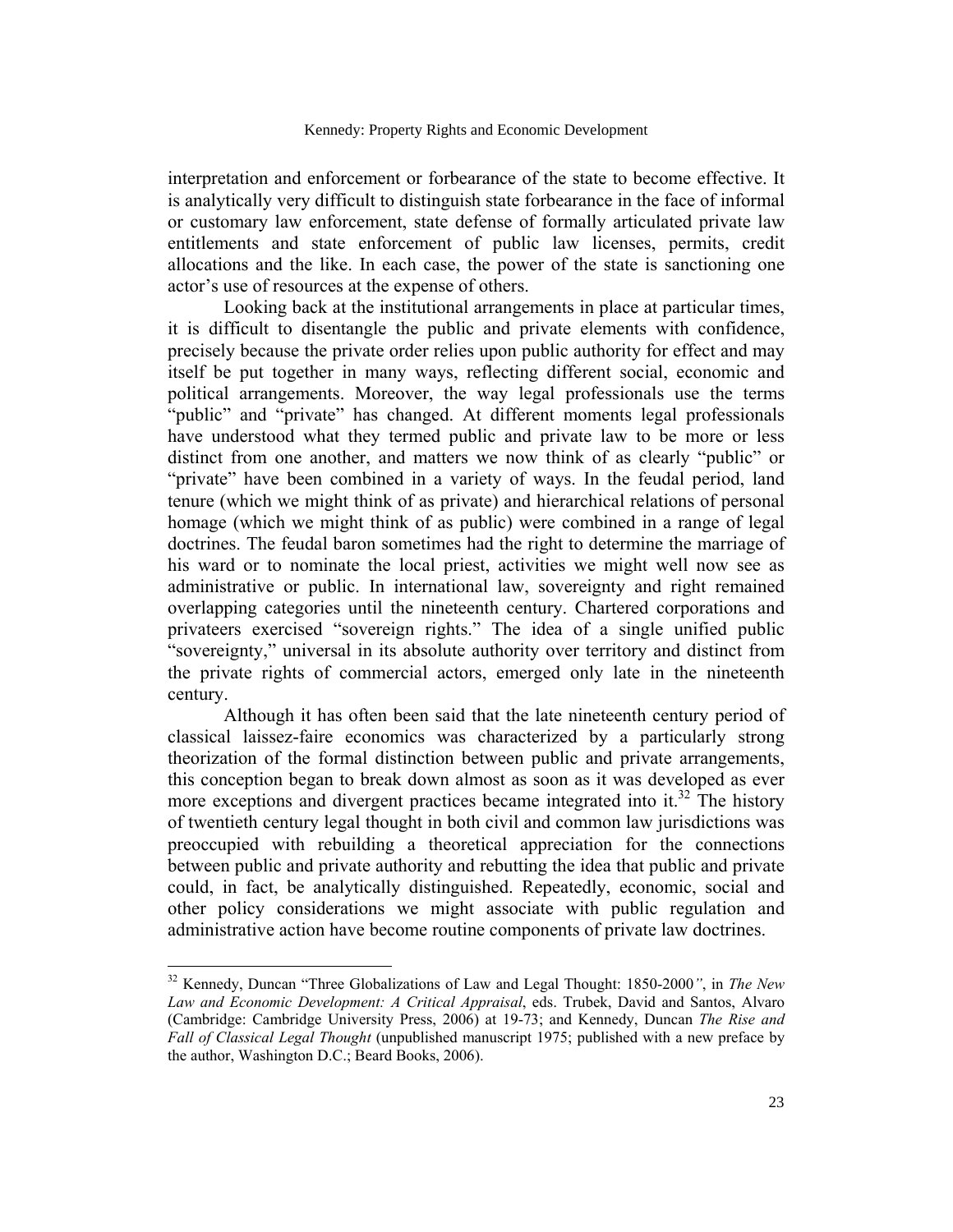Moreover, over the last century, legal professionals in the United States have become ever more adept at multiplying the number of possible combinations of public and private authority. Indeed, creative lawyering is often about expanding the toolkit of possible institutional arrangements which combine public and private authorities in novel ways. This proliferation of mixed arrangements was made more possible as jurists lost confidence in the plausibility of a sharp analytic distinction between private arrangements – like property law – which reflected the free "consent" of private individuals and public law which entailed coercion through the plenary power of the state.

It is always difficult to date the emergence of such a general understanding, but two jurists writing in the early twentieth century have often been credited. In the United States, Robert Hale stressed the role of the state coercion in private law arrangements by focusing on the ways in which those without property could be forced to refrain from using resources owned by others.<sup>33</sup> Hale emphasized that the property rights of owners placed others under a legal duty to make due without access to assets, an obligation which would be enforced by the state should they trespass or seek to convert another's property for their use. There was, he argued, an unavoidable element of coercion and public power in the routine operation of the private legal order.

At about the same time, Morris Cohen argued that because property is a state sanctioned right to exclude, it is also the power to compel service for use or the payment of rent. He wrote: "We must not overlook the actual fact that dominion over things is also imperium over our fellow human beings."<sup>34</sup> For Cohen, property is more than the legal protection of possession. It also determines the "future distribution of the goods that will come into being,"35 which we might well have considered exclusively the province of public law and sovereignty.

> The owners of all revenue-producing property are in fact granted by the law certain powers to tax the future social product. When to this power of taxation there is added the power to command the services of large numbers who are not economically independent, we have the essence of what historically has constituted political sovereignty.<sup>36</sup>

This insight made it easy to see the parallel between the sorts of policy questions faced in making "sovereign" regulatory decisions and those faced in the allocation and definition of "private" property rights. For Cohen, economic policy ought to

<sup>33</sup> Hale, Robert "*Coercion and Distribution in a Supposedly Noncoercive State,*" Political Science Quarterly 38 (1923): 470-494.

<sup>&</sup>lt;sup>34</sup> Cohen, Morris R. "*Property and Sovereignty*", 13 Cornell Law Quarterly 8 (1927-28) at 13.<br><sup>35</sup> Ibid

 $35$  Ibid.

<sup>36</sup> Ibid.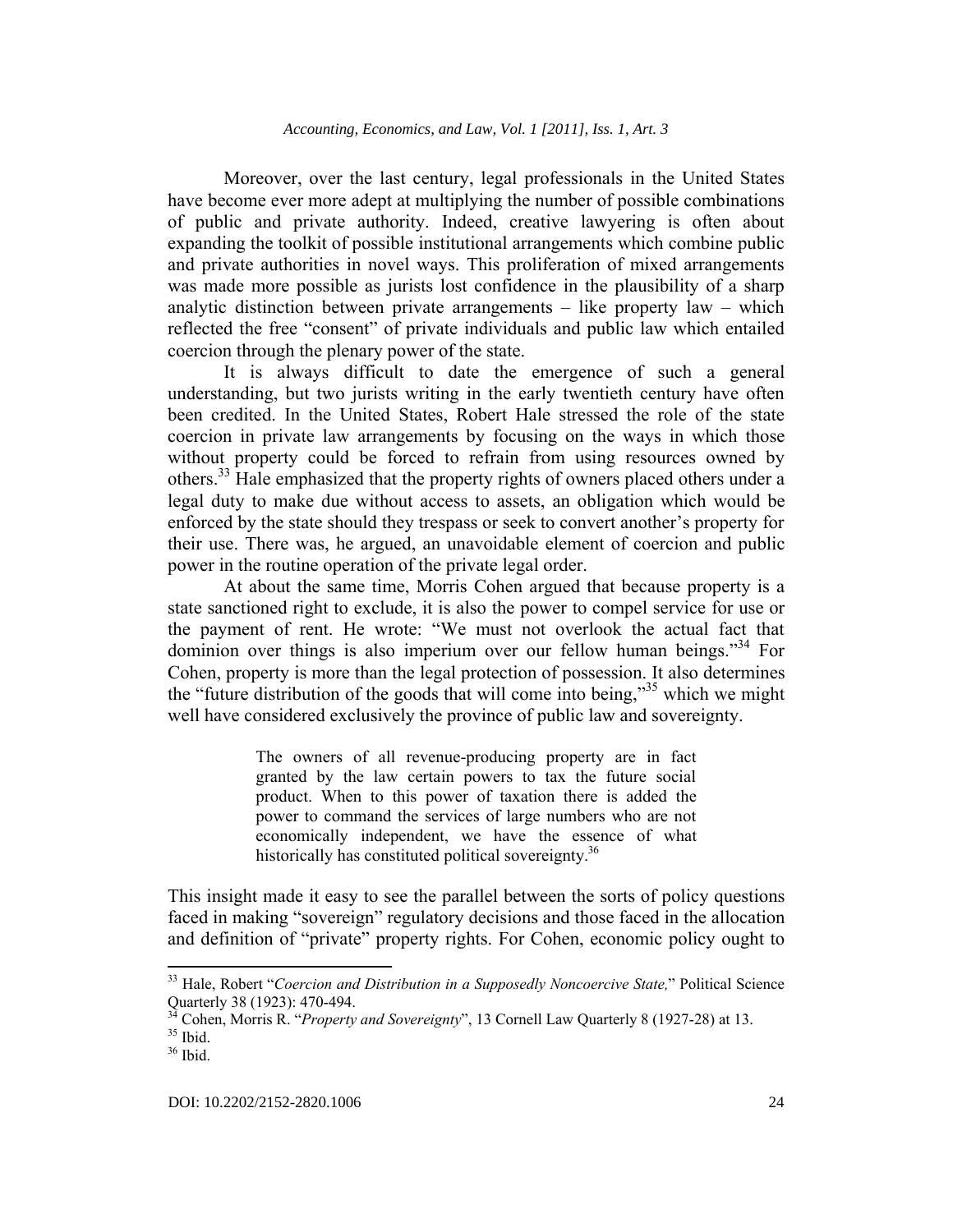drive decisions about the allocation and meaning of property: "the essential truth is that labor has to be encouraged and that property must be distributed in such a way as to encourage ever greater efforts at productivity." 37

Here begins a century long relationship between legal and economic analysis. For lawyers, the discovery of this relationship brought liberation from a professional experience of necessity – the experience that private rights *had* to be arranged this way rather than that because of the "nature" of property. There were many ways in which they might be arranged, all had economic effects, and each would harness public authority and private power. Cohen was particularly concerned to disentangle the argument for a strong property system from any preconception about who ought in such a system to have which specific rights.

> It may well be argued … that just as restraining traffic rules in the end gives us greater freedom of motion, so, by giving control over things to individual property owners, greater economic freedom is in the end assured to all. This is a strong argument,….It is, however, an argument for legal order rather than for any particular form of government or private property. It argues for a regime where everyone has a definite sphere of rights and duties, but it does not tell us where these lines should be drawn<sup>38</sup>

Cohen was attentive to a number of specific issues: how firmly to set intellectual property rights to stimulate innovation without preventing the productive use of the knowledge ("patents for processes which would cheapen the product are often bought up by manufacturers and never used") and how to combine property rights with anti-monopoly power to prevent "abuse of a dominant position" through compulsory licensing or in other ways. The details of his particular policy preoccupations are less important, however, than the broad terrain opened up for legal analysis by the general acceptance within the profession of the background idea that property and sovereignty perform parallel functions and ought to be thought of as available for rearrangement in numerous ways depending upon one's policy preferences.

Nevertheless, it is still common to imagine that property rights in some sense comes *before* or lies *beneath* whatever public regulation has been added on top. Of course in a sense this is certainly true – property rights are everywhere restrained and modified by a regulatory framework. Property entitlements and the administrative or regulatory arrangements which affect them may also be qualified or reinforced by one or another constitutional provision. The law

 $37$  Ibid. at 17.

 $38$  Ibid. at 19.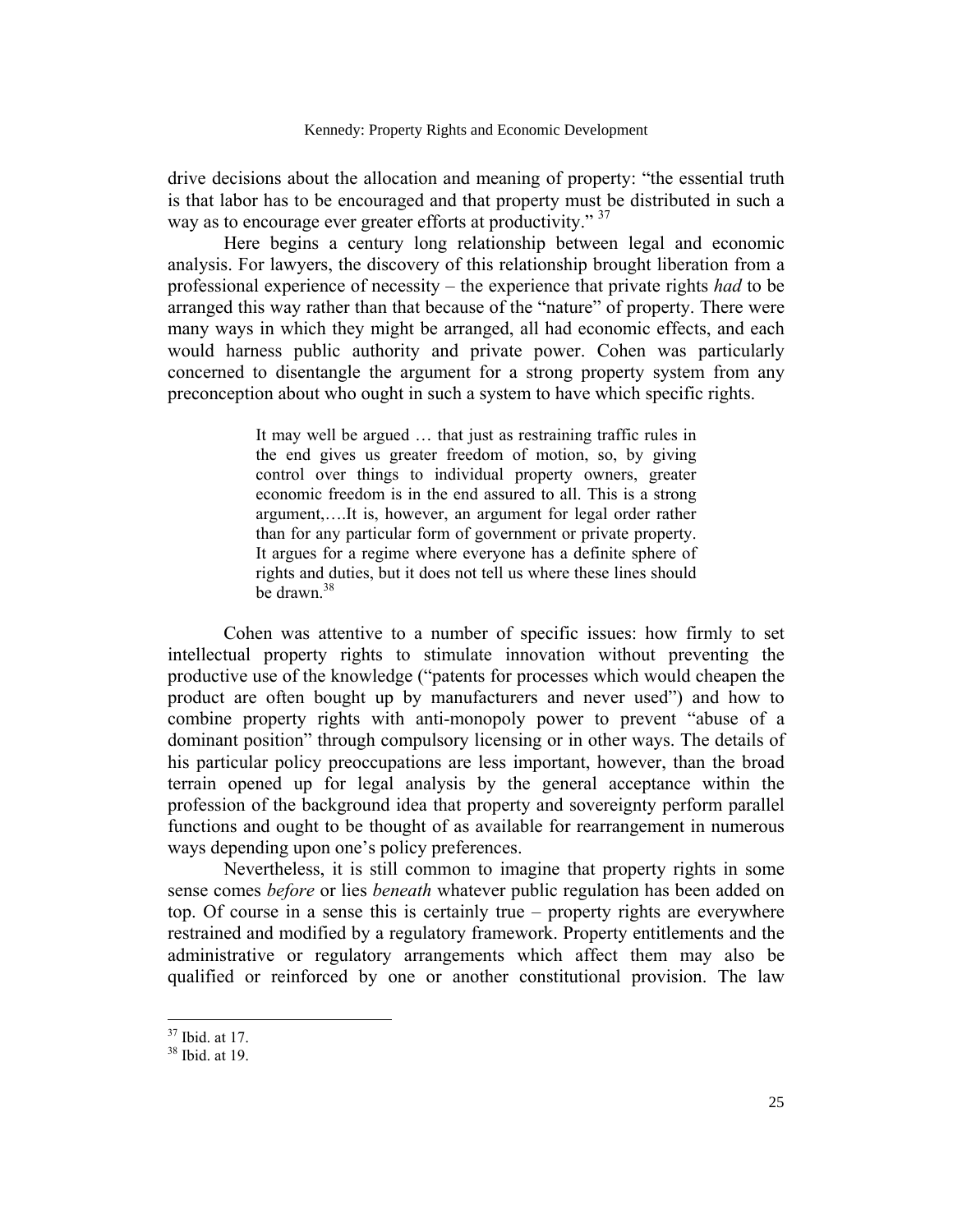relating to property in every society rests within a broader legal context which affects the meanings property entitlements will have. Numerous adjacent legal regimes affect the meaning of property rights in every system – laws about taxation, bankruptcy, consumer protection, zoning, family law, corporate governance, environmental regulation, and many more. In this sense, the use of economic resources is never the exclusive concern of "property law."

Even if we could imagine the absence of explicit regulation modifying rights, however, the idea that property rights exist before or outside public policy would still not be sound. Hale and his contemporaries were correct that property rights are, in the end, only as strong as one's ability to bring the state into play as their enforcer. The enforcement and definition of property rights depends upon the larger regime of private law and procedure which may be organized to strengthen or weaken various interests in society. Procedural and institutional arrangements make it easy for some and difficult for others to mobilize the state to protect their interests.<sup>39</sup> Moreover, property rights also vary when combined with different "private law" regimes of contract and tort or obligation, as they do with various modes of legal organization and "personality." A strong tort regime of duties to avoid negligent injury to others may limit one's legal privilege to use one's property to another's detriment. In the end, we must recognize that the private legal order is shot through with public policy commitments, relies upon the state for interpretation and enforcement, and never controls access to resources in the absence of public law restrictions or permissions.

#### **3. Property as distribution: regulating relations among people with respect to things.**

One reason the "strong and clear property rights" idea continues to seem innocent of any allocative public policy commitment is the lay notion that property rights concern the relationship between an individual and "his property." Strengthening and clarifying that relationship does not seem to implicate anyone else. It seems merely to empower *him* to participate more effectively in the economy. For a legal professional, however, property is not about the relationship between persons and things. Rather it concerns the relationship between people with respect to a thing. The difference is crucial.

When we say that I own my home, what we mean is that I can enforce a series of rights against other people – to "quiet enjoyment" of the home, to exclude others from the land, to remove a trespasser, to contract for the sale of the home, prevent others from selling or renting it without my permission, and so on.

<sup>&</sup>lt;sup>39</sup>See Galanter, Marc S. "Why the 'Haves' Come Out Ahead: Speculations on the Limits of Legal Change," 9(1) *Law & Society Review* 95 (1974).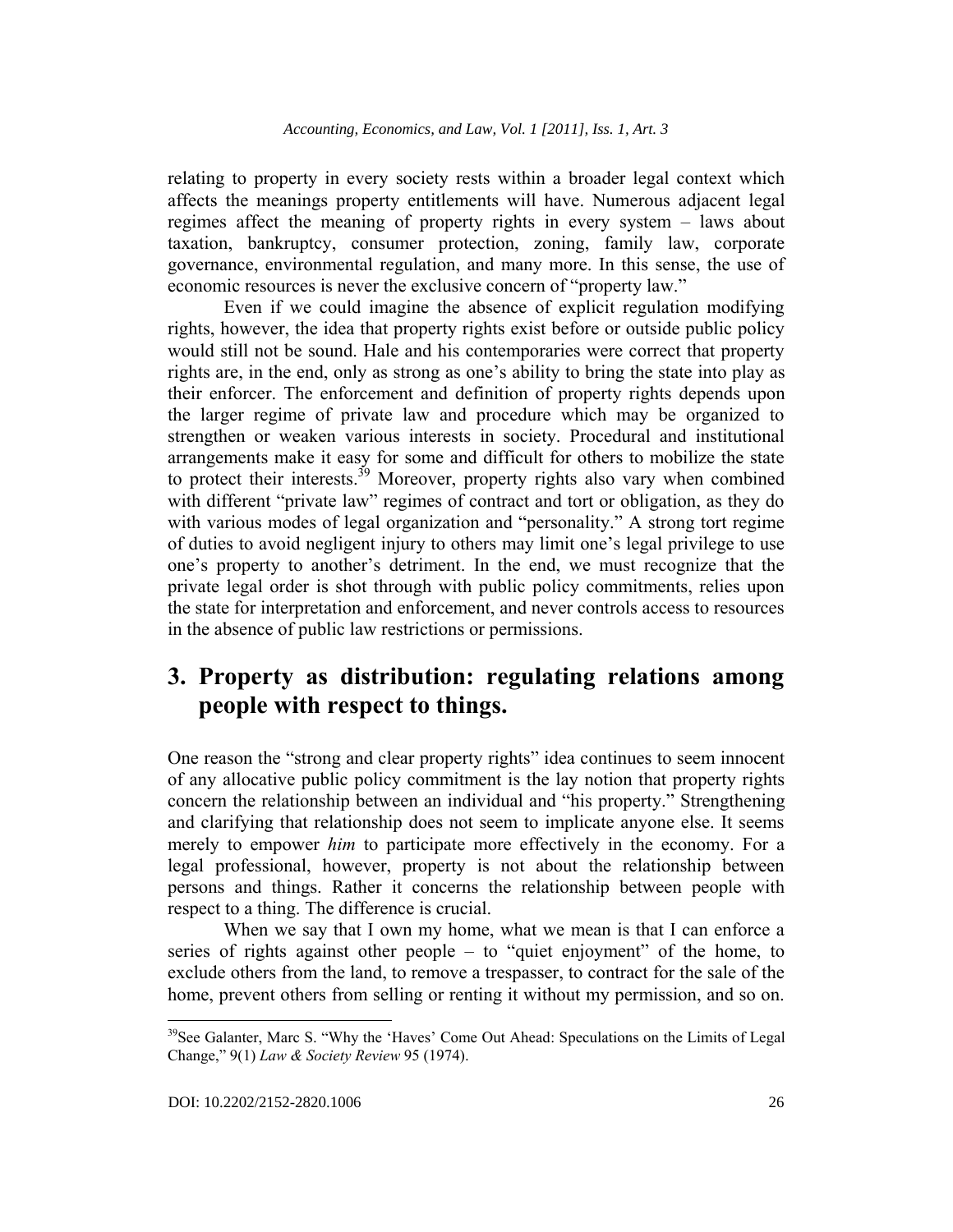Others have duties – not to trespass, not to convert my property to their use. Should they do so, the state may force them to pay me a penalty. At the same time, we may each have legal privileges – they to trespass in an emergency, me to use my property in ways which may prevent them from enjoying their own property or which decrease its market value. I may also have duties – not to allow a hazardous nuisance on my land, perhaps to cultivate or maintain the land. And so on. "Owning" land says nothing about my relationship to the home itself. It says a great deal about my relationship with other people. In this sense, property law distributes rights and duties among people with respect to things. Every time someone has a "strong" property right, someone else faces a "strong" duty. It is in this sense that property entitlements are always reciprocal – and their assignment allocative. When we "strengthen" an "owner's" entitlements, we weaken the potential for others to use that asset. A development planner will need to assess the impact of the asset being used in one way rather than the other, by one party rather than the other, before knowing whether strengthening the entitlement is good for growth.

This might seem to suggest a dramatic new role for the state, the expert, the planner, in property management. Once we think of a property right as a relationship between two people, it is clear that the state also has a role as the enforcer – and definer – of the rights of one against the other. Where rights and duties are parceled out among numerous entities, both individual and collective or corporate, the position of the state as arbiter and enforcer is all the more pronounced. Thought of this way, the distributional dimension in routine enforcement of property rights is quite visible. For every right, someone is under a duty, and we will want a good explanation when we bring state force into play to force him to live up to that duty. In this sense, property law analytics can bring issues of social and economic choice to the surface. These are allocative questions, distributional questions, and no property law regime can be erected or maintained without resolving them. Doing so requires a political or economic or social choice – rooted in a conviction about why doing it that way rather than that will be a good thing.

To take a classic example, we all know that two property owners living side by side may often get in one another's way even without trespassing. Playing music too loudly, opening a competing donut shop, running a brothel – if you do any of these things on your property, my enjoyment of my property will suffer, as may its value. But of course my preventing you from doing any of these things will compromise your enjoyment of your property and may reduce its value. We can imagine a variety of legal regimes to settle this issue. There may be general regulations applicable to both of us which solve it – no brothels in the neighborhood. But in the absence of regulation, it will also need to be settled *within* property law. Are owners under a duty to play their music at a reasonable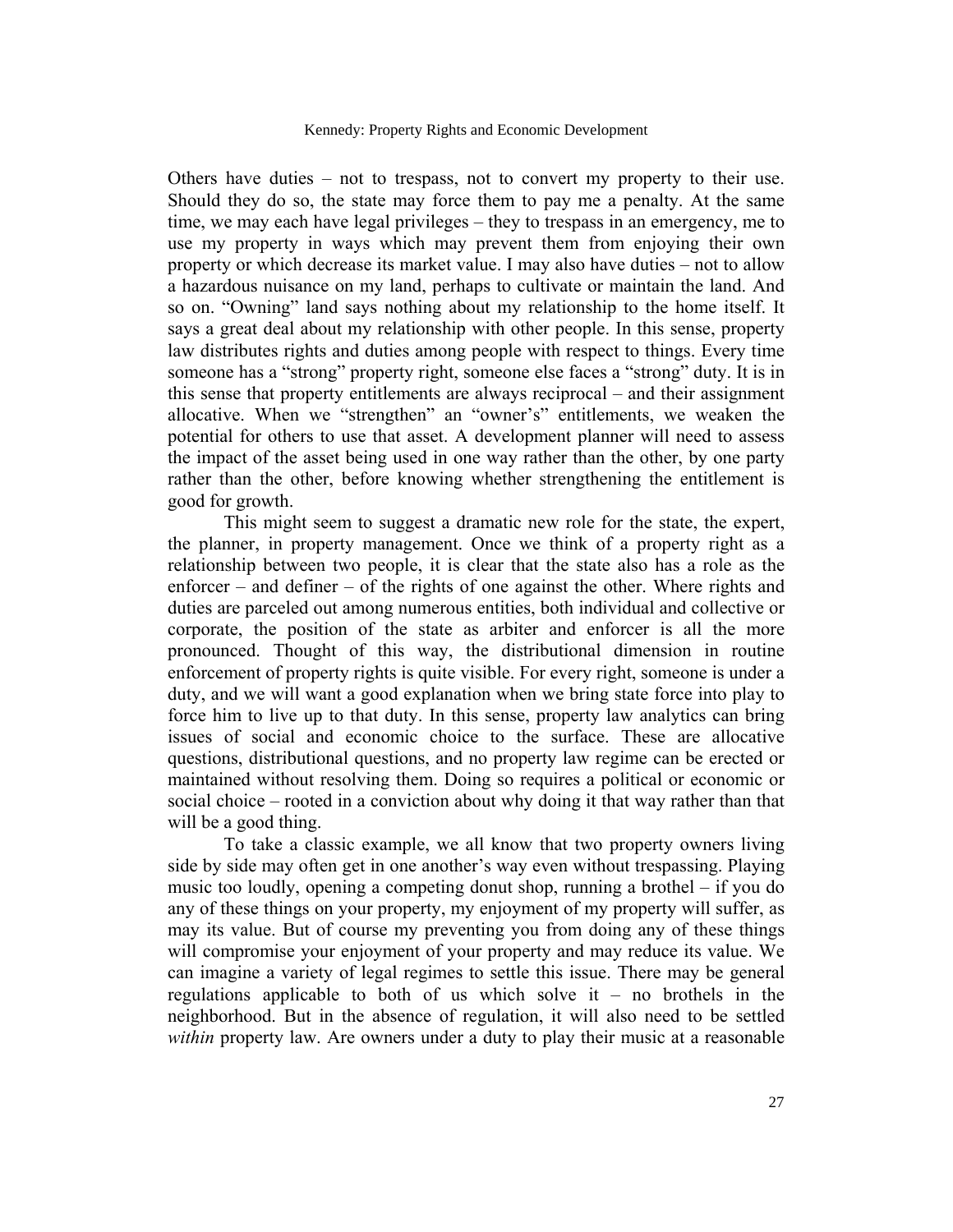volume and do neighbors have a right to force them to turn it down? Or do owners have a privilege to play their music as loudly as they wish, giving their neighbors no right to interfere? In the abstract, "ownership" is compatible with both regimes and there is no satisfying way to get an outcome from the "logic" of property. An owner may be able to act until bought out at a negotiated price, may be forced to stop unless he negotiates and buys the right to continue, may be able to be forced to pay a given price to continue, may be forced to stop and left unable to buy the right to continue. The complaining party, reciprocally, may be able to offer to buy the loud neighbor out, may be able to get an injunction to prevent it, which he may then waive for a negotiated price, may be able to get specified damages, or may be able to get an injunction which he cannot waive for any price.

This set of choices was elaborated in an early classic of the American "law and economics" literature by Guido Calabresi and Douglas Melamed.<sup>40</sup> Their taxonomy was significant precisely because it shifted attention away from the question "should this be a matter of public regulation or private right" onto the questions "who should have the entitlement – whom should the law favor" and "what form of rule ought to be used to protect that entitlement." In the years since, legal scholars have proposed a wide range of rules of thumb to resolve these two related issues so as to maximize economic performance. Scholars have proposed assigning the initial entitlement to the party who is the cheapest cost avoider to promote information discovery, or in such a way as to simulate the allocation which would be reached were the parties able to bargain over the allocation of the entitlement without transactions costs, or in ways which reflect distributional concerns exogenous to the problem of efficiency, such as favoring the weaker or poorer party in the initial allocation. Relatively little attention has been paid to the relationship between the initial assignment of entitlements and economic growth or development. As to the second issue, scholars have proposed using property rules (assignable at will through bargaining among economic actors) where transaction costs are low and liability rules (allowing the party without the entitlement to force surrender for a price determined by the state) where transaction costs are high (multiple parties, holdouts, freeloaders); and inalienability rules, where the party receiving the entitlement may not surrender or be deprived of it where one or another "moralism" is involved – preventing sale of body parts or waiving the right to be free from an intentional tort. Exploring these issues has generated an important scholarly tradition reframing the debate about the allocation and form of property entitlements away from questions about the appropriate balance of "public" and "private" and toward questions about the

<sup>&</sup>lt;sup>40</sup> Calabresi, Guido and Melamed, Douglas. "Property Rules, Liability Rules, and Inalienability: One View of the Cathedral," *Harvard Law Review* 85 (1972) at pp. 1089-1128, reprinted, with Introduction and bibliography in Kennedy, David and Fisher, William, The Canon of American Legal Thought (Princeton, 2006) at 401-444..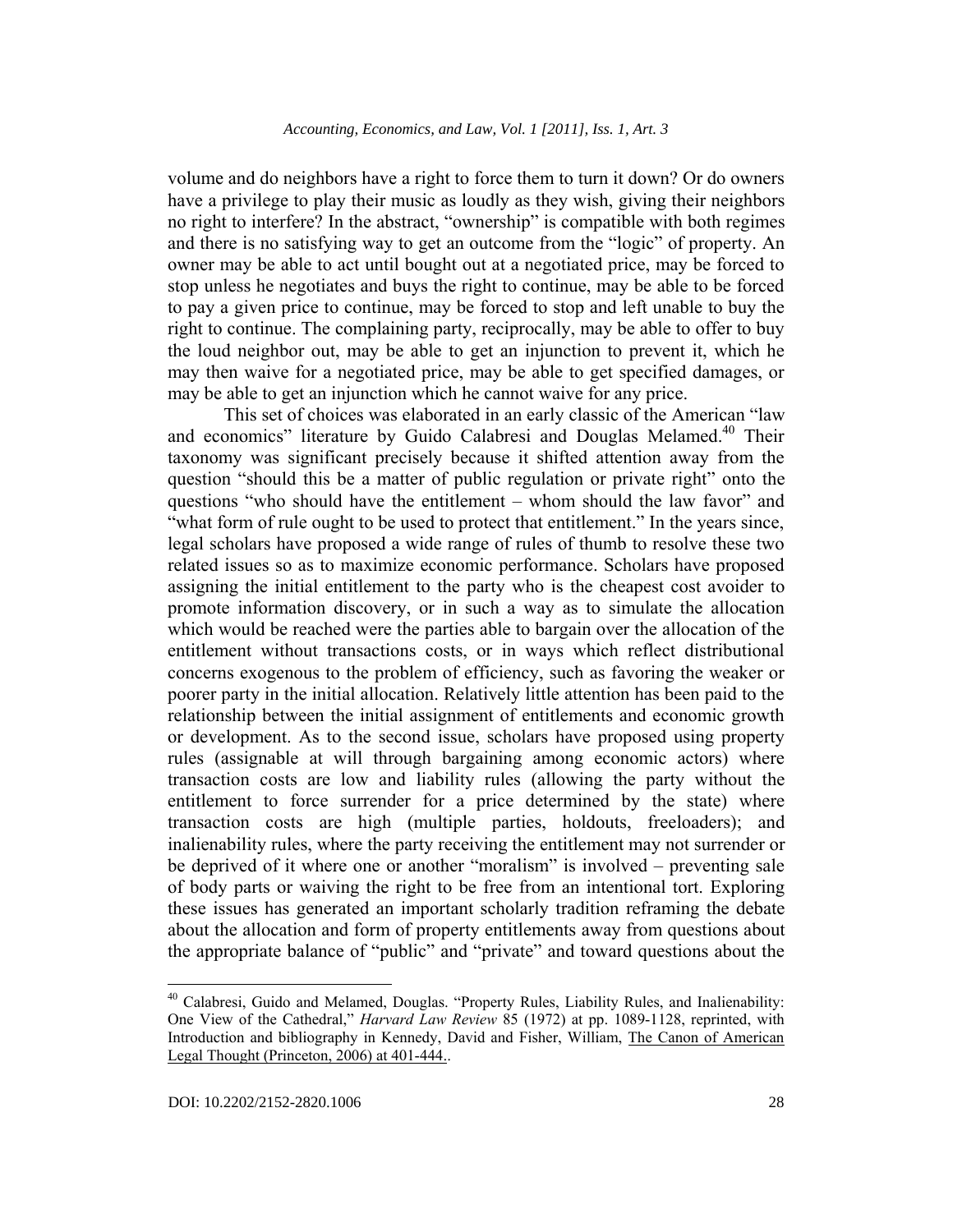impact of various allocations and modes of entitlement on economic efficiency and questions of justice.

Economists and policy makers in the development field often write as if what has come to be called the "law and economics" tradition within legal scholarship supported the proposition that strong and clear entitlements are necessary for growth and economic development.<sup>41</sup> It is important to understand that nothing could be further from the truth. Rather, this literature begins with recognition that "clarity" and "strength" tell us very little – allocation and the form of entitlement are what matter. And they matter because of predictions about the impact of various entitlement arrangements on economic activity and on questions of morality or justice. The result has not been a decisive science specifying best practice entitlement schemes. Far from it – much remains disputed. It would be more accurate to say that the literature had spawned a number of rules of thumb and default assumptions which are useful in making policy arguments about how entitlements ought to be arranged.

For development purposes, moreover, the focus on "efficiency" which continues to characterize the law and economics field has tended to take the focus off the sorts of social, cultural, institutional and political transformations generally associated with "development" by focusing on allocation within constraints understood to be exogenous when development will often require sharp change in precisely these constraints. At the same time, the "distribution" or "other justice consideration" side of the equation has been associated with righting wrongs or corrective justice, based on an assessment of whether benefits or burdens are deserved, rather than on the link between distribution and growth. That said, there is no question that welfare economics has much to contribute to our understanding of the impact of entitlement change on economic activity and growth. What is required is an analysis of the distributional consequences between the parties and the dynamic consequences for the social and economic system of choosing one or another mode of property protection. The point is by now a familiar one – the turn to "property rights" as an economic strategy returns us to considerations of economic, social and political choice, this time for reasons embedded in the internal analytics of the legal field.<sup>42</sup>

<sup>&</sup>lt;sup>41</sup> For a wide-ranging introduction to the law and economics tradition, see Shavell, Steven, *Foundations of Economic Analysis of Law*, Belknap (2004).<br><sup>42</sup> For an informed critique of the limitations of law and economics literature see Kennedy,

Duncan; "Law and Economics from the Perspective of Critical Legal Studies" 2 *The New Palgrave Dictionary of Economics and the Law* 465 (P. Newman ed., Macmillan, New York, 1998); Kennedy, Duncan, "Cost-Benefit Analysis of Entitlement Problems: A Critique," 33 *Stanford Law Review* 387 (1981); Kennedy, Duncan and Michelman, Frank, "Are Property and Contract Efficient?" 8 *Hofstra Law Review* 711 (1980); Kelman, Mark, "Consumption Theory, Production Theory and Ideology in the Coase Theorem," 52 *Southern California Law Review* 669- 698 (1979).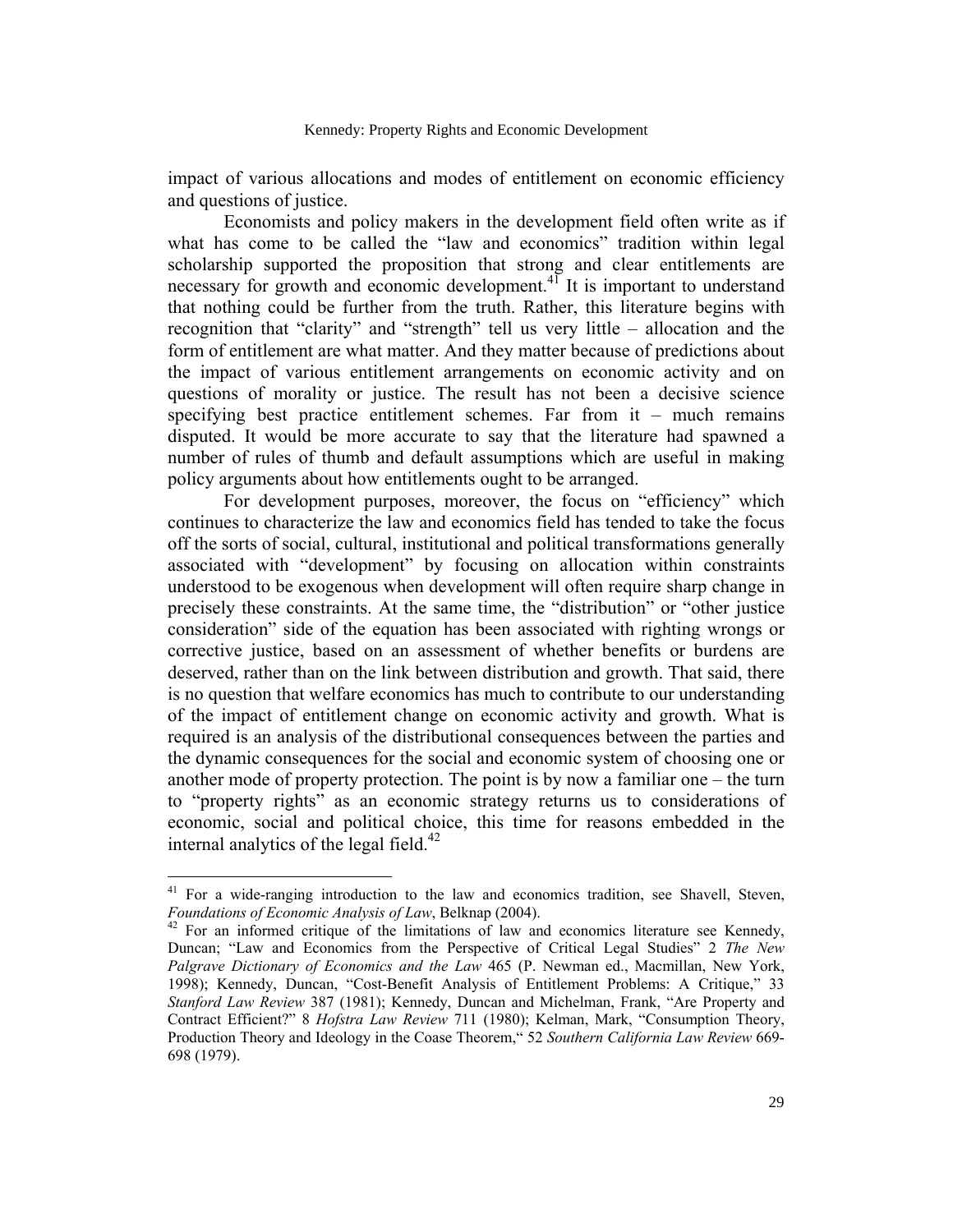It is worth saying another word about the notion of "clear" entitlements here. If we return for a moment to our neighbors, each able to diminish the value of the other's property, we could imagine resolving the issue "clearly" (no music after ten) or in such a way so to leave it more open to later interpretation (no "unreasonable" noise).<sup>43</sup> There is a loose association here between what Calabresi and Melamed term "property" rules (capable of being exchanged) and "liability rules" (requiring judicial assessment of the price of violation). It would seem that with "clear" resolution the parties could bargain more readily than where their entitlement rests on a vague ("unreasonable") standard. It is important to notice, however, how weak this association is in practice. Parties may certainly bargain in the shadow of vague standards. They do so all the time in the informal sector. They may well agree completely on the meaning of "unreasonable" or may find agreement easier where the terms of their settlement remain vague. Where one party wants clarity and they remain in doubt about the likely judicial interpretation of "unreasonable" it would be more accurate to think of this as a change in their relative bargaining power than as an impediment to bargaining. Similarly for "clear" rules. Bargaining against the background of a specific rule (no music after ten) may well make it more difficult to reach agreement, may leave the parties uncertain about the situations in which for one or another reason the other will decide to violate the rule, and about the situations in which the judge may find a way around the rule altogether where its application does, in fact, seem unreasonable. As the rule comes to be applied, we might be surprised which turns out to be more predictable – judges (and neighbors) might find the "after ten" rule unreasonably restrictive and blunt its effects by exploiting adjacent rules, broader principles or discretion as to penalties found elsewhere in the legal materials. In short, the impact of "clarity" on bargaining is far more about the relative bargaining power of the parties than about the capacity for private settlement.

As we think about penalties and enforcement mechanisms, we have the opportunity to make the initial entitlement relatively easy, more difficult or simply impossible to transfer through private bargaining. I may be able to sell you my right to prevent you from playing music for any price we agree, or you may be able to force me to surrender it by paying a sum of damages calculated by a court. It may be a crime for you to wake me up which may or may not be enforced by the sheriff. Penalties may be stiff or  $lax$  – and he may or may not take my views into account in deciding to prosecute. We could also make the transaction costs of

<sup>&</sup>lt;sup>43</sup> The classic legal problem of the relationship between "rules" and "standards" and its link to broader questions of policy, ethics and procedure in contemporary legal thought is analyzed in Kennedy, Duncan, "Form and Substance in Private Law Adjudication" 89 *Harvard Law Review* 1685 (1976).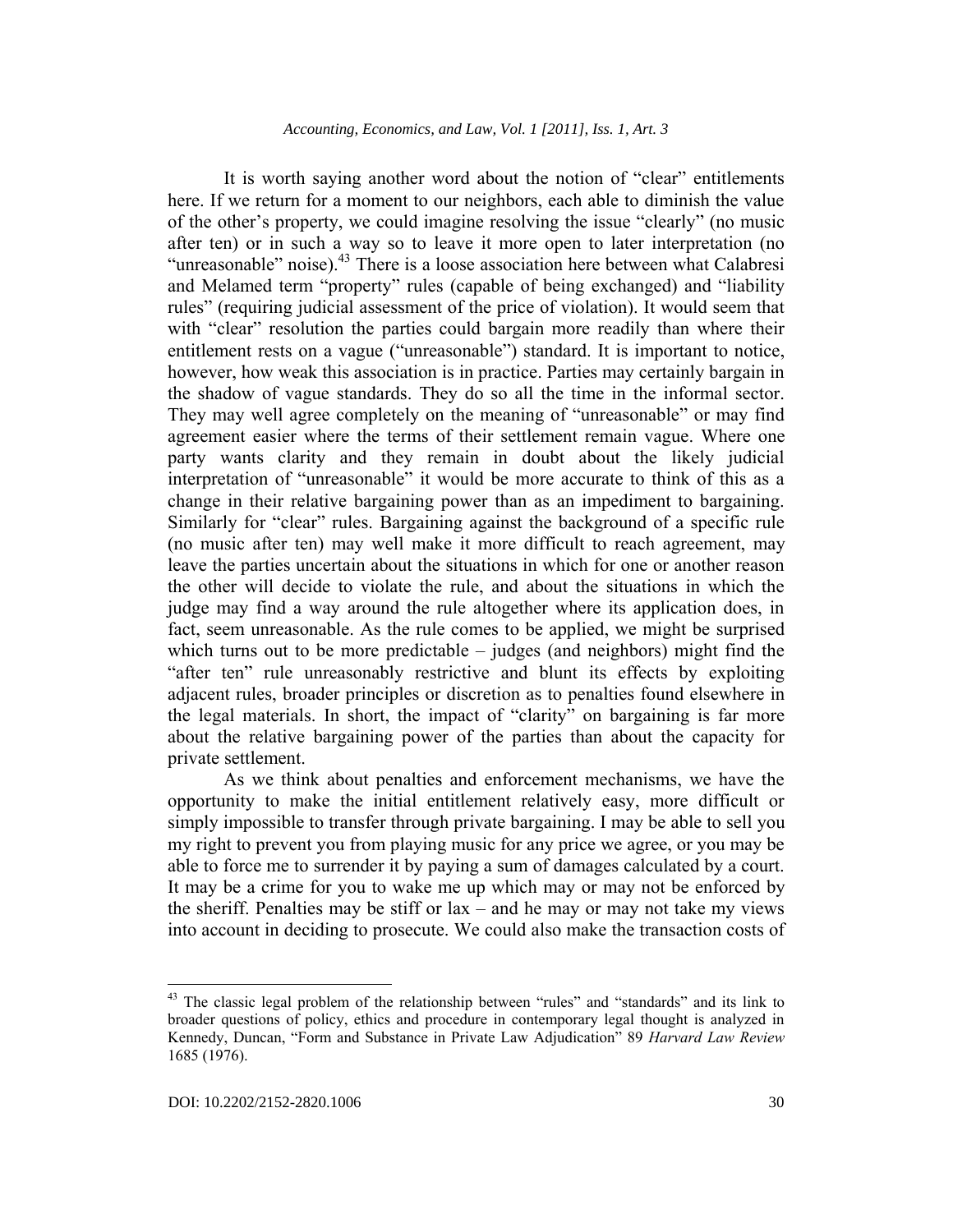later adjustment high or low. Can you negotiate with me (or I with you) alone, or must one of us secure the agreement of everyone in the neighborhood? And so on.

Strengthening or clarifying property rights tells us almost nothing about how to resolve issues of this sort which recur throughout the legal system. You need another reason for developing a music friendly or music unfriendly regime. Once you have decided on the level of music you want, you can accomplish that through a variety of different legal arrangements, ranging from criminal law through regulation to an appropriate arrangement of reciprocal rights, duties and privileges among the property owners or bystanders, each one of which may have important economic consequences. In the development context, these distributive questions are central. The issue is not whether one wants a musical or relatively quiet neighborhood, but how the nation's resources can most readily be aggregated and reinvested for development.

In that calculation, it is simply meaningless to say that property rights *in general* are or ought to be "strong" or "clear" without specifying just who ought to have a strong entitlement against whom or for just whom the application of the state's enforcement power ought to be clear and predictable in what circumstances. One might say, for example, that the property rights of foreign investors ought to be "strengthened" by empowering them to mobilize the state to seize the assets of local companies for payment of debts. Or one might decide the local company's "property right" ought to be strengthened by rendering it immune from this type of attachment. Either could be a development strategy – but one would need to articulate a reason why one approach rather than the other will be conducive to development.

As should be clear, moreover, from a legal point of view, property is not one, but a "bundle of rights"<sup>44</sup> – rights to use, alienate, exclude, assign, rent, enjoy, etc. This bundle of property rights can often be assembled and disassembled in various ways and shared among different parties. A great deal of creative legal analysis goes into arranging and rearranging these rights. We all know when we stay at a Hilton Hotel that many corporate and private entities will share in the proceeds from our stay. The entity "Hilton Hotel" is itself a bundle of legal relationships. It will probably be quite difficult to say with precision just who "owns" the building, or the trademark, or has the right to sell alcohol in the restaurant, or who employs the workers, and so on. Just as many will have rights

<sup>44</sup> See Honoré, Tony. "Ownership." In *Oxford Essays in Jurisprudence*. A.G. Guest (ed.), Oxford University Press (1961) for one classic account of the "bundle of rights" view of property and for an account of the "incidents of ownership." Also see Penner, James. "The 'Bundle of Rights' Picture of Property," 43(3) *UCLA Law Review* 711-820 (1996). Much recent literature on the law of enterprises focuses precisely on the interaction of numerous entitlements and obligations in the construction of modern corporate enterprises. See, for example, Kurt Strasser and Phillip Blumberg, "Legal Form and Economic Substance of Enterprise Groups: Implications for Law and Economics," Accounting, Economics, and Law 2010.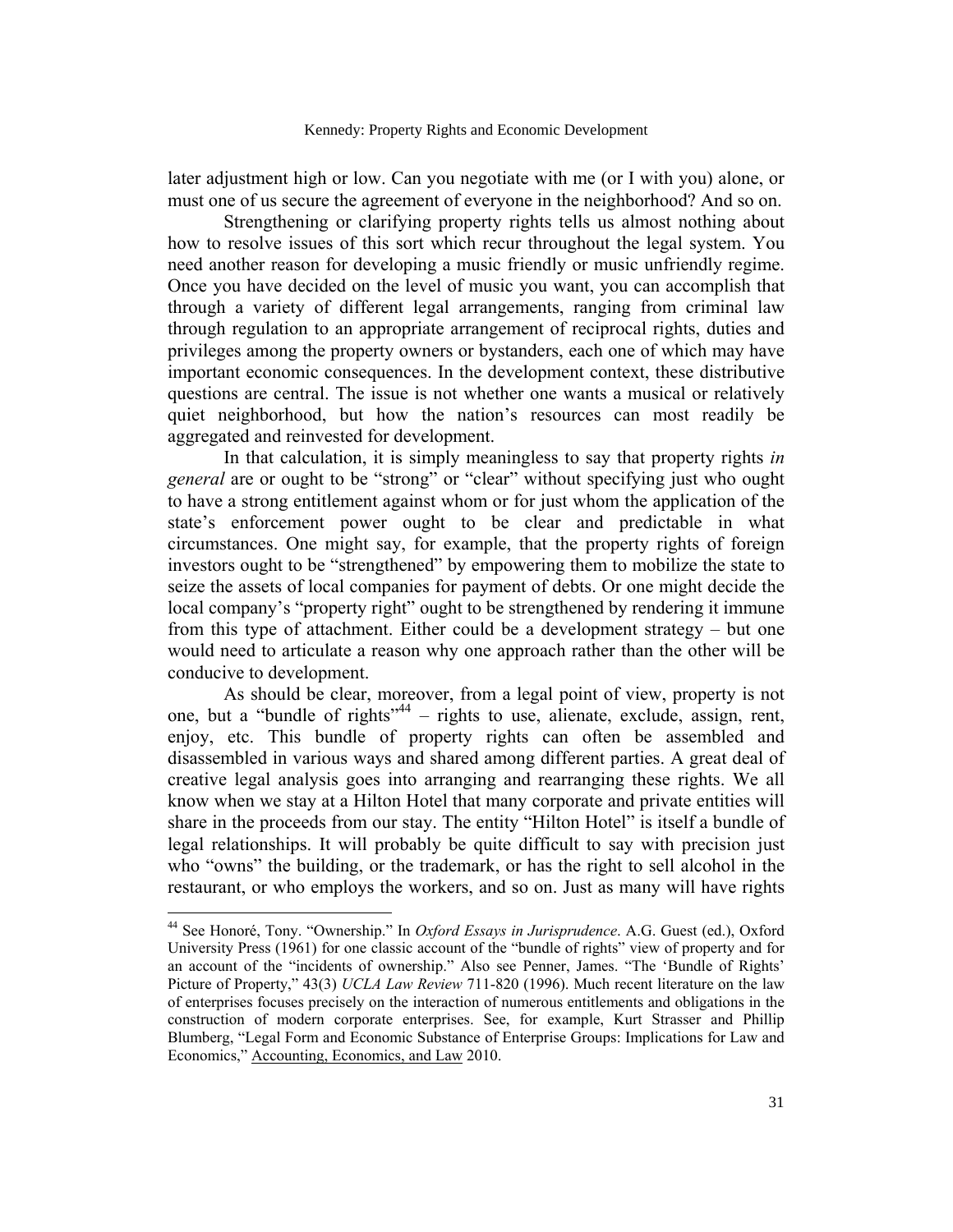of one or another sort, set by rules of contract and property, many will also have obligations. The more complex a legal scheme becomes, the more difficult it is to say what it could mean for all the rights to be strong or clear – strengthening and weakening, clarifying and muddying obligations and entitlements will be precisely what is at stake in negotiations to assemble capital and labor into an entity called the "Hilton Hotel."

Moreover, it is not at all clear that "business" or "investors" will always be on the side of clear and strong rights. It all depends upon *whose* entitlements are under discussion. Across the developing world, foreign investors seek to have their entitlements strengthened as against others, extractive industries seek to have their rights enforced as against others, and intellectual property holders seek enforcement of their rights against others. To accede to these requests in the name of "clarifying" or "strengthening" entitlements is simply to ignore the entitlements on the other side. Moreover, in the world of business, there will be commercial and financial interests on both sides of the discussion at every point. Indeed, we might say that in commercial negotiations, as in war, when one side has an interest in precision, the other will by definition have an interest in something more wooly. Obviously this is not axiomatically the case – there will be lots of win-win possibilities in both directions – but it is often enough true to make it difficult to make sense of any general statement about what business wants or needs in the way of a legal regime to be productive. If we add the potential for collateral damage to third parties, the potential for multiple conflicting perspectives on which rights to "clarify" or "strengthen" becomes yet more complex. The potential for dynamic rearrangement of entitlements by private parties as well as by public regulatory and enforcement agencies makes the quest for "certainty" all the more elusive and the possibility of unforeseen outcomes more likely, transforming the issue from one of strengthening entitlements to one of dynamic risk management.

It is tempting to say that while rights and duties may be arranged in lots of ways, everyone shares an interest in a regime which can enforce with clarity and firmness whatever they have agreed. But this is also dubious. You can only build a railroad or exploit a vein of coal by eliminating or changing the property entitlements of those along the right of way. Many argue that you can only invent music or conduct pharmaceutical research by eliminating privileges, licenses or alternative entitlements which diminish the monopoly power of the global pharmaceutical or entertainment industries. Whether or not this is correct, at stake is the allocation of entitlements, not the clarity or strength of entitlements across the board. Moreover, in everyday business arrangements, there will come a further moment, once the hotel is erected and a dispute arises about who owes what duties to whom, when parties, including the state, may decide to use the legal regime to carry on that dispute. As they do so, their strategic interests will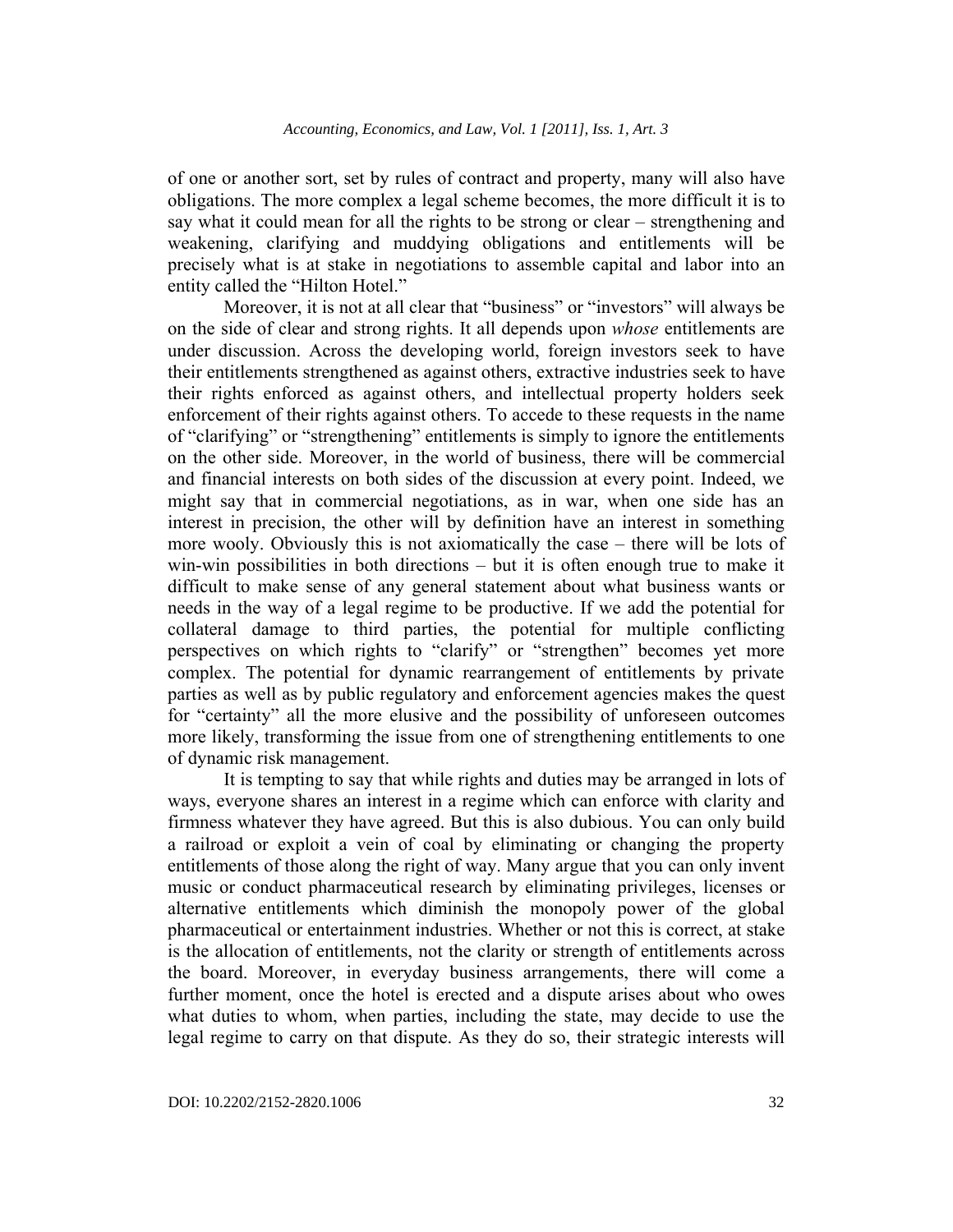vary – some will benefit from instant and draconian enforcement, others from delay. Some from clarity, some from vagueness. Indeed, in putting the deal together, vagueness may have won out over clarity for a reason. A dynamic observation of the legal analytics involved in the implementation of legal rules also reveals a proliferation of alternative arrangements, deferrals, settlements and so forth. Allocating property for purposes of national development requires that we form a view about whose interests in such matters ought to be furthered.

Within the domain of "private law," moreover, it is not only property. Property and contract are mixed together in all sorts of ways which affect the shape of property entitlements and the allocation of power among economic actors. In today's legal order, lawyers are adept at disaggregating ownership rights and transforming them into contracts between various parties for sharing in the use or risk or return on an economic activity. The reverse is also possible – transforming a contract right into something to own or sell. Much of our current financial architecture has been constructed in this way, including the parceling out and resale of mortgage debt in numerous ways. The private law regime which is used to reorganize entitlements back and forth from property to contract may, as a matter of policy, make these rearrangements more or less difficult, faster or slower. Moreover, policies expressed through contract doctrine may transform the meaning of property entitlements – and vice versa. A contract regime that imposes duties of care and implied warranties on sellers will also affect the freedom a property owner has to allow property to decay without affecting its value in a later transaction.

These questions of policy are also not amenable to assessment as "strong" or "weak" entitlement protection. They require choices between social and economic interests. The common lay perception that "strong" property rights are best reinforced by a "strong" contracts regime simply obscures the range of choices that need to be made to design these regimes and chart their relationship with one another. A classic example will suffice. The potential conflict between a factory owner's "strong" property right to exclude trespassers (their duty to refrain from entering) and his workers "strong" right to freedom of contract with other employers, unions, health-care providers and commercial entities who might seek to enter the premises for purposes of doing business with the workers (the factory owner's duty to allow access) cannot be resolved without facing a question of social policy. How easy or hard do we want to make it for employers to prevent workers from bargaining with others? The intersection between the labor regime governing relations between owners and workers and the property regime governing the "owner's" interest in the factory itself is one which might be designed in numerous ways –to call for "strong" rights of property and contract is simply to refuse to reflect on the trade-offs and possible effects on the wage rate and the mode and efficiency of production of one or another solution.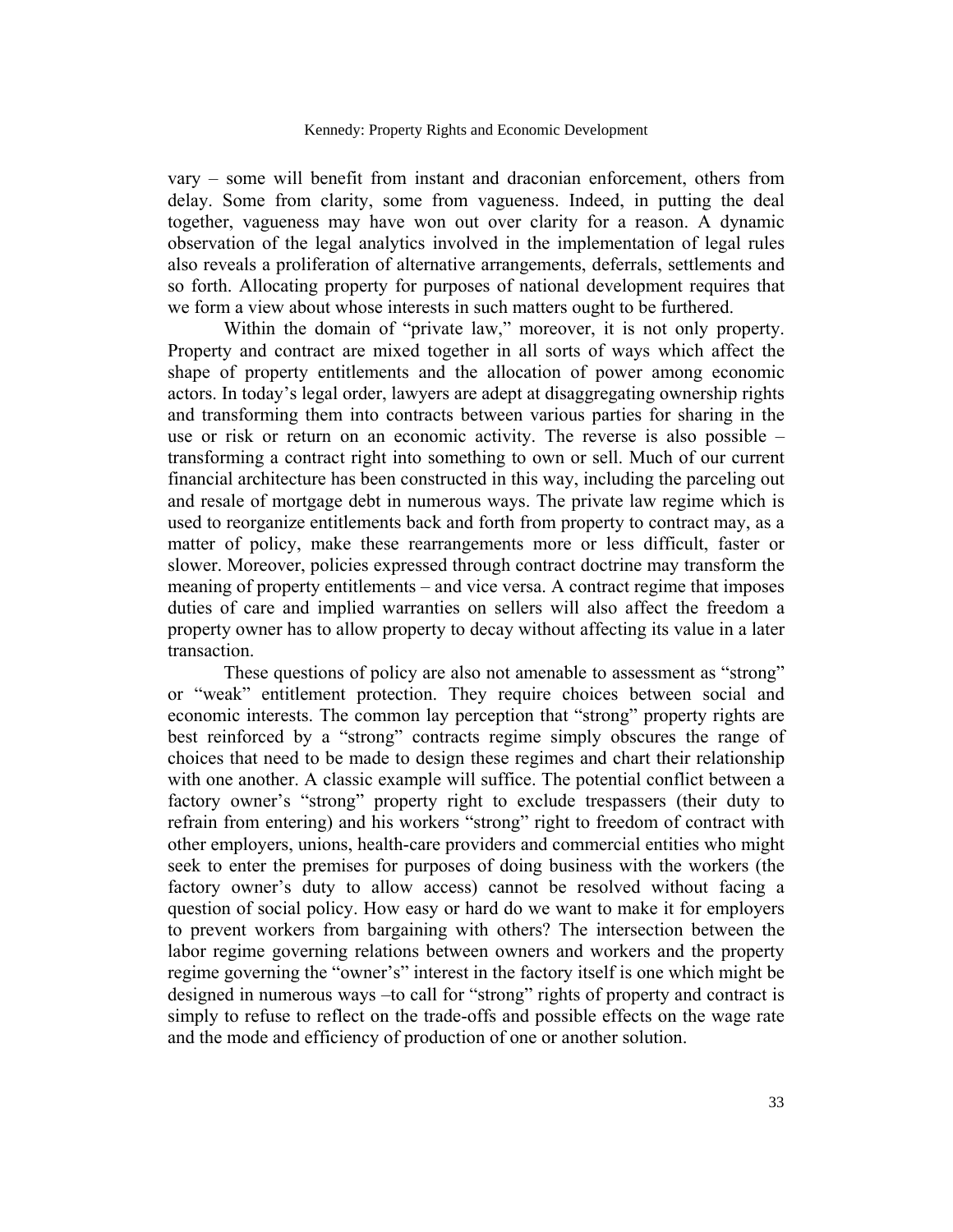After a half-century of analysis in this spirit, the complexity of allocating entitlements and the range of plausible legal arguments for their reorganization has expanded dramatically. Boundaries among doctrinal fields have broken down. Property, contract, tort, criminal law, all offer opportunities to arrange and rearrange entitlements to encourage and discourage various kinds of transaction. There simply is no baseline "private legal order" on top of which to build a market.

### **4. Ownership and use: property duties and the social productivity of assets**

The idea that rights and duties ought to be arranged with a view to the economic and social consequences for the society as a whole is not new. Throughout the West, there has always been struggle over the relationship between property entitlement and the obligations to use assets productively or for social benefit. The idea that ownership brings obligations for productive use played a role in many significant historical disputes, over church lands, indigenous title, obligations of colonial occupation and more. One result has been recognition that property law is about duties as well as rights. Not only the correlative duties of *others* not to trespass and so on, but also the many duties of owners in different periods: to cultivate, to allow tenancy, to prevent dangerous conditions, provide light and safety, support the poor, and so on. Indeed, the details of every property law regime reflect decisions about social uses and obligations as much as they liberate owners to use or waste property as they wish.

The idea of property as a source for communal and civic obligations has a wide range of legal expressions. Property may be subject to forfeiture if not maintained or cultivated. Members of the public may have access rights, including the right to squat, cultivate, even to take title by adverse possession in certain circumstances. Indeed, in England, the ability to dispose of land by testament upon death of the "owner" begins only with Henry VIII and remains everywhere restricted.45 Where property is held in "trust," trustees who may possess or use the property will do so subject to various fiduciary obligations towards the beneficiaries of the trust. Trustee relationships have often been created by implication or judicial construction, as in the case of marital property pending divorce. As a form of private social welfare to prevent slaves, servants, children

 45 Statute of Wills 1540 32 Hen. VIII Cap 1. See also Page, William Herbert *A Concise Treatise on the Law of Wills* W. H. Anderson & co, (1901) at pp. 12-13. See also Pollock, Frederick, Sir & Maitland, Frederic William *History of English Law Before the Time of Edward I* Volume II. Cambridge University Press, (1895) at pp 237-361 for a history of the development of the law of wills in England.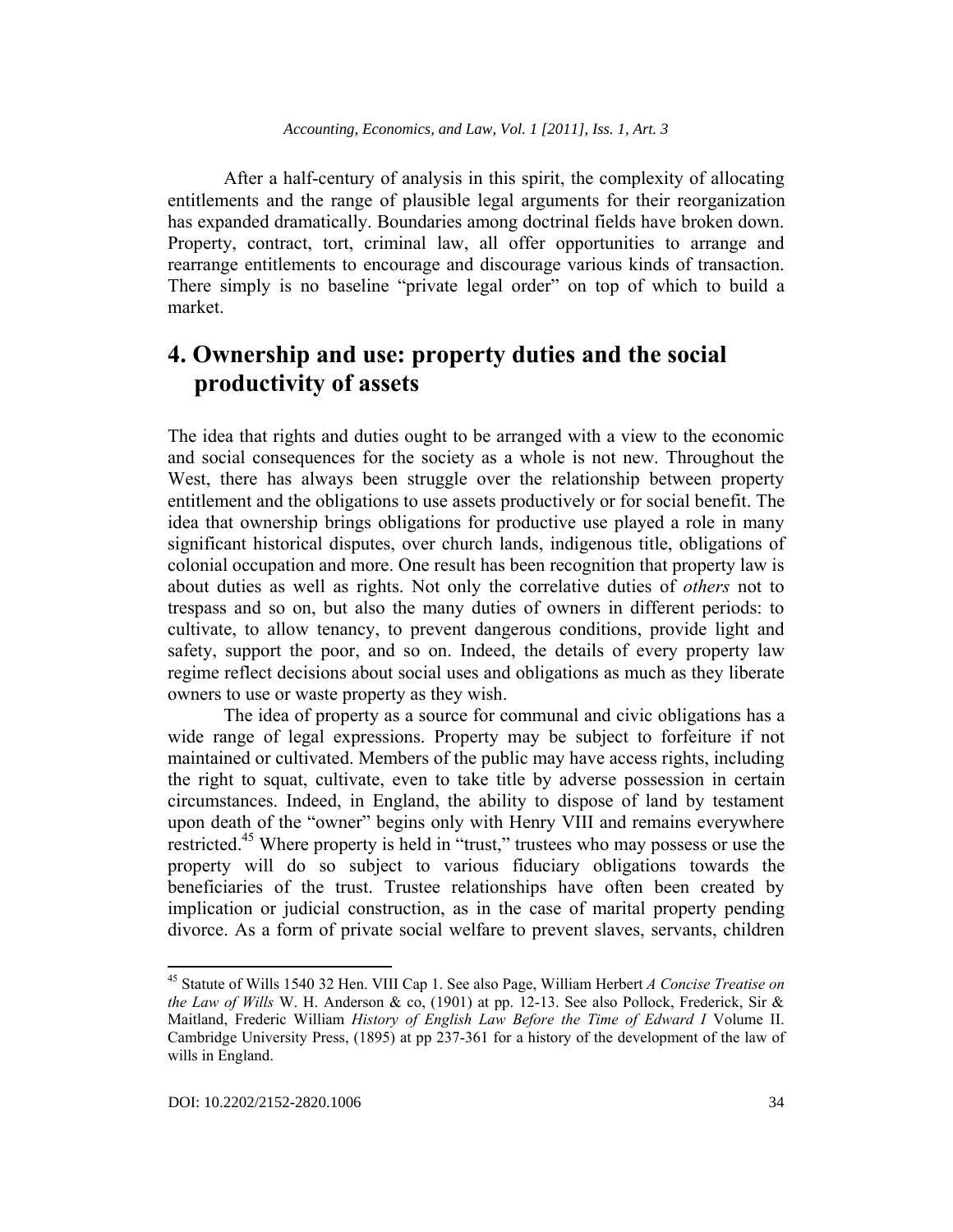or spouses from becoming wards of the state, family law has often been a site for the emergence of property duties to protect widows and children. This communal element in the property system is often expressed as a limit on alienability – perhaps precluding sale of the "family home" in divorce or preventing its seizure in bankruptcy.

More broadly, property ownership is often accompanied by obligations arising from other areas of law. Tax obligations are the most ubiquitous and familiar. In the United States property taxes are routinely used as the primary source of financial support for local government as well as primary and secondary education. These could, of course, be otherwise financed – just as other social purposes might well be financed by property taxes of various kinds. Taxes on transfer of property, including value added taxes and sales taxes, also impose social obligations on property owners and may restrict the speed with which property changes hands. Moreover, the use of property tax for these local purposes has all manner of policy implications, among other things on the distribution of (at least non-stigmatized) commercial property, shopping malls, office complexes and so forth. We might also think of property taxation as a mechanism to encourage dispossession when property is not used productively, akin to very familiar doctrines of adverse possession.

Finally, every Western property system permits the imposition of obligations to sell or relinquish ownership of property for public purposes. Property may be condemned as uninhabitable or unsafe or expropriated. Temporary use by others may be compelled for safety or other public purposes, with or without compensation. Although taxation is generally distinguished from a public taking requiring compensation, at some point, given an owner's use preferences and rates, any tax burden may become confiscatory. Moreover, regulatory changes often alter property values or eliminate property rights altogether. In a dramatic example, when slavery was abolished in the United States, owners were not compensated. Similarly when the right to nominate priests was eliminated from the entitlements of property ownership, when public consumption and sale of alcohol was banned during prohibition, or when restrictions are placed on the sale or use of guns, tobacco or other products.

Of course *some* public takings and new regulations may well be compensated. Some may be voluntary rather than compulsory. The point is that a regime of property rights without property duties, and the ability of the state to rearrange those duties, is unknown in the West. What matters for economic and social policy is how those duties are designed and allocated.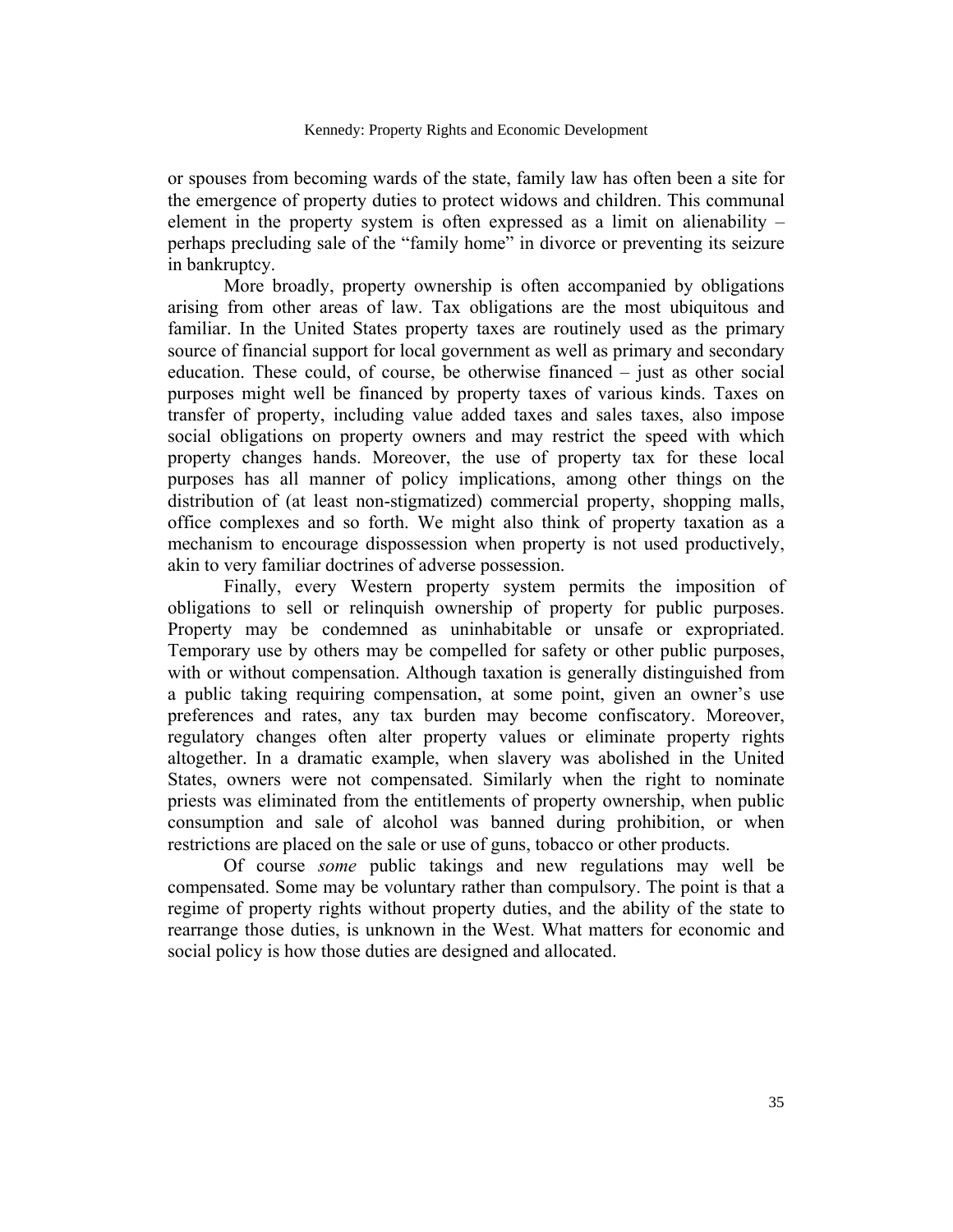### **5. Initial allocation and the subsequent rearrangement of entitlements.**

Property law – and private law more generally – is a particularly important site for thinking about social, political and economic strategy in a developing society at moments in which the legal and economic order is being reorganized in what is likely to be a once-in-a-generation way. Property rights truly are foundational for economic life and how you set them up powerfully inflects the development trajectory in a society like China which has, over the last generation, substantially transformed the rules about who can do what to whom and with what. At such moments in particular it is useful to strategize carefully about the dynamic relationship between modes of property allocation and economic performance. The economic analysis of law has much to offer in comparing the potential consequences of various rule changes. We need to be careful, however, to understand the limits of economic analytics – or to notice the moment when the analytic is transformed into a looser rule of thumb, default suggestion or hunch. This is particularly true when the opportunity arises to establish a new property regime.

Economic analysis offers a variety of analytics for assessing the efficiency of resource allocation within a society. Much law and economics literature frames efficiency in static terms, focusing in one or another way on the economy's ability to maximize productivity within constraints. An initial allocation of factors and institutions is treated as exogenous or given, and analyses focusing on dynamic efficiency are less common. It is easy to see, however, that different initial allocations and limitations may lead to different rates of growth and different distributional outcomes for the society as a whole – differences which may compound over time, and may be of crucial importance for "development," however we may define that term. We know that with different factor endowments we expect different development outcomes. The possibility of gains from trade even for societies with an absolute disadvantage in the production of all goods does not alter the significance of factor endowments. Different initial allocations may place a society on alternative – even if equally efficient – economic paths with very different growth rates or patterns of distribution.

It is easy to think about factor endowments in physical terms – how much arable land, how skilled a labor pool, how much capital, what technology, and so forth. Once we begin to add social endowments and institutions to the list – how effective a government, how comprehensive an educational system, what forms of money, what modes of accounting – we increasingly recognize that endowments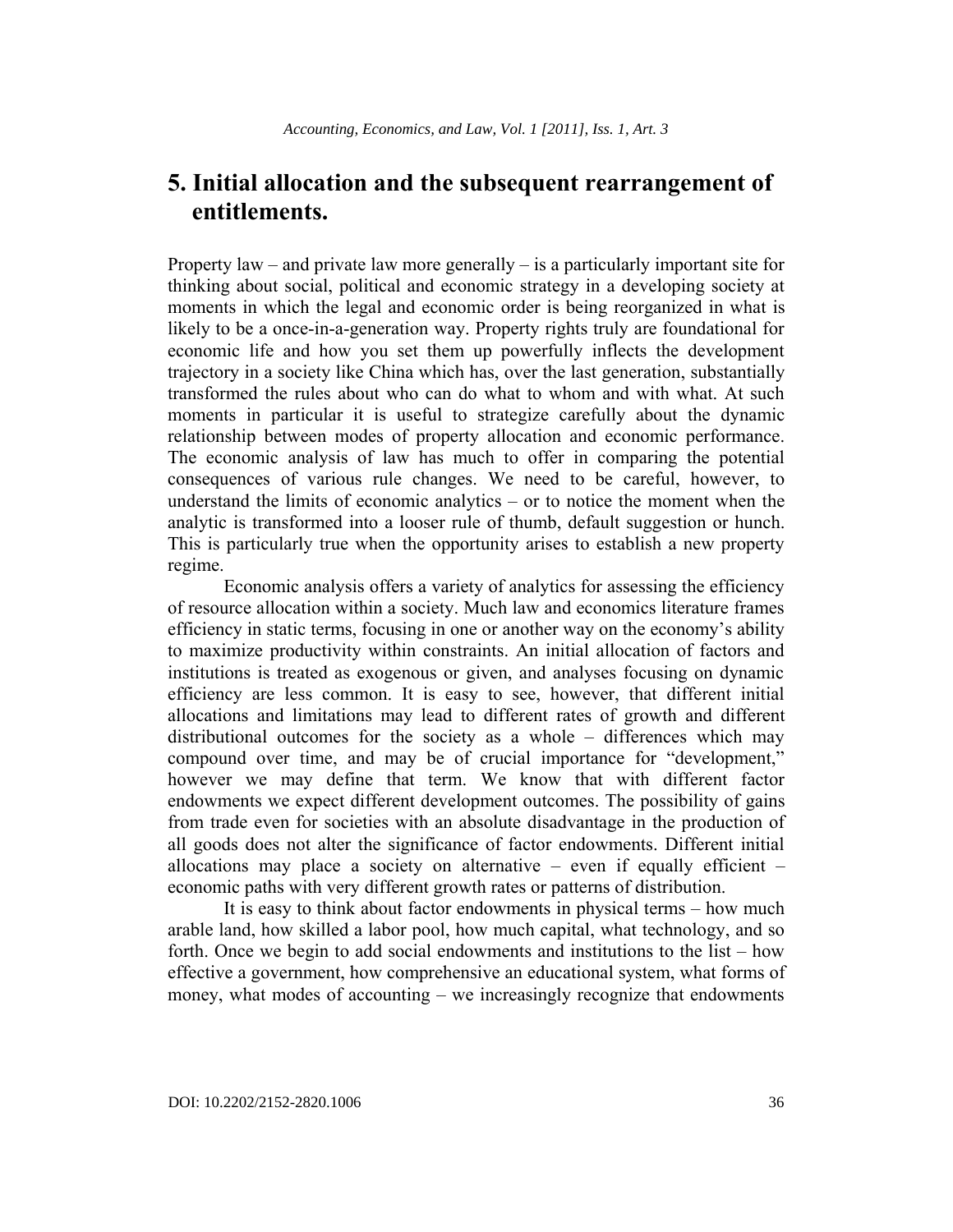treated as exogenous limits may often be subject to change through strategy.<sup>46</sup> More public goods might be provided, institutions could be strengthened or changed, technological innovations could be encouraged, and so forth.

The crucial point about private law is this: at base, *all* factor endowments are also legal entitlements. A nation only has agricultural or mineral endowments if the entitlements of economic actors vis-à-vis one another are arranged in such a way as to facilitate exploitation and sale of ore, sunshine, water, seeds and more. Land is only a resource if and to the extent it can be exploited for gain. Someone, some legal entity or some group has to be able to defend, whether formally or informally, their exclusive productive use of a resource and be able to offer the produce for sale. Establishing a regime of private entitlements – rules about property, contract, finance, corporate authority, and obligations – is the process by which the initial factor endowment and institutional limitations are established. In a sense, all we ever buy and sell are entitlements – to use, destroy, profit from, assets of various kinds. In this sense, private law is always present at the creation.

The neo-liberal legal orthodoxy recognizes this – that is why they place property rights front and center. But, as we have seen, calling for "strong and clear property rights" tells us almost nothing about how to allocate initial private law entitlements so as to promote development. Should resources be concentrated or dispersed, should their use be exclusive or shared, ought those with neighboring plots be able to undermine one another's profitability through competition, or ought ownership to imply exclusive access to particular markets, and so on. Do we want to encourage the emergence of large national firms or many small holdings? These large strategic questions of political economy, crucial for thinking about growth and development, are bound up with distributive questions implicated in the allocation and definition of entitlements.

As the law and economics tradition has grappled with the significance of law and institutions, these questions have tended to slide off the table. It is difficult to understand precisely how this has happened. In part it occurs because law and economics has, by and large, not been focused on development, "modernization," "industrialization," or even economic growth. These raise questions of rupture, institutional reorganization and social transformation which seem unlikely in the developed economies that are the context and preoccupation of law and economics scholarship. In part, it happens as economic analysis drifts into economic argument and a careful second best welfare analysis of the impact of proposed rule changes on efficiency gives way to default rules of thumb or slogans about the reliability of public versus private action. And it results in part

<sup>46</sup> See, for example, Biondi, Yuri, *The problem of Social Income: Another View of the Cathedral*, Symposium of the Adolf A. Berle, Jr. Center on Corporations, Law and Society, Seattle, 21-22 January 2011.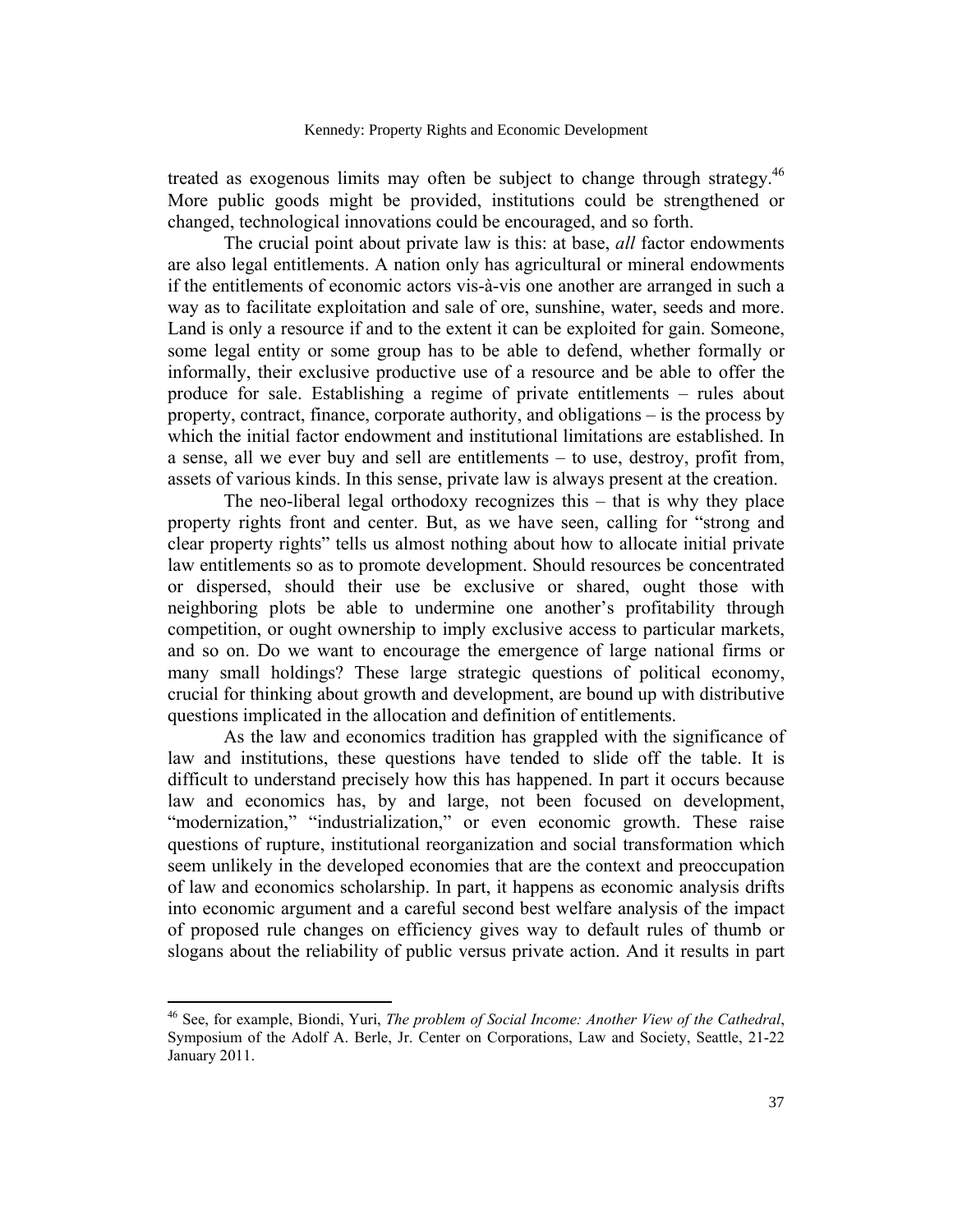from the rather limited way in which law and institutions are in fact taken into account in the existing literature.

Much law and economics analysis proceeds by distinguishing the desirable if utopian or heuristic situation of Pareto efficiency that might be achievable in the absence of transactions costs – no party can be made better off without making someone else worse off – from our fallen world in which market imperfections, information problems, transaction costs and underinvestment in public goods are ubiquitous. In this frame, the role for law and policy is either to compensate for market imperfections or to create the outcome which would most likely have been achieved had economic actors been able to get there on their own. This frame has serious limits. First, these things are easier to claim are happening or will happen than to measure or assess in analytic terms. When it comes to the analysis of proposed rules, "market failures" often turn out to be in the eye of the beholder. The result has been a vernacular we might call "market failure policy analysis," through which proposals for changes in legal rules are justified. This is quite often more bluster than analysis and drifts easily toward ideology.

The more significant limit comes from an overall disinterest in distributive questions and from the tendency to ignore the distributive significance of law in the initial definition of entitlements. In my experience, the idea that "strong" rights might substitute for answering complex strategic questions about competing development paths is strengthened by two related, but mistaken ideas. The first is that one ought to begin by focusing on achieving efficiency – in the sense that, given factor endowments, resources within an economy are moving steadily towards their most productive use – and leave questions of distribution until later. Imagining distribution as *later* encourages one to think about distribution in general as a rather limited compensatory or corrective project, linked to ideas about justice or fairness or equity, rather than seeing distribution as foundational for forms of political economy and paths to development.

This separation of efficiency and distribution is familiar, if contested, in economics. It makes little sense once we try to translate it into legal terms. There is simply no way to "get efficiency right" without relying on some initial definition and allocation of entitlements. These may be exogenous to the economic model, but they cannot be exogenous to the design of a legal and economic order. Put another way, there would be no price system absent the legal capacity to own, bargain and contract. Setting up such a scheme *distributes* access to resources and establishes the capacity and respective powers of economic actors. How one does it influences what happens next. Entrenching some powers and players at the expense of others will influence the direction of an economy's development as well as the outcome of future social and political struggle over policy. Factor endowments are routinely treated as exogenous because there simply is no economic analytic for establishing an "efficient" initial allocation. In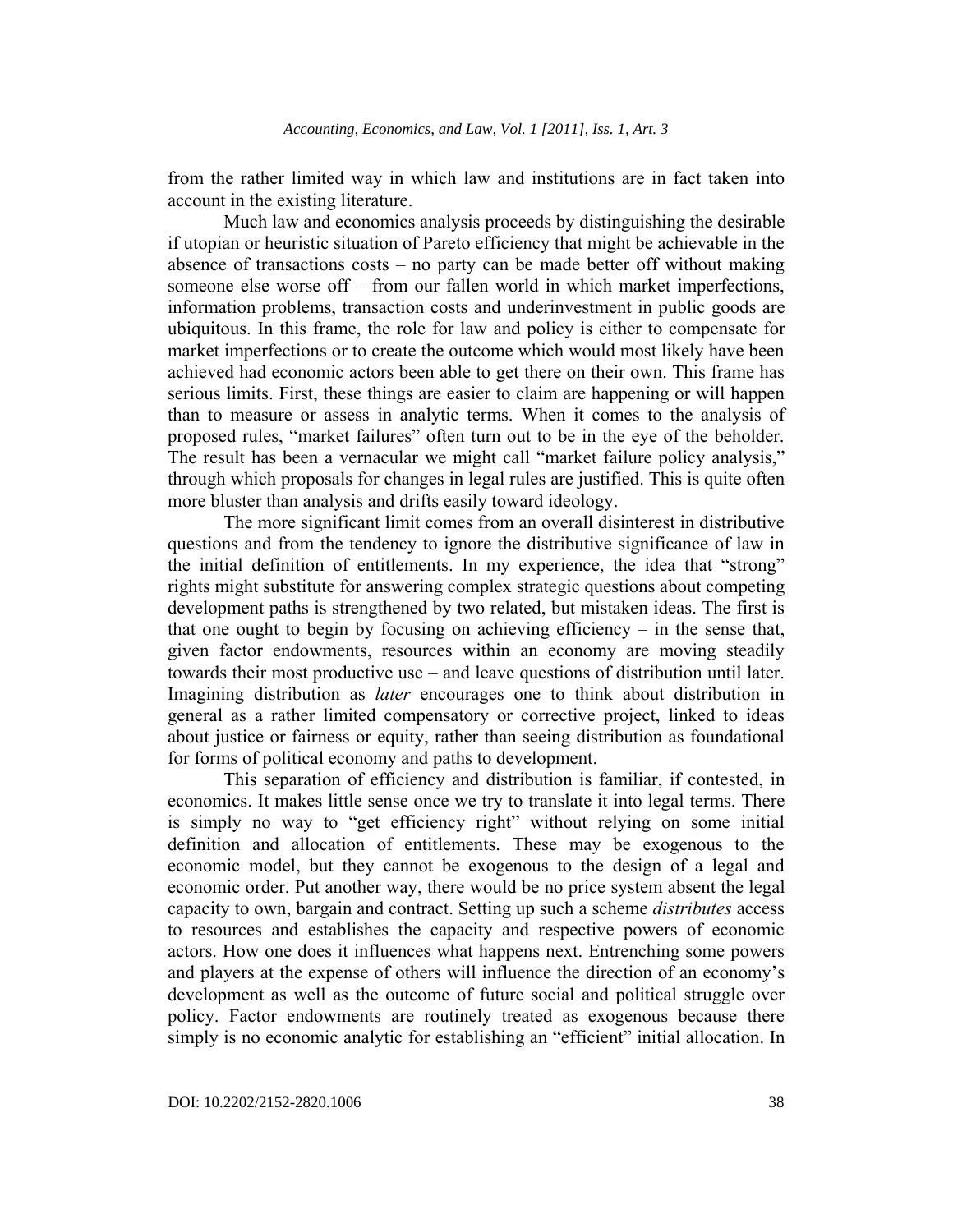the real world, however, it must be done, and doing so requires policy, social and economic strategy.

It is important to stress that most economic analysis of legal rules focuses on efficiency rather than growth. This may sound like deferring distributive concerns – "growing the pie before cutting it" – but it is quite different. Indeed, there is no reason to think that the move to an efficient allocation of resources will lead to more than a one time increase in income. If you are interested in "development," this may simply not be enough. It is easy to imagine a society moving from an inefficient to an efficient allocation of limited resources and ending up in another stable, but still rather low level equilibrium. Indeed, it may well be that growth and development require the introduction of inefficiencies. Whether efficiency leads to growth will often depend on who reaps the efficiency gain and what they are permitted to do with it – questions whose answers will often be rooted, in turn, in the allocative structure of private law entitlements.

The second and related idea lending support to the "strong and clear property rights" recipe is the notion that in the general run of things, no matter how entitlements are initially allocated, we can count on market actors to rearrange them so as to maximize the productive use of a society's physical assets.<sup>47</sup> As a result, the initial allocation of rights is relatively unimportant, just as the details of a private law regime are less important than the fact that whatever rights are established be "clear" so that the transaction costs of their rearrangement will be as low as possible.

It would be excellent if this turned out to be true – we could avoid any number of social and political struggles about just how to set up the legal regime. Unfortunately, this idea is also mistaken. It is certainly true that when markets

 $47$  In both legal and economic literatures, Ronald Coase is often cited for the proposition that regardless of how entitlements are initially allocated, things will work out fine in the end if economic actors are allowed a free, unregulated hand in their rearrangement. It is important to remember that this is not what Coase said. He proposed a model in which economic actors could be expected to rearrange entitlements efficiently, but it was a model which he acknowledged departed from the real world of economic policy in crucial respects – most importantly, the absence of transaction costs and the free tradability of all entitlements. See R. Coase, "The Problem of Social Cost," 3 Journal of Law and Economics 1 (1960), reprinted with introduction and bibliography in David Kennedy and William Fisher, eds., The Canon of American Legal Thought, (Princeton, 2006) at pages 355-400. It was his focus on transaction costs which opened the door to a productive tradition within the economic analysis of law. See, for example, Guido Calabresi and Douglas Melamed, 85 Harvard Law Review 1089 (1972), reprinted with introduction and bibliography in Kennedy and Fisher, infra, at pages 403-442. Coase was less concerned about entitlements whose sale or transfer was itself subject to legal specification. Such limits, however, form at least part of every property right. For an analysis of the strengths and weaknesses of Coase's ideas in the context of global regulation, see Danielsen, Dan, "Local Rules and a Global Economy: An Economic Perspective," 1 *Transnational Legal Theory* (March 2010) pages 49-115.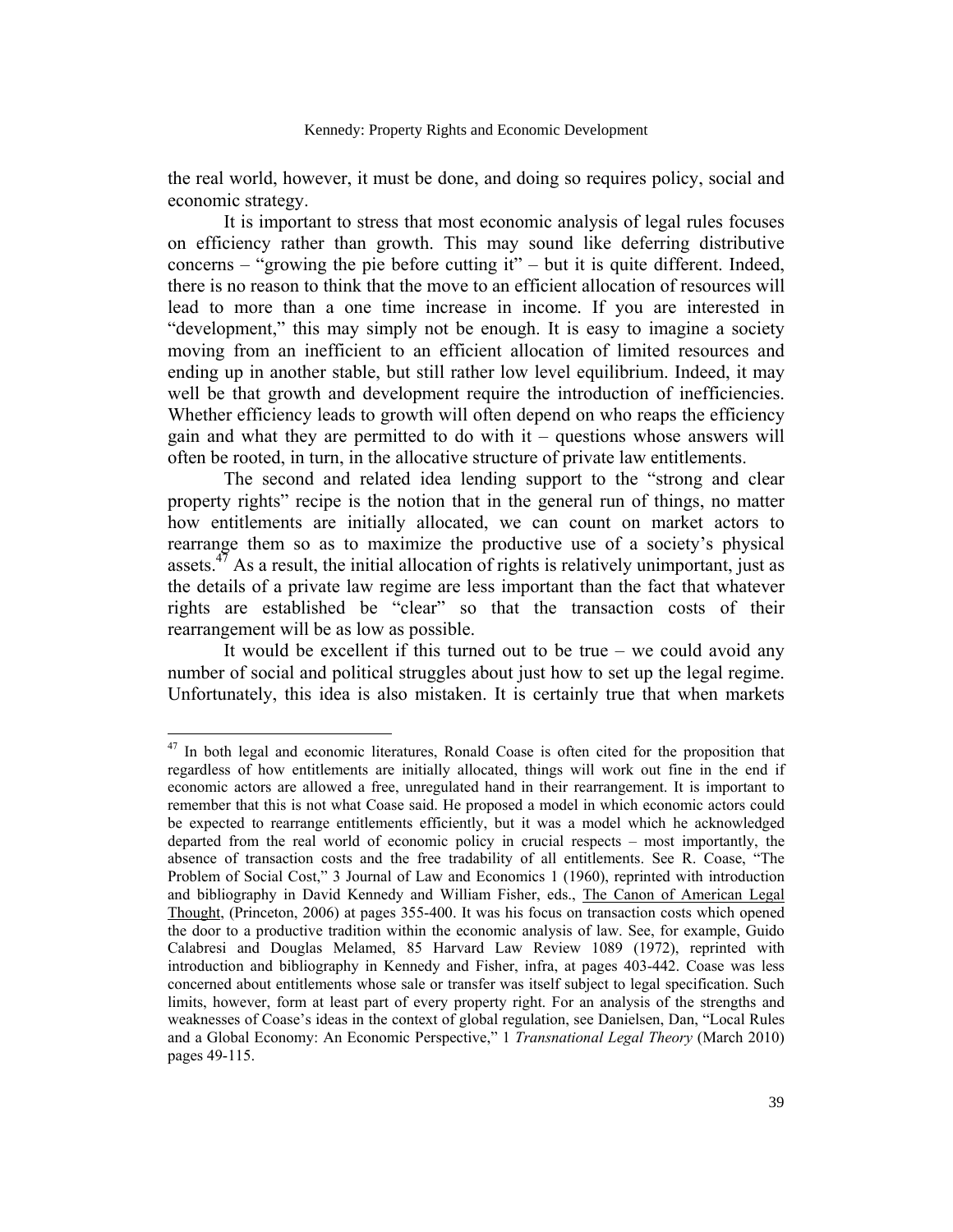work well, actors do respond to price signals and rearrange entitlements to shift resources to more productive uses. In this sense, we might think of all entitlements as "partial" or "incomplete" – what they mean depends on what people do with them, how others respond, how official agencies interpret them, and so forth over time. Whenever we analyze the impact of entitlement allocations we must think in socio-legal terms, aware of the ways in which economic actors will respond to our definition of rights and duties – will they rearrange them, ignore them, respect them, and so forth. Of course, not all entitlements are for sale or subject to private rearrangement. How and under what conditions this will be possible may be determined by the formal or informal ways in which entitlements are defined and limited. You may not sell your bodily organs, empty the coffers of a trust without regard to the named beneficiaries or, in some cases, sell what are seen to be family assets in divorce even if they are held in your name. More importantly, markets for entitlements routinely fail and transaction costs are ubiquitous. Consequently, in normal situations, we ought not to expect entitlements to flow seamlessly to their most productive use

It might be possible to try to allocate entitlements so as to mimic as closely as possible the allocations which we predict might result from bargaining in the absence of transaction costs and market failures. But this is not at all easy to do, as a generation of law and economics scholarship in the United States has made abundantly clear. Moreover, an initial allocation of entitlements may establish a pattern of relative wealth and poverty which renders the price system an unreliable mechanism for allocating resources to their socially most productive use. Where differences in initial income are extreme, wealth effects may mean that a market price sends completely different signals to the current owner and the potential purchaser. A variety of other cognitive biases may similarly impede transactions in entitlements. These well known difficulties with price formation are both analytical or theoretical and practical. As a practical matter, there is every reason to believe difficulties of this type are, if anything, more pronounced in developing societies.

The idea that we need not worry too much about initial allocations is often expressed in a more cautious version, which begins to slide from analytic to practical rule of thumb. One often hears it said that in the great run of cases one can probably count on market forces to reallocate for efficiency more confidently than one can count on government policy to do so. Of course it is true that governments can be terribly inept. We might expect comparative empirical analysis of government and market failure to be helpful here. Unfortunately, the complexity of such an analysis in the real world is so great that it is far more common for the analytic to give way at this point to the more general hunch that private parties are more likely to be get things right by the light of the price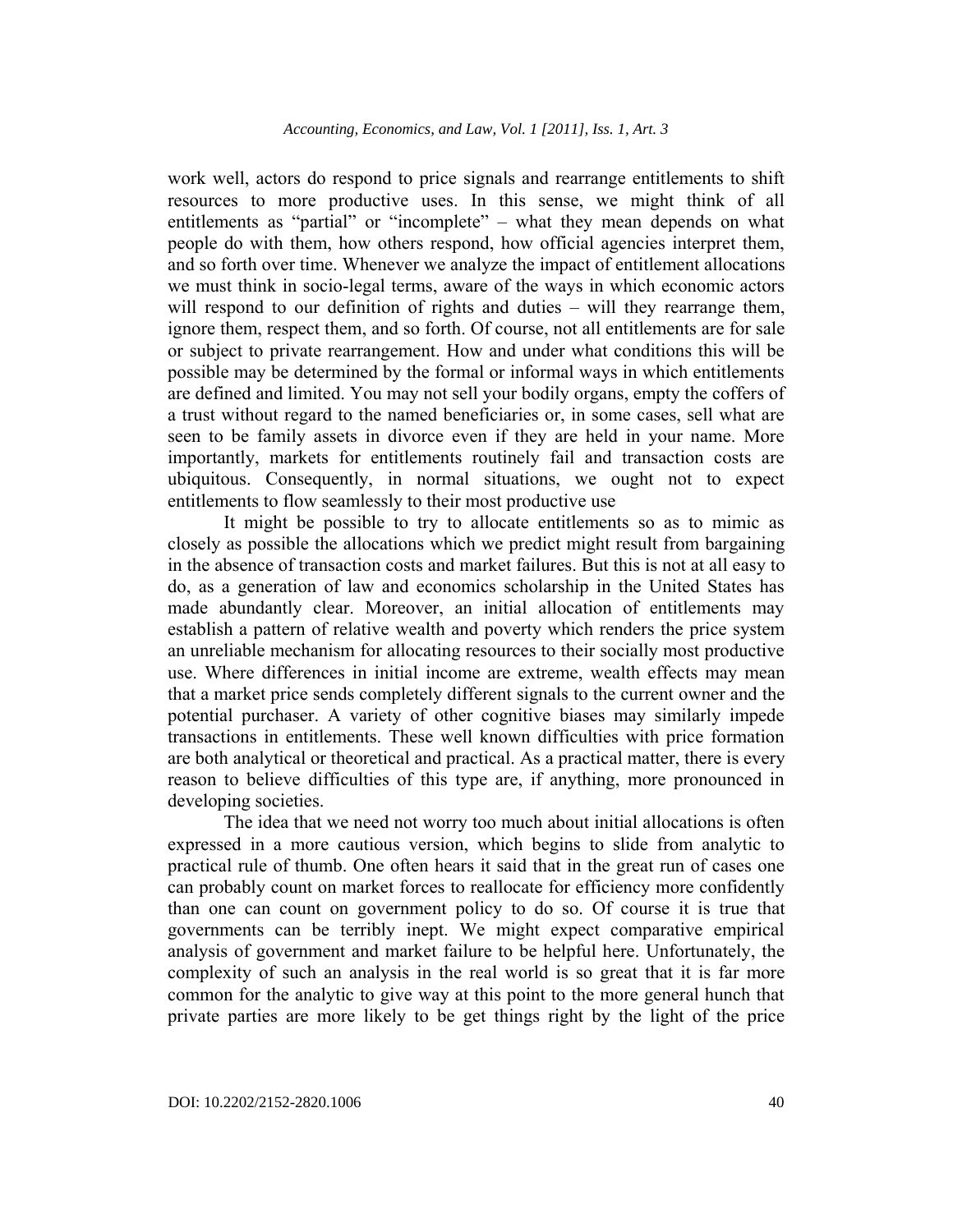system than are bureaucrats navigating by ideology. However, the move from analytic to hunch itself opens the door to ideology.

In any event, we will have to rely on government for enforcement of the initial allocation enacted by the private law regime – and it will matter how they do it. There is simply no escaping the problem that we have no analytic for assessing the efficiency of the *initial* allocation. In a sense, entitlements can only ever be *rearranged* by markets through buying and selling. Doing so presupposes a regime of property and contract which defines what it means to own, to buy and to sell. Before we bargain over the price of a particular entitlement, we need to know whether this or that person has the capacity to own or to sell it. We will only be able to bargain once we know just what the state will routinely enforce – whether, for example, ownership entails the privilege to use one's property so as to undercut the value of a neighbor's property or whether his ownership entails the right to force you to desist. Or whether ownership entitlements survive when assets lie fallow, whether entitlements can be alienated at all, or without preserving a share for kin or country, whether owners may or may not remove the assets from the economy by waste or investment abroad and more. Before we can begin to bargain about price, moreover, we will also need to know whether gifts and promises to pay are enforceable, whether prices must be "just," whether duress vitiates consent, and thousands of other details of what it means to buy and sell settled by contract law.

It might seem plausible to move through the legal order, testing each rule to see whether it allocates authority in a way which mimics what market actors would do in the absence of transaction costs, while holding all the other rules constant. Ultimately, however, in doing so we would still need to treat some ground rules as axiomatic to a market. This is easy to see if we think about all assets being held in common or all laborers being slaves. Without *someone* having the right to exclusive use and sale, or without economic actors having *some* capacity to participate legally in market activity, it would not be possible to analyze how market forces would operate to reallocate entitlements even in the absence of transaction costs. As soon as we speak of someone having capacity, however, we are in the soup of allocation – who, against whom, with respect to what, under which conditions and so on.

At some point, in other words, the initial allocative decisions simply are no longer exogenous to economic analysis. They require social, political and economic judgment. Property law is the place where these judgments are written into the fundamental structure of the market – but "strong and clear rights" gives us insufficient guidance to do this well. We will need economic, political and social strategy which cannot be derived from what market actors would do once the machine is turned on any more than it can be derived from the "nature" of property. You cannot count on the market to reverse engineer its own most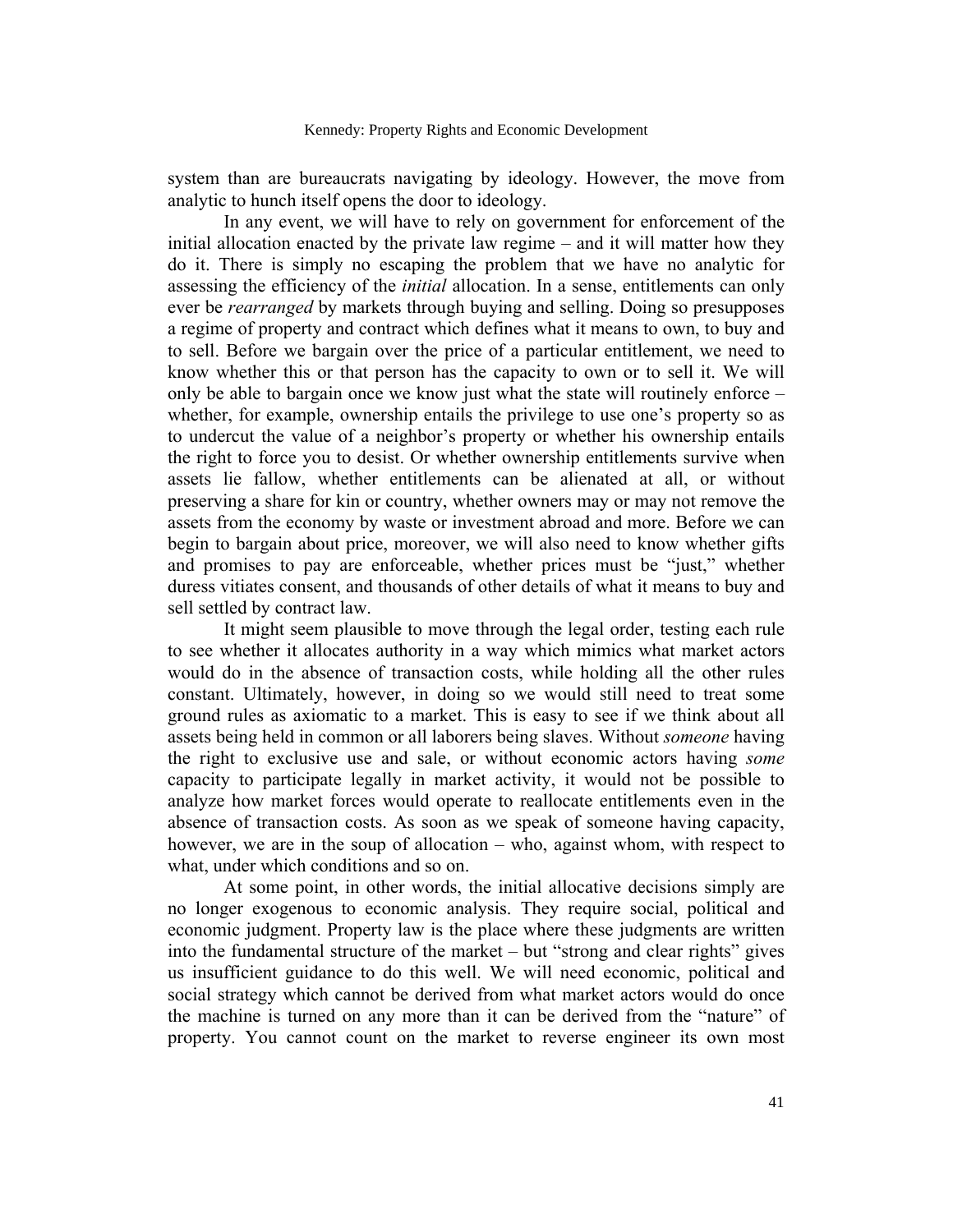efficient origin. There is no substitute for a careful dynamic analysis of the developmental consequences of various patterns of entitlement. With that, you can design a property regime.

### **6. Property law analytics: "clear" property rights and the call for formalization.**

Among development policy makers, it is common to attribute the apparent effectiveness of legal regimes in modern and developed societies to the clarity of rules and procedures. It therefore seems sensible in developing economies to urge that informal arrangements be written down and written rules leave as little room for interpretive flexibility as possible so that their implementation will be predictable and automatic. Unfortunately, calls for the "formalization" of private entitlements, like general calls for ever stronger property rights, only obscure the distributive choices involved in constructing a private law regime – choices which ought rather to be carefully analyzed for their impact on economic growth and development.

There is a long tradition of associating legal "formality" with industrial capitalism and economic growth. The relative formality of a legal order might be assessed in various ways:

- the extent to which the rules of the legal order fit together into a comprehensive and orderly system – the lack of legal pluralism
- the precision and determinacy with which legal reasoning is able to link outcomes to rules, subordinate rules to rules, and rules to broader principles through deductive logic
- the prevalence of rules (18 years of age) as opposed to more general standards ("mature," "reasonable") in the body of legal doctrine,
- the significance and priority of the written or official legal order over informal or customary arrangements for dispute settlement, problem solving or rule making
- the effectiveness of the administrative bureaucracy decisions at the top generate results at the bottom – and the absence of discretion among public officials

The link between each of these attributes of the legal order and economic growth remains tenuous. For jurists these issues often loom large and are the subject of intense controversy. The focus of those debates, however, is rarely development or growth. Nor is there a consensus within the legal community on whether it would be either possible or sensible to aim for a legal order which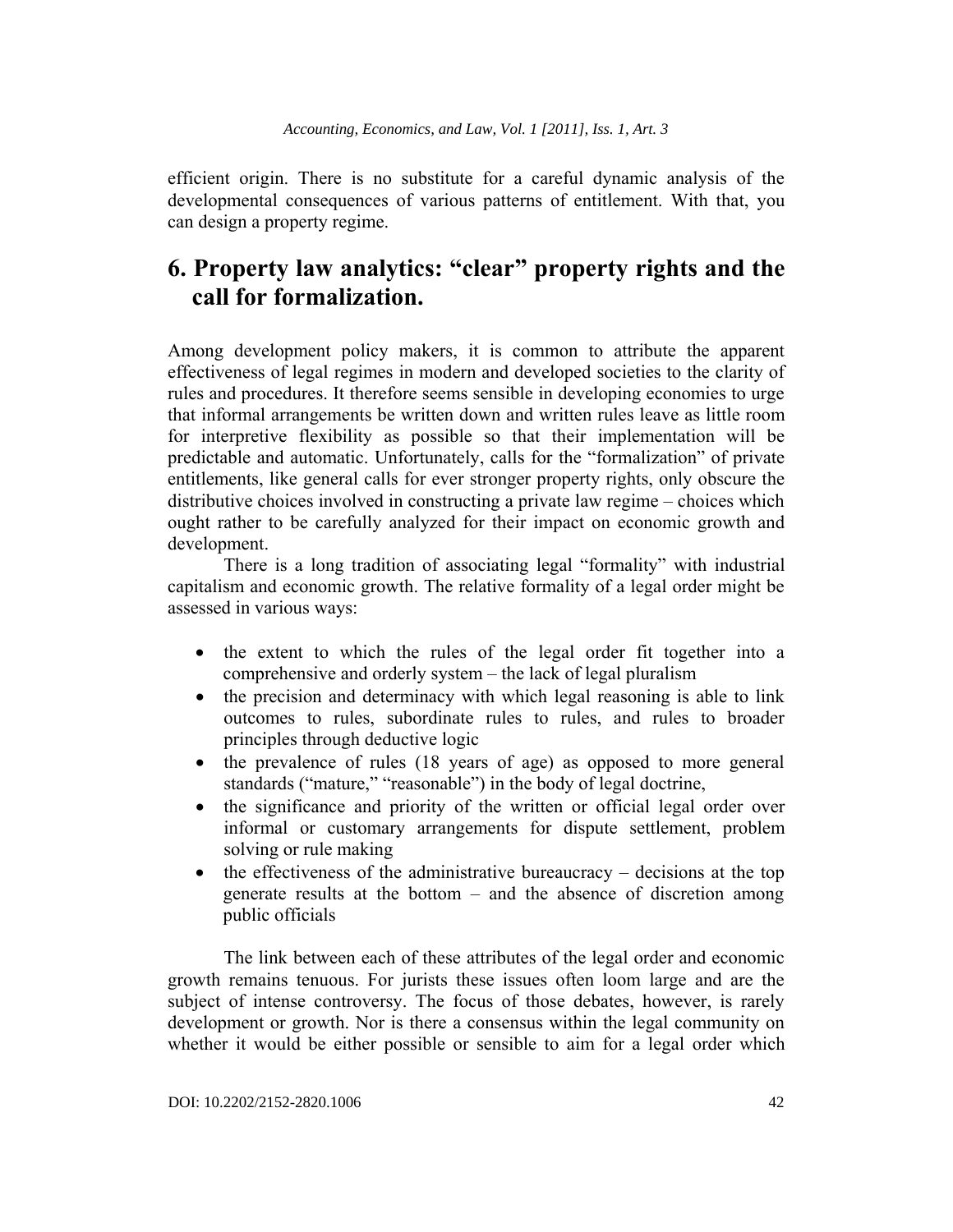leaned heavily toward the "formal" on each of these dimensions. Proposals for "clear property rights" nevertheless seem loosely tethered to each of these ideas. Indeed, in discussions of development policy, the call for clear property rights can substitute for careful analysis of these various ideas.

The idea seems to be that at the very least, clear property rights would mark a step towards a more orderly and comprehensive legal system, more precise and determinate in its resolution of disputes, less dependent upon shared local knowledge to interpret standards and less dependent upon bureaucratic discretion or the whims and limitations of the informal economy. In this view, the formalization of property rights could only improve the rationality and effectiveness of bureaucratic instrumentalism, as well as the reliability and predictability of arrangements made among private actors, while promoting openness and transparency for both public agents (through bureaucratic regularity) and private actors (through price signaling and the reduction of transaction costs). In short, formality has often been treated as a kind of cure-all elixir, capable at once of restraining bureaucratic discretion and creating markets. Moreover, formalization carries some of the moral fervor of individualism, responsibility and democracy. Formality promises to make the exercise of state power open and predictable, the rights and commitments of all citizens easy to understand, interpret and enforce without the need for further policy judgments or the expertise of professionals.<sup>48</sup>

This can all sound sensible – until you try to define a technical regime to implement it and assess its' development impact. Developed societies differ a great deal in the relative formality of their legal arrangements and every developed legal regime is a complex mix of formality and informality. The urge to "formalize" law in the developing world downplays the important role of standards and discretion in the legal orders of developed economies and the importance of the extra-legal or informal sector (we might rather call it "private ordering" or "business practice") in modern economic life. It is easy to treat clarity as an aspect of the entitlement itself – how it is phrased, how it is memorialized in writing. In fact, in every system, the clarity of entitlements is an interaction between their formulation and a process of interpretation and enforcement, both by legal institutions and, more importantly, by the social and business community. Clarity is a relative, dynamic and interactive matter, everywhere dependent upon a relationship between official and unofficial patterns of behavior.

We know that excessive formalism ("red tape") can sometimes pose an obstacle to economic performance. Anyone who has ever tried to argue with a customer service representative will understand that clear rules – particularly

<sup>48</sup> A classic statement of this position is found in Hayek, Friedrich *The Constitution of Liberty*, University of Chicago Press (1960).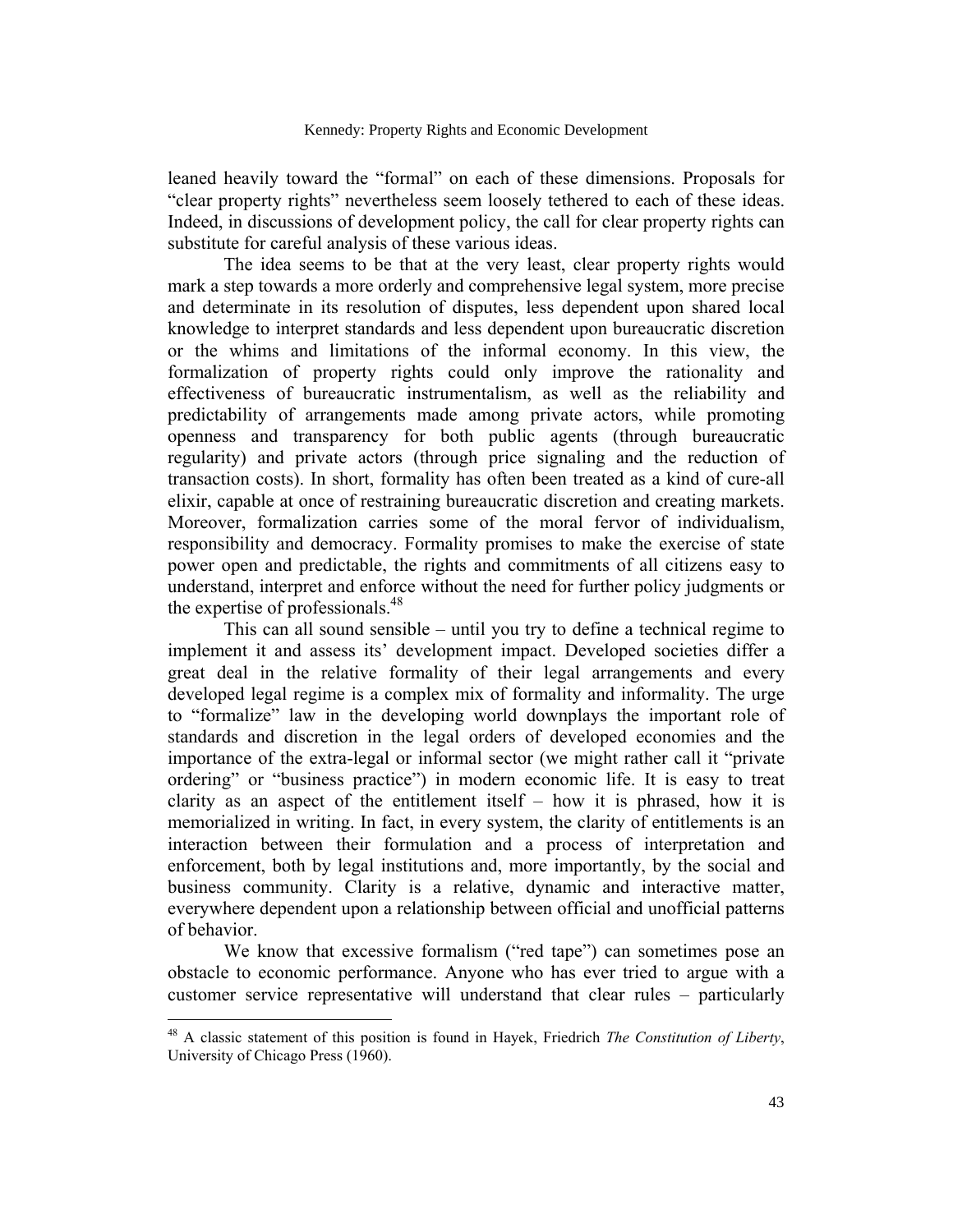where there are lots of them – can also empower bureaucratic agents, enhance their discretion, eliminate transparency and slow economic life. As was noted above, Max Weber long ago pointed out the puzzle that industrial development seemed to have come first to the nation – England – with the most confusing and least formal system of property law and judicial procedure.<sup>49</sup> Karl Polanyi famously observed that rapid industrialization may have been rendered sustainable – politically, socially and ultimately economically – in England precisely because law slowed the process down.<sup>50</sup>

We also know that legal pluralism can sometimes be a good thing, opening space for alternative modes of economic organization and offering opportunities for private ordering to develop practices which can cross jurisdictions. It can be healthy for a business to deal with markets structured by different legal arrangements, strengthening habits of private ordering. Although it can often seem that "modernization" requires the unification of national economic life, often the reverse has been true – growth has arisen in a particular place and circumstance and been transferred elsewhere through complex and dynamic social and economic processes rather than common rules. Common rules may prevent the emergence of particularly favorable conditions for the emergence of a particular industry. The desirability of a common private law for a common market remains hotly contested in Europe, whose experience is different again from the United States. The answer is less clear for the developing world. The official legal order can only increase its internal systematicity and its penetration of everyday life at the expense of other arrangements, presided over by other actors. It is not at all clear that either path leads inexorably toward development.

It is clear, however that the emergence of an ever more scientific and systematic official legal order will empower a professional class of jurists to manage that system. Often, it seems, this is precisely the point. Important decisions ought to be removed from both the administrative bureaucracy and from the authorities of the informal or customary sector. This might well be a good idea – but we would need to know a great deal more about the development strategies of these new managers. This will be difficult to come by where the legal order arranges itself precisely so as not to confront the distributive or developmental implications of its decisions. Indeed, we might say that from a development perspective, the move to formalization is often a move toward policy obscurantism rather than transparency.

This is all the more likely to be the case when a legal order's claims to be systematic are technically overdrawn – where there are significant gaps, conflicts or ambiguities in the legal materials requiring at least implicit reference to policy

 $\frac{49}{49}$  Infra note 2.

<sup>50</sup> See infra, note 26, Polanyi, Karl, *The Great Transformation: The Political and Economic Origins of our Time* (1944) New York. Rinehart, (1957, c 1944)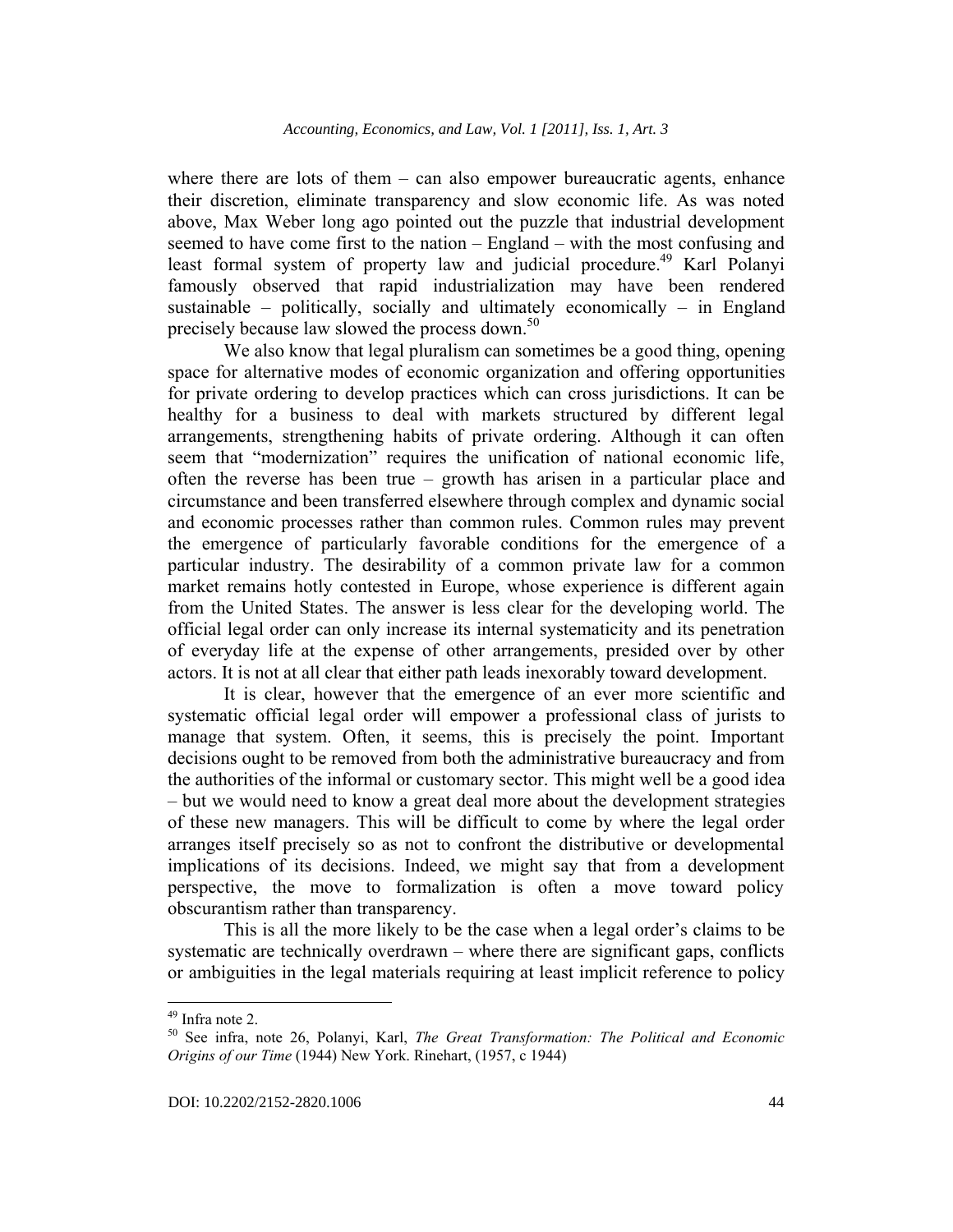for the resolution of claims about the meaning or enforceability of entitlements. That has been the experience of every developed private legal order. Where the formal nature of the system is partly a myth – where there is more discretion than meets the eye – it might make developmental sense to obscure rather than confront the policy choices being made, but this would require demonstration.

Moreover, in the same way that standards (fair use, reasonable) can often align the formal legal order more readily with changing business practices, the informal sector – a sector governed by norms *other* than those enforced by the state or which emerge in the gaps among official institutions – is often a vibrant source of entrepreneurial energy. In many developed and developing economies, the dynamic economic life of diasporic and ethnic communities often relies on a certain distance from formal state power. Even the commanding heights of the developed economies are often self-consciously anti-formal – from the "old boy's network" to free trade zones. Businessmen in developed economies routinely disregard or sidestep the requirements of form or the enforceability of contracts. Indeed, the American "Uniform Commercial Code" explicitly sought to reflect the needs of businessmen precisely by reference to the "reasonableness" of contractual arrangements as that broad term is understood in the business community.

Arguments for formalization of entitlements routinely downplay the range of ways to do so, each with its own winners and losers, and the impact of the choice on development. Formalization of entitlements – giving me a title to my home – allocates understanding and shifts access to resources. That is the point of doing it, after all. Where the entitlements of various parties to the home have previously been unclear, formalization can function as a somewhat blunt edged dispute settlement system. If others had settled and well understood claims or expectations in customary or informal practice, formalization will be a reallocation. Formalization is rarely framed in these terms precisely because doing so might seem to require an individualized assessment of whether it made sense to allocate access to the resources or resolve the dispute in this way. The idea of formalization is to decide these things wholesale – in the name of modernization, development and growth.

A clear title may make it easier for me to sell my land while condensing all the entitlements to the sale in my hands or cutting off other claimants with whom I may have been sharing the home or who may think they have one or another settled right to its use. There are lots of ways to do this, of course – we could also clarify the rights of the squatter at the same time and give him a lease. How we do it will make a difference. Moreover, the overall impact of formalization on, say, the price of land is less clear. Formalization of my title might make my land cheaper or more expensive for my neighbor to buy depending upon the value we each place on clarity and the range of other modes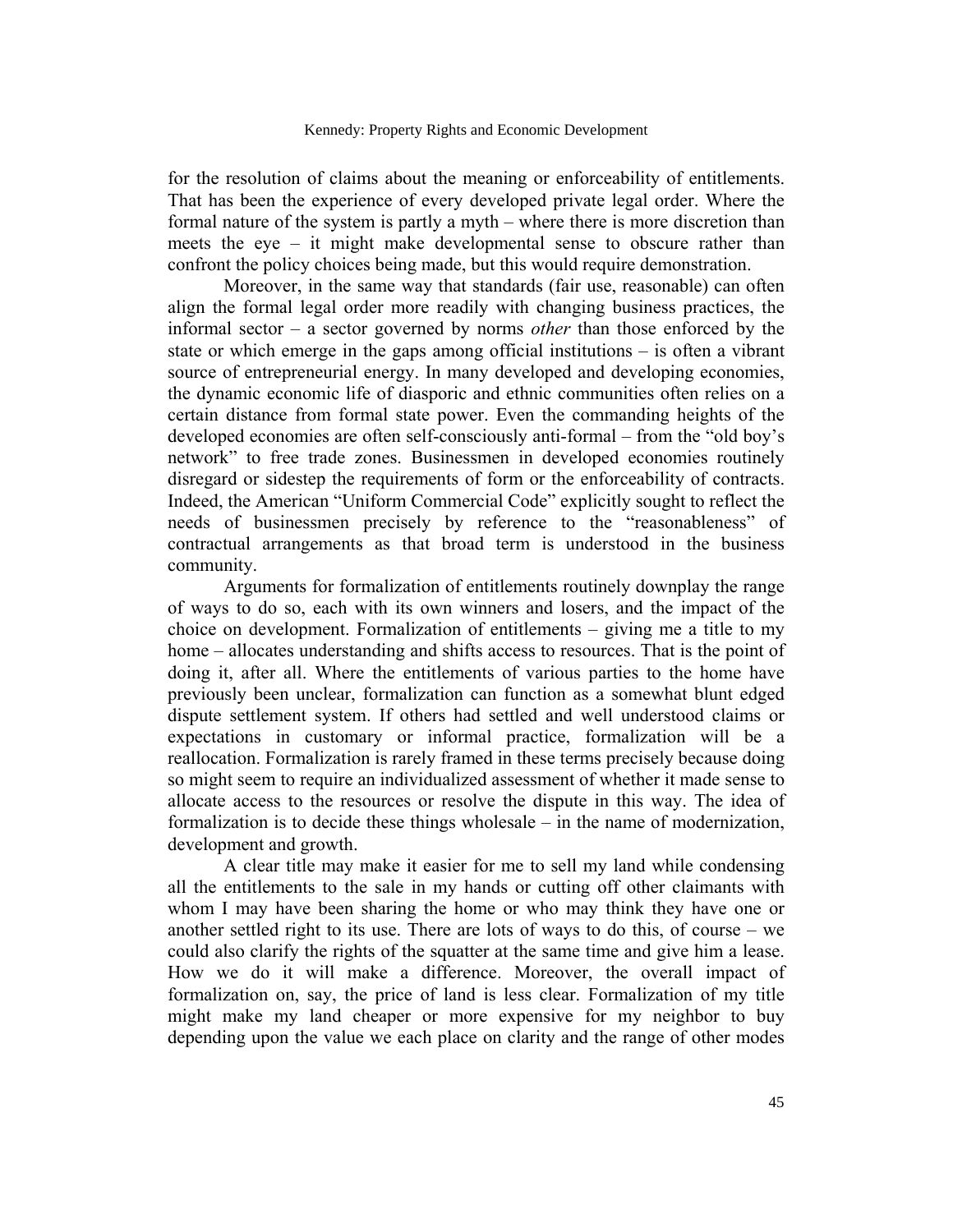of property available. The reliable enforcement of contracts might make me more likely to trust someone enough to enter into a contract. This also may increase – or decrease – the price they can demand for their promise. In the absence of formalization, perhaps I would need to pay a premium to ensure he performed – or perhaps his promise would be worth less if I needed to procure the public good of clarity and enforcement on the private market.

Formalization may reduce or eliminate the chance for productive economic activity for some economic actors. Although clear title may help me to sell or defend my claims to land, it may impede the productive opportunities for squatters now living there or neighbors whose uses would interfere with my quiet enjoyment – or the access members of my family have traditionally had to the same parcel. Clear rules about investment may make it easy for foreign investors – but by reducing the wealth now in the hands of those with local knowledge about how credit is allocated or how the government will behave. An enforceable contract will be great for the person who wants the promise enforced, but not so for the person who has to pay up. As every first year contracts student learns, it is one thing to say stable expectations need to be respected, and quite another to say whose expectations need to be respected and what those expectations should legitimately or reasonably be. To say anything about the relationship between legal formalization and *development* we would need a theory about how assets in the hands of the title holder *rather than* the squatter, the foreign *rather than* the local investor will lead to growth, and then to the sort of growth we associate with "development."

Moreover, the relative "clarity" of property rights will often be in the eye of the beholder. For local entrepreneurs, informal and technically imprecise arrangements may be far more comprehensible and predictable than any formalization, while a clear set of non-discretionary rules about property, credit or contract might make a foreign legal culture more transparent to me as a potential foreign investor. Formalization was often the substantive development program urged upon nations by foreign direct investors. At the same time, formalization of titles – like the adoption of international standards and accounting procedures – may render an economic sector altogether incomprehensible for many economic actors who had previously been active in it. Conventional forms of credit may simply dry up – and there is no guarantee formalization will give rise to a dense enough market to generate new forms of credit responsive to new forms. Although formalization might encourage foreign and discourage local participation in an economic sector – like real estate – it might also discourage foreign investors who might otherwise jump the knowledge barrier to participate in the local market.

In short, the economic consequences of formalization will depend upon a very localized assessment of who benefits and what they do with their new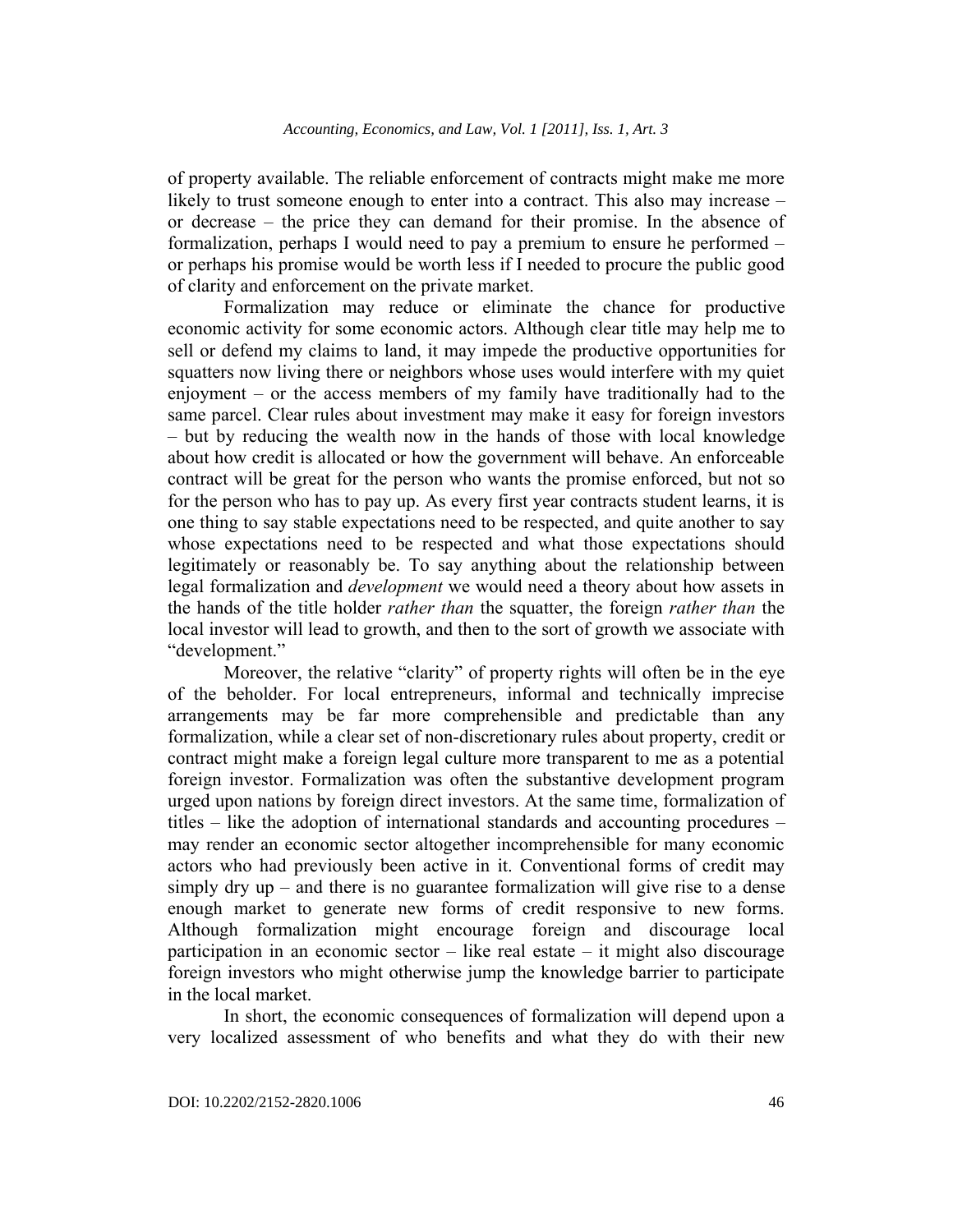knowledge about and access to resources. In land reform, ought title to be given to the "head of household," to "the family," to the "matriarch," or to the community in common? Before formalization, each may have had some call on the resources of the land. Formalization may place all the eggs in one basket. Whether farm production or urban sprawl – and ultimately GDP – will rise or fall may depend upon just which basket that is.

Moreover, it will not always be the case that increased formality strengthens an owner's title. Indeed, although they are often conflated in discussion, the case for formalization is distinct from that for "strong" property rights. Sometimes an owner's entitlements will be strengthened by the use of a standard rather than a rule – the right to use my property in any "reasonable" way may well be "stronger" than more precise enumeration of prohibited and permitted uses, depending upon the surrounding cultural meanings of "reasonable." When a tangle of precise local rules can only be manipulated by insiders, foreign investors may prefer to rely on vague standards which are given meaning in routine business practice where they come from. Similarly, nonowners may well prefer the ability to make "fair use" of copyrighted material to an enumeration of permitted excerpting practices.

For development policy, it is not enough to defend "formalization" as a technical matter of "good law." The form of property protection everywhere raises allocative and distributional questions requiring political or economic analysis to resolve. All too often, formalization offers itself as a substitute for all the traditional questions about who will do what with the returns they receive from work or investment, how gains might best be captured and reinvested or capital flight eliminated, how one might best take spillover effects into account and exploit forward or backward linkages. Or questions about the politics of tolerable growth and social change, about the social face of development itself, about the relative fate of men and women, rural and urban, along different policy paths.

Over the last years, enthusiasm for formality in legal arrangements has supported various reforms associated with the opening of local economies to global economic forces. In international discussions of economic policy, formalism has meant strict construction of free trade commitments, the harmonization of private law so as to eliminate "social" exceptions susceptible to differential judicial application, the insulation of the international private law regime from national judiciaries, the simplification and harmonization of national regulations, the substitution of privately adopted rules for public law standards, the development of a reliable system of bills of lading and insurance to permit contracts "for the delivery of documents" rather than goods – eliminating rejection for nonconformity, and the formalization and standardization of international payments systems and banking regulations. At the national level, formalization has meant the regularization – and reduction – of local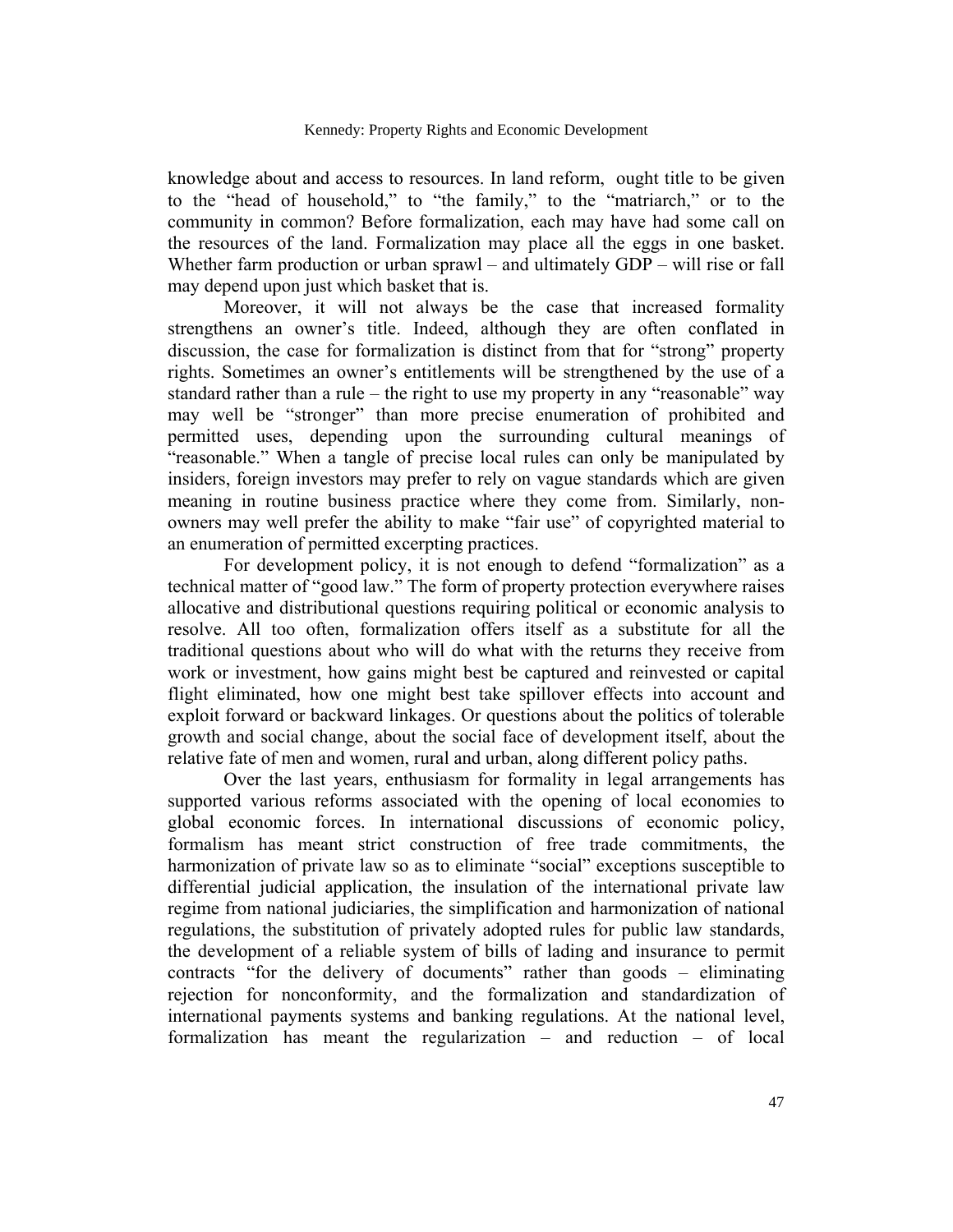administrative discretion, the simplification of procedures for access to credit or administrative permission to engage in economic activity, the adoption of internationally recognized accounting, safety and other regulatory standards, as well as of private and commercial law regimes familiar to foreign investors, and the extension of formal land tenure regimes to markets and assets traditionally managed informally.

Although each of these reforms could be seen, at least in some cases, to involve a relative increase in the formality of entitlements, it is difficult not to conclude that they hang together more comfortably as elements of a general project to disestablish the development state and open markets to private investors. In that project, sometimes it will be useful to render some entitlements more formal – while others will need to be relaxed or simply left alone. Conspicuously absent is a nuanced analytic capable of distinguishing entitlements due for formalization from those better left as is. Rather, there is something mesmerizing about the idea that a formalization of entitlements *in general* could somehow substitute for struggle over these issues and choices. This may be why one rarely hears carefully calibrated demands for clarity here, but not there, of these entitlements, but not those. It is in this sense that what may have begun as an analytic devolves into program or slogan.

#### **7. Analytics and ideology in the case for entitlement reform.**

We probably ought not to be surprised that policy makers repeatedly fall back on general ideas about "strong" and "formal" entitlements when making development policy. It is extremely difficult to link a rigorous economic analytic to the detailed choices involved in constructing a legal regime. Moreover, it is not as if lawyers themselves know how to make the necessary allocative decisions. In constructing a legal regime, it will often be necessary to choose between two entitlements and, ultimately, two different social actors. For more than a century, in such situations, legal analysts have turned to other fields for insight about what to do. It would be a relief if one could decide simply by preferring strong to weak rights, formal to informal legal arrangements – and end up with economic efficiency, growth and development!

Lawyers long ago realized that they cannot figure out how to make technical decisions about the structure of private entitlements without assistance from the best political and economic ideas. As a result, lawyers have internalized a whole series of debates which are familiar to economists, sociologists, psychologists, moral philosophers and other social scientists. The "economic analysis of law" represents one such strand – lawyers borrowing bits of analysis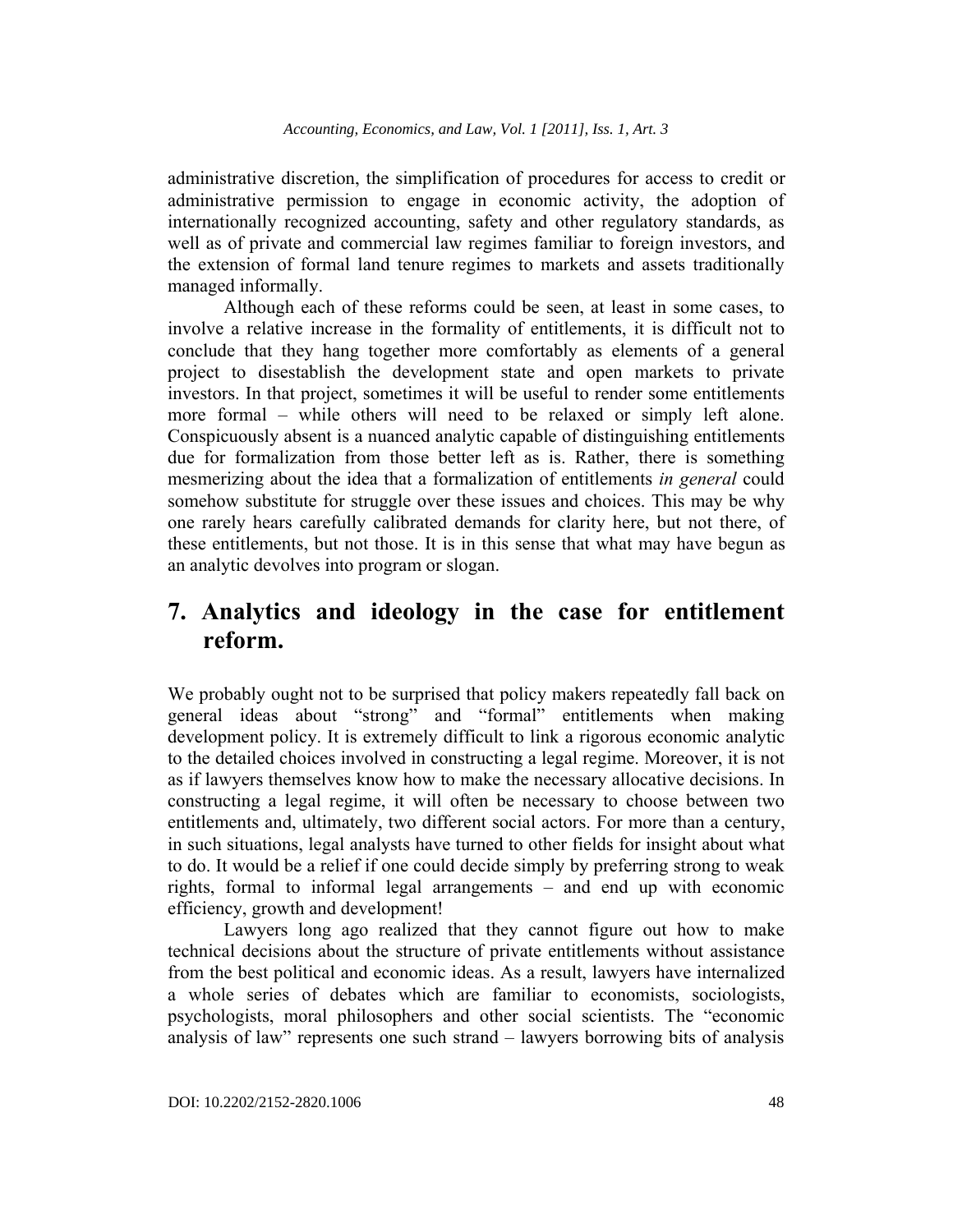from economics to help resolve technical choices within the legal field. Lawyers do not always do this well, of course. It would be more accurate to say that a variety of slogans and lay versions of economic or social theories have become part of the standard analytic repertoire of the legal profession. But the practice of referring to economic analysis makes it all the more puzzling when economists return the favor by proposing that difficult questions of economic policy be solved by implementation of "good law," "strong rights" or "clear entitlements."

It turns out that for both disciplines, the pretense that legal regimes are designed by the light of careful analytics is exaggerated. In both fields, we often find ideology posing as analysis or empirical necessity. Although we know that the most robust analytic models and comparative empirical studies often fall short when it comes time to settle policy disputes in new situations, much argument about what to do continues to proceed as if it were grounded in analytic necessity confirmed by empirical truth. What we find instead are a range of default commitments held more tenaciously than analytics or empirical study would support. In argument about policy, it is all too common to find distinctions which require choice or judgment treated as natural, general propositions asserted to support quite specific policies through lengthy – and often unspecified – chains of deduction and causation, favorite policies and policy projects promoted absent evidence or clear analytic connection to an expected benefit, habits of mind which render many costs invisible, naturalize contestable outcomes or overstate potential benefits. We need to begin to situate calls for "clear and strong property rights" in this domain of what we might call policy dogmatics. In this field, propositions sink easily into background consciousness, unmoored from defense and immune to refutation. As such, they often become part of a larger conversation about politics which is conducted in quite self-consciously ideological terms. The interesting point is not that a program like "clear and strong property rights" is merely the analytic expression of some interests over others, but that it drifts away from any exploration of precisely whose interest would, in fact, be served by its implementation in a given situation.

Land reform offers a good example. The economic and political significance of law is easy to see in land reform programs, precisely because land reform is law reform – a change in the allocation of entitlements among people with respect to land. In many developing societies, land reform has been a recurring practice and is a perennial development program. It is not atypical to find that in one period it seemed urgent to consolidate land tenure so as to empower settlers over indigenous peoples – or collectives over the landed peasantry – to enhance agricultural productivity and rural modernization. In another period, it may have seemed equally urgent to de-concentrate land holdings so as to unleash more productive and entrepreneurial farming practices and eliminate a land-holding elite obstructing modernization and development. In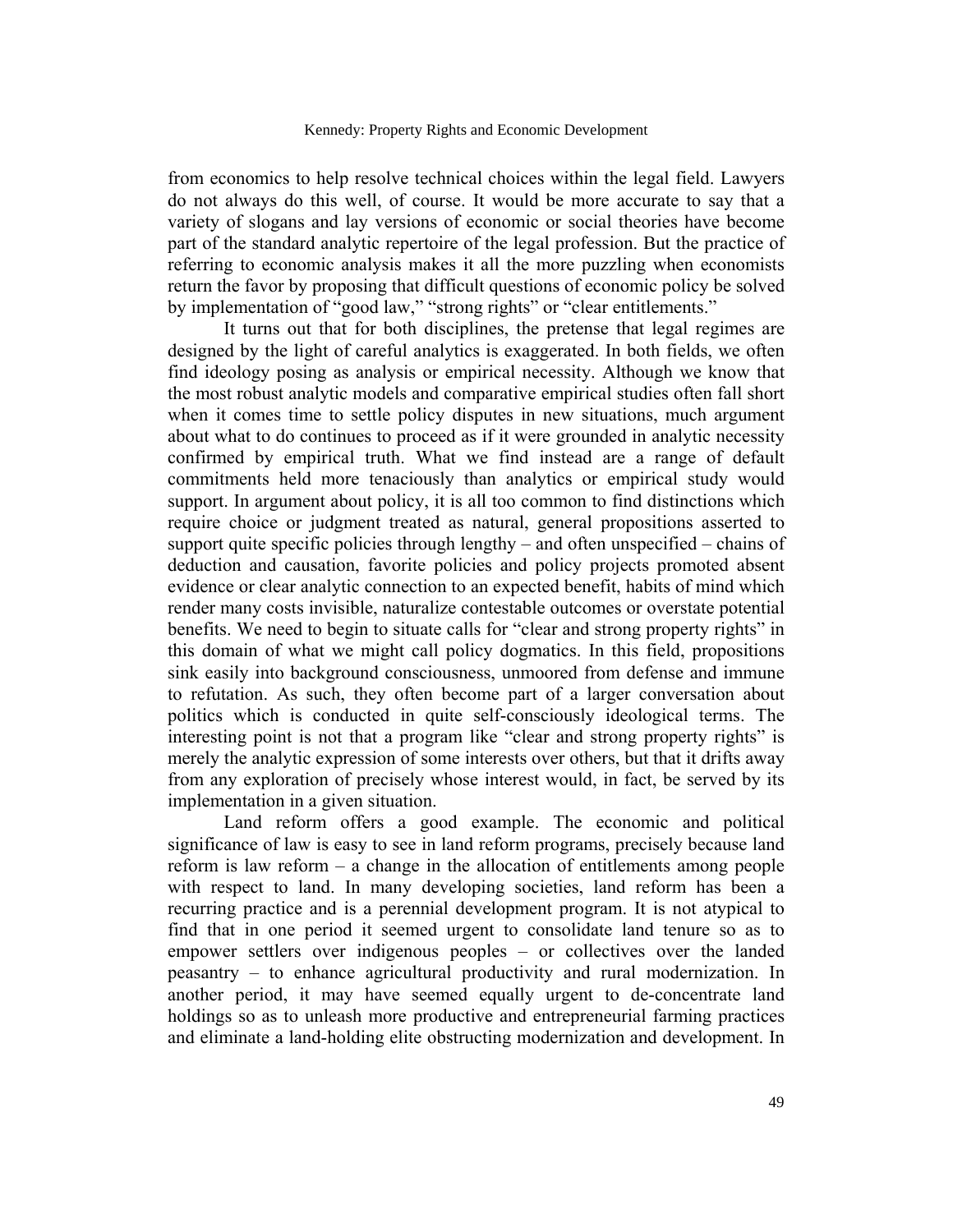recent years, titling programs have been advanced to empower urban or exurban squatters in the informal sector against the public or private entities holding title to the land on which they have built to transform informal habits of use into capital which can be sold or mortgaged in the formal economy. Each of these waves of land reallocation has been defended as part of a general strategy for development. In each instance, the many unavoidable choices which go into a land reform program have been made very differently in various places. The outcomes have also varied a great deal. The complexity of land reform efforts makes it far more likely that general arguments about what "makes sense" will trump careful analytic or empirical evidence about just how to proceed in a particular case, even if that evidence were available.

As a technical matter, "land reform" presents numerous choices. It may involve public or private land, acquired through purchase or expropriation or some combination, with more or less compensation to past owners. The compensation may be current or deferred, linked to alternative productive investment or open-ended. Land reform may apply to large or small or all parcels, to parcels used in some ways and not others. The new owners may be selected in different ways, and may have a variety of different entitlements – to use, sell, occupy, till, or rent the land, under conditions or unconditionally, individually or collectively. The land may become public or communal property, may be more consolidated or more dispersed after the reform, and so forth. Land reform may disrupt or solidify existing power dynamics within families, may track or disrupt traditional or customary patterns of land ownership and usage. As a practical matter, land reform may involve more or less land, may involve relocation or not, and, of course, may be more or less effectively implemented

The impact of land reform on development will be a function of the choices made in constructing the regime and, often far more importantly, the larger legal, social, economic and political situation in which the reform effort is taking place. A land reform program may be extended beyond its formal terms by popular support, or may be resisted tooth and nail on the ground. The expectation that a titling program for informal residents will place capital in the hands of the new 'owners' which can be used in the formal economy will depend on things like the availability of credit, the opportunities for entrepreneurial investment, broader patterns of urban development, the persistence of kinship obligations, access to infrastructure, and so on. To some extent, a titling program can itself be designed to reflect or compensate for these broader considerations.

None of the choices necessary to establish an effective land reform program can be resolved by reflection on the "nature" of property, or the desirability of "strong" and "clear" property rights. It may be that careful economic analysis or empirical study could clarify which approach to each issue is most likely to generate development in specific situations. Where this is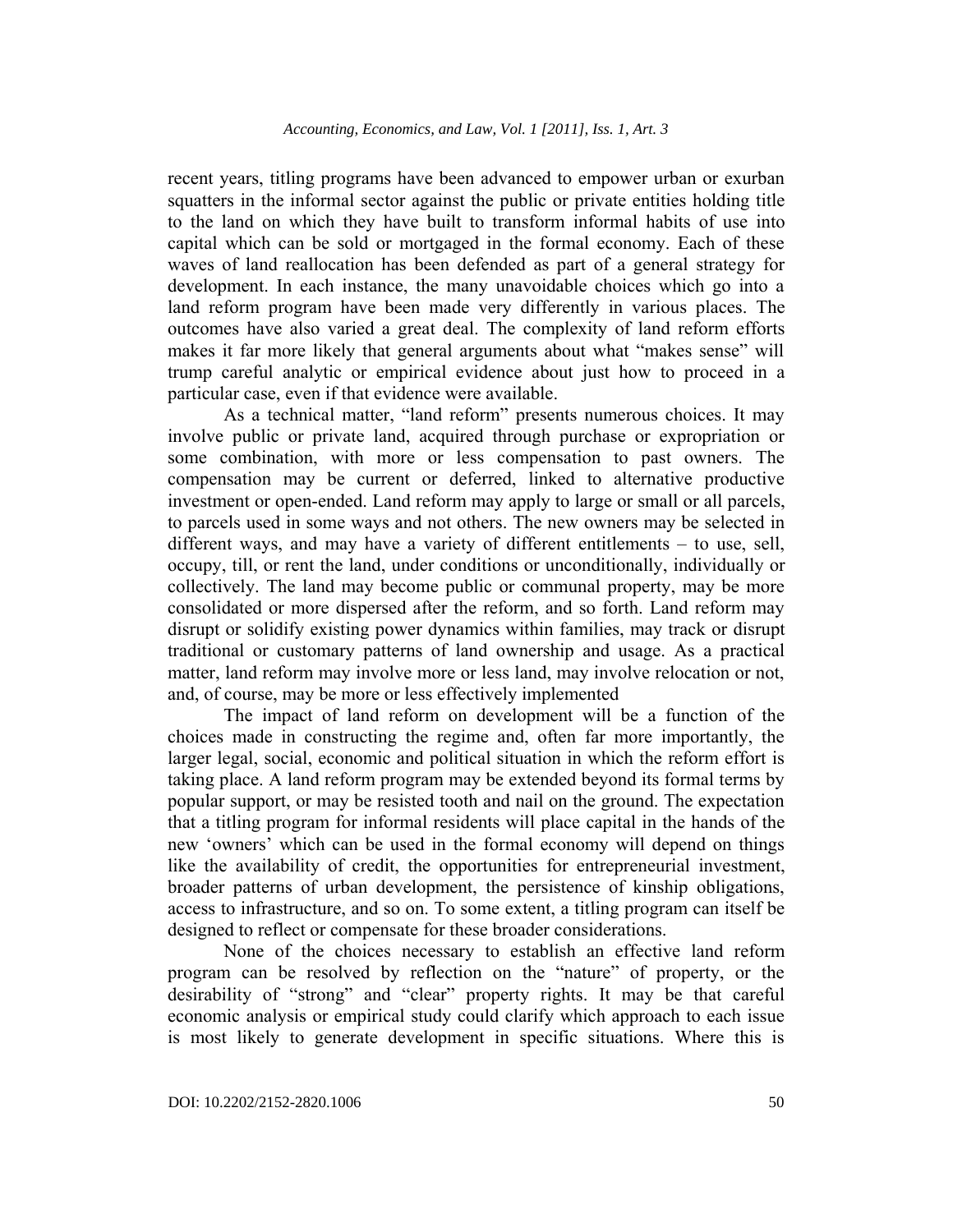possible, we might expect land reform programs to reflect careful fine-tuning in light of development objectives rooted in this kind of analysis. In fact, however, this has rarely been the case. Land reform efforts across the developing world in the years after World War II are instructive. In their construction, we find far more the pull and push of political and ideological struggle than careful finetuning in light of analytic and empirical findings. As a general matter, land reform was routinely associated with import substitution industrialization, more a matter of loose ideological fit than careful economic analysis. For contemporaneous economic theories of industrialization and growth, after all, the agricultural sector was not in focus. But the expropriation of rural landowners seemed analogous in a general way to the nationalization of industries or natural resources, which were themselves seen as a way to achieve the objective of mobilizing the nation's resources for a big push to industrialization.

Although policy-makers argued for "land reform" as a tool for economic development, the specific choices necessary to design a land reform program came to have connotations associated with ideological and political positions. It was then common for technical choices which seemed ideologically analogous (more or less state, more or less collective management) to be linked together – and decoupled from careful assessment of their many possible economic consequences in particular settings. In literature about the details of land reform – paying compensation, allocating land to individuals, families or communities, and so forth – discussion focused on the significance of these details for the ideological meaning of the reforms – public or private ownership, expropriation with or without compensation – or their likely impact on rural poverty, itself not a priority for the economic development theories of the day.

In the implementation, political opportunity counted for a great deal. Far reaching land reform regimes were implemented in postwar Japan and in regions where the collapse of Japanese colonial rule or occupation allowed land reformers to ignore the interests of the landed, who were no longer politically entrenched. Where relatively strong or authoritarian national regimes were independent of landed interests, as in postwar Taiwan, "far-reaching" programs were possible. Where land-owning classes formed part of the ruling elite, this was less possible, and the details far more modest. As the great ideological division of the world emerged in the postwar years, land reform was often a marker for a regime's political identity. In Mexico, it was remembered and continued as part of a nationalist and socialist tradition linked to the revolution. Where it seemed "left" or "communist" in many places, in Taiwan and Korea it seemed a moderate alternative to what was understood to be going on in China.

As a result, it has become conventional to analyze particular land reform initiatives by reference to the vectors of political and institutional pressure brought to bear on their design, rather than by seeking to reverse engineer the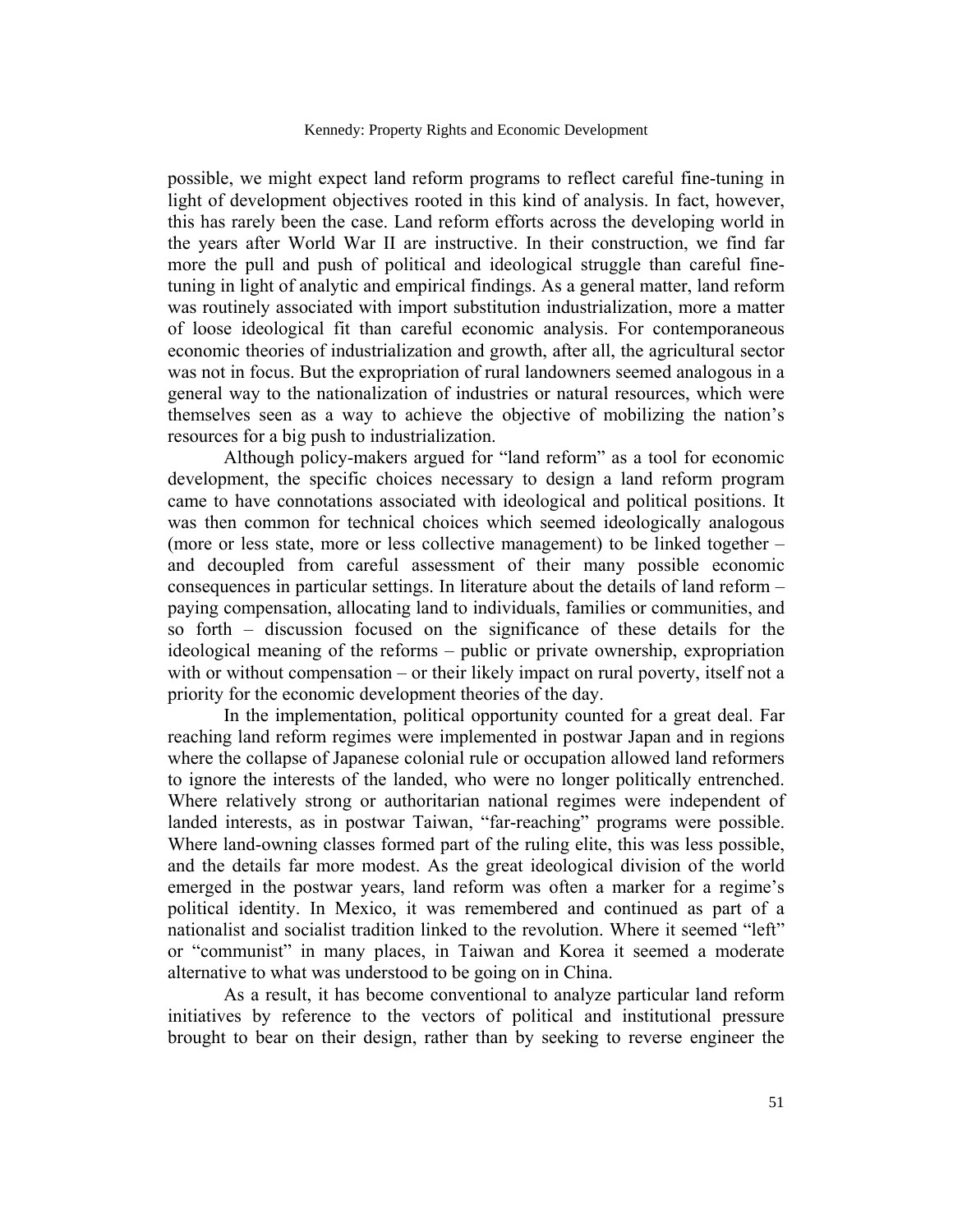economic commitments or policy objectives of their craftsmen. One could align all of the various choices involved in the construction of a land reform on a series of related axes in ways which made one axis seem "more radical" than the other. Large scope, the taking of private land, without compensation, giving it to the least well off, to hold communally – taken together, these seem to go "further" than their alternatives. But this is ideology speaking. As a matter of economics, it might well be that these choices do not all cut in the same direction when it comes to increasing or decreasing production or income inequality. Nor is it clear that all the details of the regime line up this way. Take offering the title to individuals or families – it is not clear which "goes further" or is "more radical," or even which accords with and which disrupts traditional patterns of land holding or use. The presentation of land reform as either "effective" or "ineffective" depending on whether it "went far enough" obscures more than if clarifies.

This frame can make it seem that we know what an *effective* land reform looks like – how far it does and does not "go." Once we know what land reform was meant to accomplish, any disappointment are easily chalked up to "resistance." By lumping opposing political interests and economic ideas together with historical inertia, this downplays differences among the objectives, as if reducing rural poverty and stimulating export production would naturally be aligned. Attention to the range of legal possibilities within a land reform regime – and to the dynamic relationship between the legal scheme and those operating in its shadow – may help clarify the distance between land reform as an ideal development policy and land reform as a lived social and political practice. A more nuanced legal analysis, attentive to the interaction of informal and formal legal mechanisms, might have been helpful in ensuring that the more complex strategic objectives proposed by heterogeneous economic strategies of "dependent development," for example, might have been achieved. Land reform regimes were not exceptional in this regard.

The history of thinking about the relationship between property and development suggests that analysis of legal entitlements relating to property *could*  focus attention on political and economic choices significant for development. "Capital," like labor, is a legal institution. Owning and contracting are key pieces in productive allocation of resources. The allocative priorities of any economic theory of development will need to be realized on the terrain of law, and an understanding of the moving parts and levers, both in the formal legal system and in its institutional and social realization ought to be quite useful to development policy makers.

At the same time, however, precisely this attention to levers and moving parts ought to make us wary of broad claims for the development magic to be wrought by formalizing and strengthening property rights in general. The claims made for formalization – transparency, improved information and price signaling,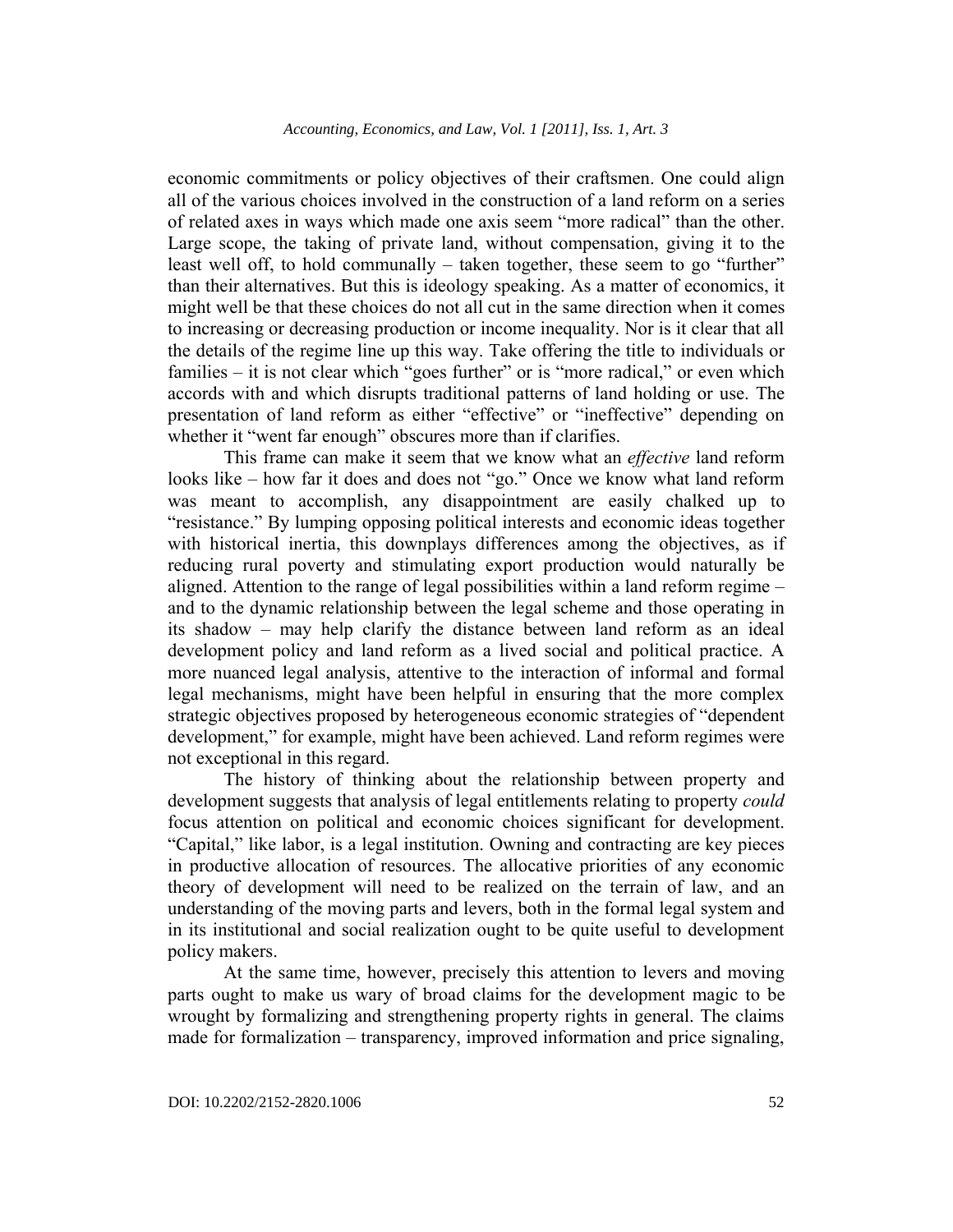facilitating alienation, reducing transaction costs, assuring security of title and economic return, inspiring confidence and trust needed for investment – are all claims about the desirability of returns to some players rather than others. From a development perspective, it will all depend upon what we can expect those benefiting from the allocations embedded in any particular scheme for improving transparency to do with their new access to resources.

Moreover, the phrase "clear and strong property rights" has been used to refer to a very broad bundle of quite different ideas for the design of a legal order. It has been used to refer to the formalization of customary asset usage, the simplification of bureaucratic schemes relating to entrepreneurial activity or access to credit, the initiation of a scheme for clear and registered land titles, reform of contract law to prioritize simplicity and reliable enforcement (whether through standardized contracts, the legal enforcement of well known business customs, or the displacement of national regulation by private arrangements), the use of rules rather than standards, more deductive and less policy oriented legal reasoning, a reduction in the administrative or judicial discretion necessary to administer the legal order, the elimination of any regulatory overlay on baseline property or contract entitlements, or a private law oriented to owners and sellers rather than users and buyers.

In particular circumstances, many of these might be good ideas – although none of these ideas is straightforward enough to be implemented without encountering numerous further choices with allocative implications. In no sense do they together comprise a plausible, let alone universal, recipe for development. Each of these ideas obscures the many choices internal to property law – more transparent to *whom,* the squatter or the trespasser? Presented as a general recipe, the demand for clear and strong property rights understates the role of discretion in developed legal orders and the importance of standards (like "reasonableness") even in advanced commercial orders. The use of law to slow or moderate economic change, in the interest of the long run sustainability of development, is likewise underplayed. Moreover, as an analytic matter, the call for clear rights ignores a series of classic baseline problems which must be resolved to interpret those rights – distinguishing laws imposing "costs on the transaction" from those "supporting the transaction," for example, or distinguishing prices "distorted" by regulation from prices "bargained in the shadow" of regulation.

### **8. Summary and Conclusion**

The arrangement of legal entitlements with respect to assets is a crucial tool for develop policy. For using that tool, "clear and strong" property rights is a misleading recipe. Property rights have no ideal form which could be rendered clear and strong. Their allocation is everywhere a matter of economic, social and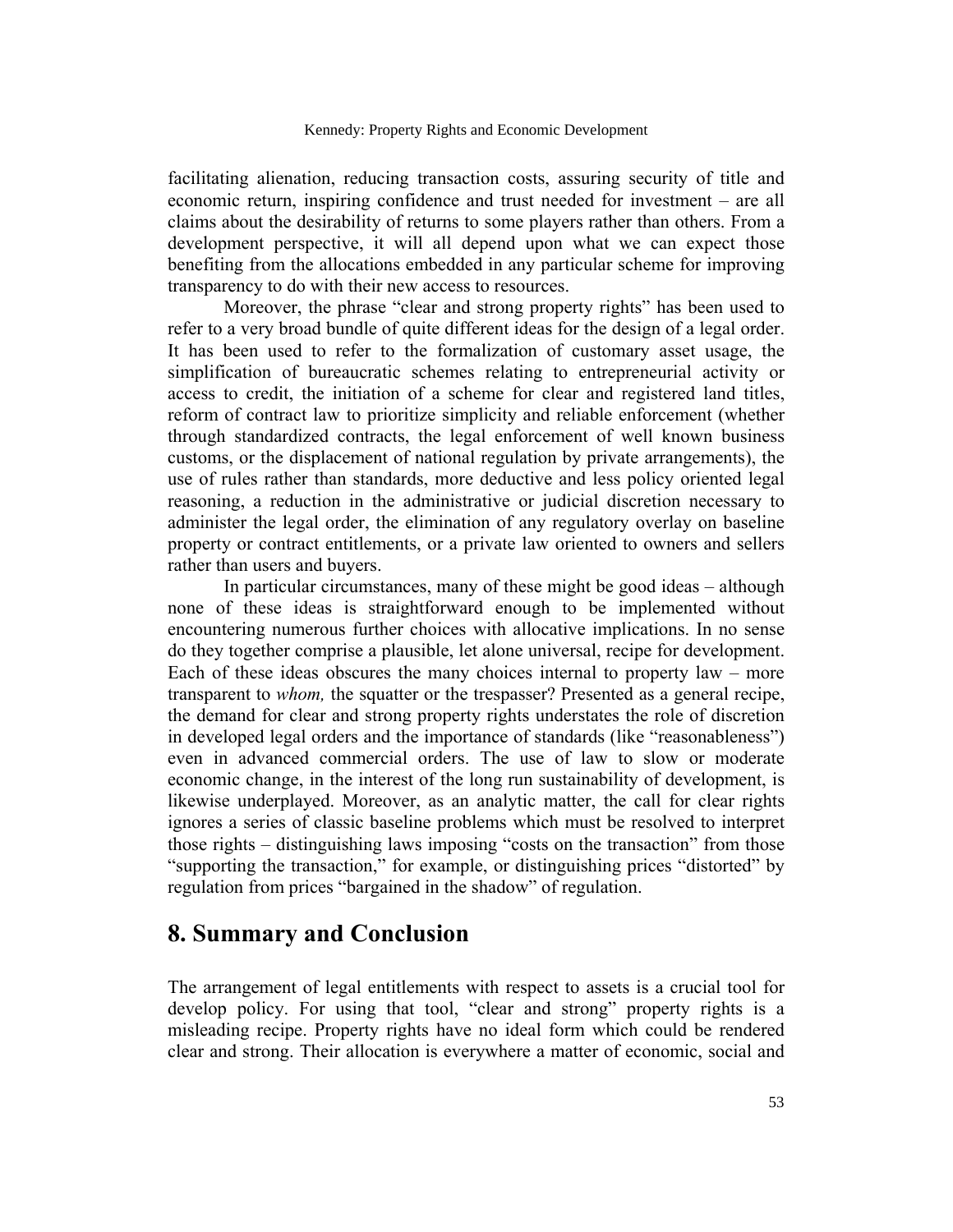political choice for which no formula can substitute. It is not only that the arrangement of entitlements is inseparable from concerns about social uses and obligations, although this is true. The arrangement of entitlements also constitutes the actors and defines the rules of the game, allocating bargaining power, determining who can do what with which resources and what rents can be captured by what means. A preference for "strong and clear" entitlements is little help in making these strategic choices. Strengthening title, for example, tells us very little about the damage adjacent land owners can do to the value of one another's property. The definition of "ownership" requires a strategic idea about use. Different decisions about the allocation of entitlements and the meaning of ownership may lead to different development paths, just as different background entitlements provide the baseline for alternative economic equilibria.

Unfortunately, some work in the law and economic field has obscured the necessity for making economic and political choices in constructing a property regime. One often encounters misreadings of Ronald Coase's famous work which suggest that the allocation of entitlement matters little since economic actors, in a perfect market, will reallocate their entitlements until an efficient allocation has been reached. This ignores Coase's own preoccupation with the ubiquity of transaction costs and imperfect markets and the consequent need for intermediaries and firms as well as compensatory regulation. Much modern law and economics scholarship begins here and has much to teach development policy makers. Unfortunately, however, the focus on "efficiency" has often obscured the potential to see entitlement allocation as part of the baseline constraints within which an efficient equilibrium may be sought – and to see the potential for each subsequent entitlement adjustment as open to strategy about alternative paths to development and alternative possible equilibria. Distributive policy has too often been relegated to a later stage of compensatory adjustment during which it can seem far less is open for strategic adjustment.

Property rights are indeed central to development strategy. Struggle over their meaning and allocation has been at the heart of political debate throughout the developed world. The call for clear property rights obscures the range of alternative property regimes which have always been at work within the industrialized West, reflecting different resolutions to the management of social/economic/political conflicts. Worrying about the clarity or strength of property rights focuses attention on the current allocation of rights, reducing attentiveness to past and future possible allocations, and making path dependence harder to avoid. The result discourages the more complex analysis necessary to arrange the various elements in the "bundle of rights" so as to encourage efficient productivity, engaging the dynamic potential in both past and possible future allocative arrangements. This in turn obscures the opportunity to choose among alternative, perhaps equally efficient or productive economic models through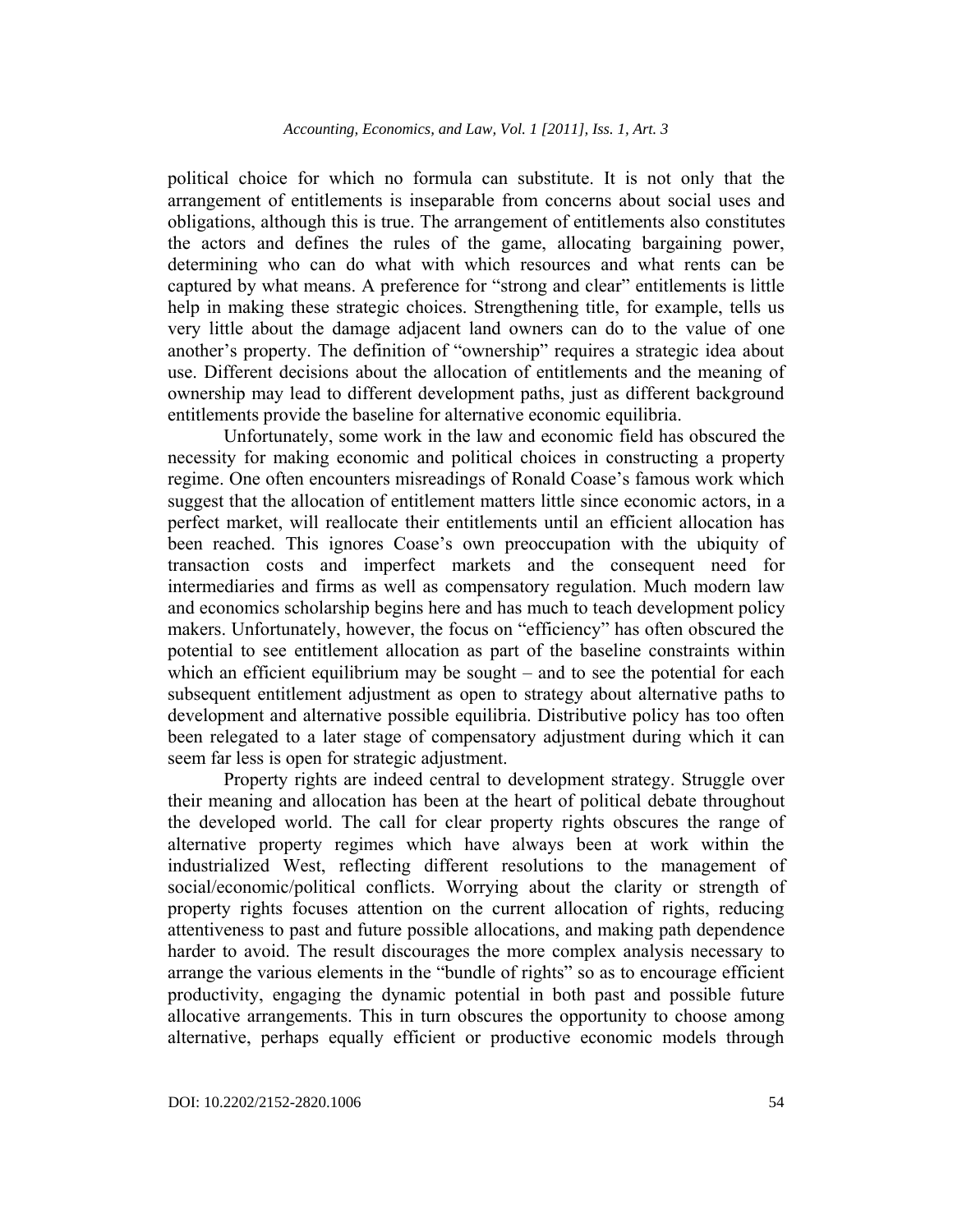property rights allocation, while underestimating the relationship between property rights and other institutional forms and legal regimes in the society which may alter the meaning of those rights in practice.

In short, there are many reasons for adopting a healthy skepticism about claims that clear or strong property rights are necessary or even possible as a path to economic development. Perhaps the most significant consequence of the property rights mantra has been the propagation of a serious misestimation of the allocative role of law. A property regime, like any other legal order, is all about choices. Small and large, these choices cannot be made by reasoning outward from the nature of property or general ideas about what constitutes "good law." They require economic, social and ethical analysis, and must be made and contested in those terms.

#### **References**

- Ali, Daniel Ayalew, Dercon, Stefan and Gautam, Madhur, "Property Rights in a Very Poor Country: Tenure Insecurity and Investment in Ethiopia," Policy Research Working Paper 4363, Sustainable Development Department and Development Research Group (Sept. 2007)
- Alston, Lee J., Libecap, Gary and Schneider, Robert, "The Determinants and Impact of Property Rights: Land Titles on the Brazilian Frontier," *Journal of Law, Economics and Organizations* 12(1) (1996)
- Anderson, Terry L. & Hill, P.J., "The Evolution of Property Rights: A Study of the American West," *Journal of Law and Economics* 18(1) (1975)
- Austin, John, *The Province of Jurisprudence Determined* (1832)
- Bar-Gil, Oren and Warren, Elizabeth, "Making Credit Safer," 157 *University of Pennsylvania Law Review* 1 (2008)
- Barrington Moore Jr., *Social Origins of Dictatorship and Democracy: Lord and Peasant in the Making of the Modern World*. Boston: Beacon Press (1967)
- Bentham, Jeremy, *The Theory of Legislation*, p. 69, Oceana Publications (1975) [1690]
- Berle, Adolf A. and Means, Gardiner C., *The Modern Corporation and Private Property*, Transaction Publishers (1991)
- Besley, Timothy, "Property Rights and Incentives: Theory and Evidence from Ghana," *Journal of Political Economy* 103(5) (1995)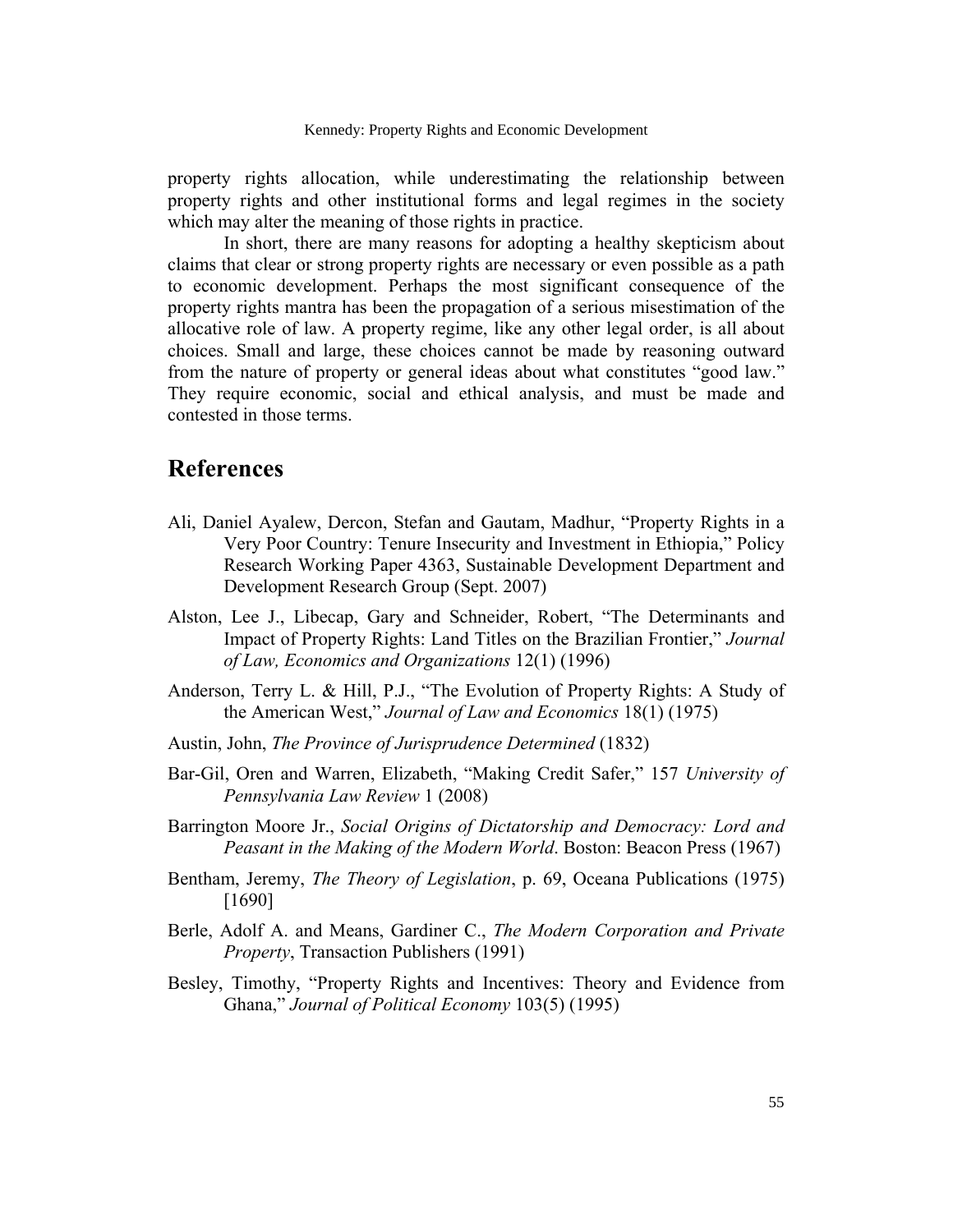- Biondi, Yuri, *The Problem of Social Income: Another View of the Cathedral*, Symposium of the Adolf A. Berle, Jr. Center on Corporations, Law and Society, Seattle, 21-22 (January 2011)
- Boyle, James, *The Public Domain: Enclosing the Commons of the Mind*, New Haven: Yale University Press (2008)
- Calabresi, Guido and Melamed, Douglas, "Property Rules, Liability Rules, and Inalienability: One View of the Cathedral," 85 *Harvard Law Review* 1089 (1972)
- Coase, R., "The Problem of Social Cost," 3 *Journal of Law and Economics* 1 (1960)
- Cohen, Morris R., "Property and Sovereignty", 13 *Cornell Law Quarterly* 8 (1927-28)
- Corker, Charles E., "Let There Be No Nagging Doubts: Nor Shall Private Property, Including Water Rights, Be Taken For Public Use Without Just Compensation," 6(1) *Land and Water Law Review* (1970)
- Cronon, William, *Nature's Metropolis: Chicago and the Great West*, W. W. Norton (1992)
- Danielsen, Dan, "Local Rules and a Global Economy: An Economic Perspective," 1 *Transnational Legal Theory* (March 2010)
- Davidson, Nestor M. and Dyal-Chand, Rashmi, "Property in Crisis," 78:4 *Fordham Law Review* 1607 (2009)
- Davis, Lewis S., "Institutional Flexibility and Economic Growth," 38(3) *Journal of Comparative Economics* (Sept. 2010)
- Demsetz, Harold, "Toward a Theory of Property Rights," 57:2 *American Economic Review* 347-359 (1967)
- Deininger, Klaus, *Land Policies for Growth and Poverty Reduction*, World Bank (2003)
- De Soto, Hernando, *The Mystery of Capital: Why Capitalism Triumphs in the West and Fails Everywhere Else.* New York: Basic Books, (2000)
- De Soto, Hernando*, Property in a Market Economy* (Barros, D. Benjamin ed.) Burlington: Ashgate (2010)
- Deveza, Robert R., "*Legal Protection of Computer Software in Major Industrial Countries: A Survey of Copyright and Patent Protection for Computer Software*," *UCLA Pac. Basin L.J.* 9 (1991)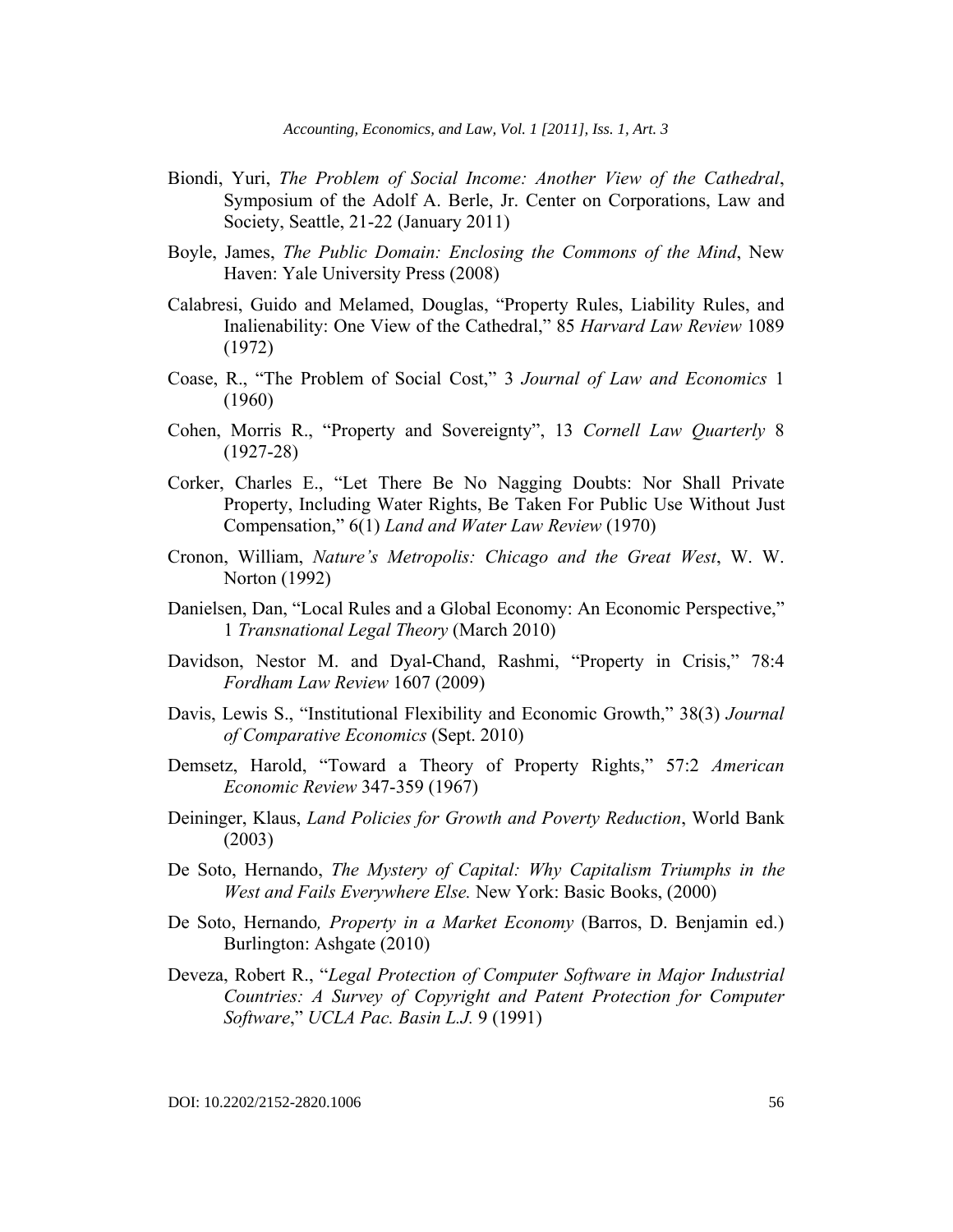Kennedy: Property Rights and Economic Development

- Duggan, James E., "Legal Protection for Computer Programs, 1980-1992: A Bibliography of Law-Related Materials," 15 *Hastings Comm. & Ent. L.J.* 211-295 (1992)
- Dwyer, John P., *Property Law and Policy: A Comparative Institutional Perspective*. Foundation Press, (1998)
- Eucken, Walter, *The Foundations of Economics; History and Theory in the Analysis of Economic Reality*, University of Chicago Press (1951)
- Feder, Gershon and Feeny, David, "Land Tenure and Property Rights: Theory and Implications for Development Policy," *World Bank Economic Review* 5(1) (1991)
- Fisher III, William W., "Intellectual Property and Innovation: Theoretical, Empirical, and Historical Perspectives in Industrial Property, Innovation, and the Knowledge-based Economy," *Beleidsstudies Technologie Economie* 37 (2001)
- Fisher III, William W., *Promises to Keep: Technology, Law and the Future of Entertainment*, Stanford: Stanford Law and Politics (2004)
- Friedman, Lawrence M., "The Law and Society Movement," 38 *Stanford Law Review* 763 (1985)
- Frye, Timothy, "Credible Commitment and Property Rights: Evidence from Russia" *American Political Science Review* 98(3) (Aug. 2004)
- Galanter, Marc S., "Why the 'Haves' Come Out Ahead: Speculations on the Limits of Legal Change," 9(1) *Law & Society Review* 95 (1974)
- Gaudet, Joseph B., "Water Recreation- Public Use of Private Waters," *California Law Review* 52(1) (March 1964)
- Gerber, David J., "Constitutionalizing the Economy: German Neo-liberalism, Competition Law and the 'New' Europe," *American Journal of Comparative Law* 42 (1994)
- Green, David R. and Owens, Alastair eds., *Family Welfare: Gender, Property, and Inheritance Since the Seventeenth Century*, Praeger Publishers (2004)
- Grey, Thomas, "The Disintegration of Property," *NOMOS XXII: Property*, NYU Press (1980)
- Hale, Robert, *Freedom Through Law: Public Control of Private Governing Power*, Columbia University Press (1952)
- Hale, Robert, "Force and the State: A Comparison of 'Political' and 'Economic' Compulsion" 35(2) *Columbia Law Review* (1935)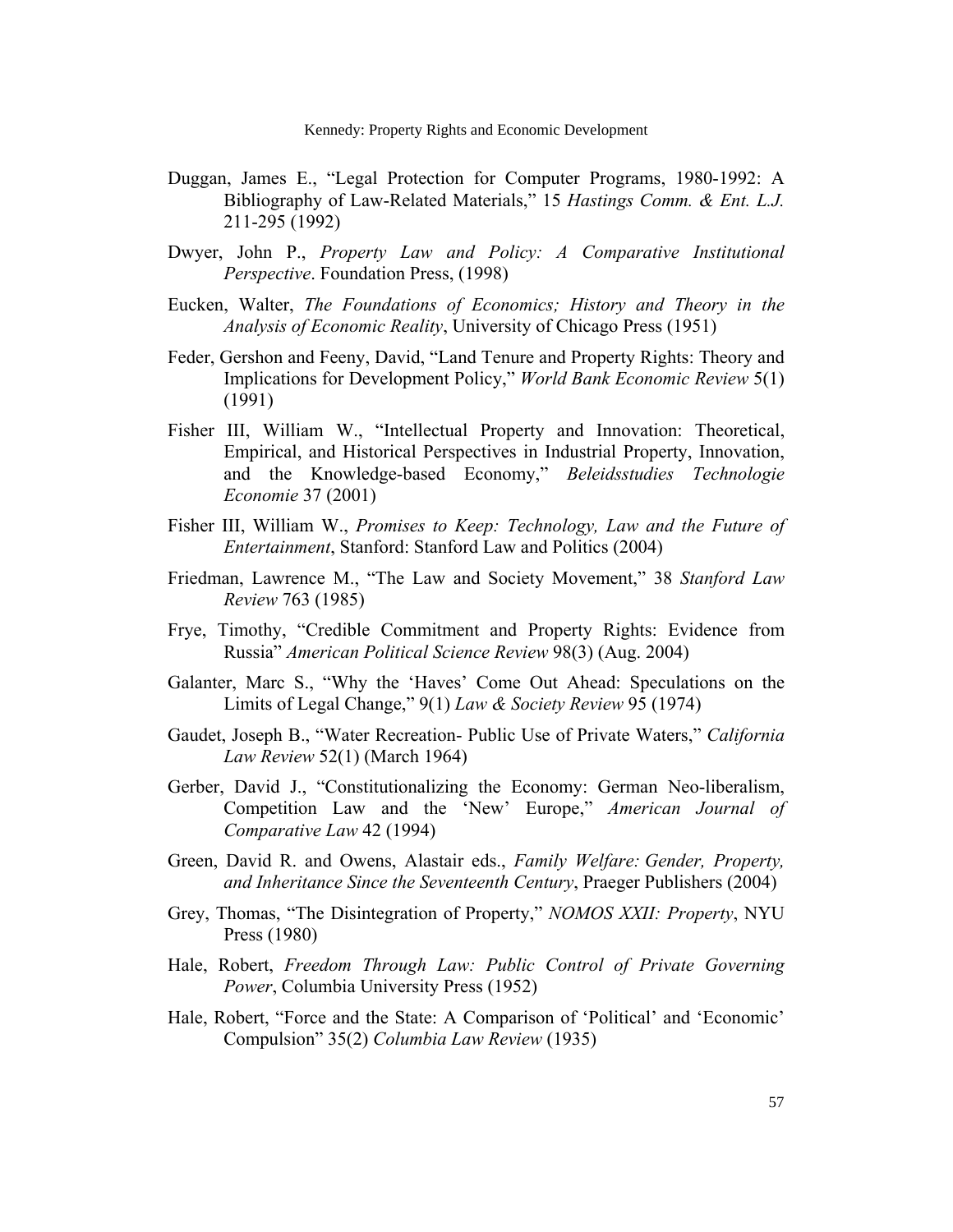- Hale, Robert, "Coercion and Distribution in a Supposedly Noncoercive State*,*" 38 *Political Science Quarterly* (1923)
- Hamilton, Walton H., "Property According to Locke," *Yale Law Journal* 41(6) (April 1932)
- Hayek, Friedrich von, *The Road to Serfdom*, Routledge (1944, 2008)
- Hayek, Friedrich von, *The Constitution of Liberty*, University of Chicago Press (1960)
- Heller, Michael, *The Gridlock Economy: How Too Much Ownership Wrecks Markets, Stops Innovation, and Costs Lives*, Basic Books (2008)
- Herbert, William, *A Concise Treatise on the Law of Wills,* W. H. Anderson & co, (1901)
- Hohfeld, Wesley, "Some Fundamental Legal Conceptions as Applied in Judicial Reasoning," 23 *Yale Law Journal* 16 (1913)
- Hohfeld, Wesley, "Fundamental Legal Conceptions as Applied in Judicial Reasoning," 26 *Yale Law Journal* 710 (1917)
- Honoré, Tony, "Ownership," in *Oxford Essays in Jurisprudence*, A.G. Guest (ed.), Oxford University Press (1961)
- Horwitz, Morton, "Santa Clara Revisited: The Development of Corporate Theory," *West Virginia Law Review* 88 (1985)
- Horwitz, Morton, *The Transformation of American Law 1870-1960: The Crisis of Legal Orthodoxy*, Oxford University Press (1992)
- Kelman, Mark, "Consumption Theory, Production Theory and Ideology in the Coase Theorem," 52 *Southern California Law Review* 669-698 (1979)
- Kennedy, David and Fisher III, William W. eds., *The Canon of American Legal Thought*, Princeton (2006)
- Kennedy, Duncan, "Three Globalizations of Law and Legal Thought: 1850- 2000", in *The New Law and Economic Development: A Critical Appraisal*, eds. Trubek, David and Santos, Alvaro (Cambridge: Cambridge University Press, 2006)
- Kennedy, Duncan, *The Rise and Fall of Classical Legal Thought* (unpublished manuscript 1975; published with a new preface by the author, Washington D.C.; Beard Books, 2006)
- Kennedy, Duncan, "Law and Economics from the Perspective of Critical Legal Studies," 2 *The New Palgrave Dictionary of Economics and the Law* 465 (P. Newman ed., Macmillan, New York, 1998)

DOI: 10.2202/2152-2820.1006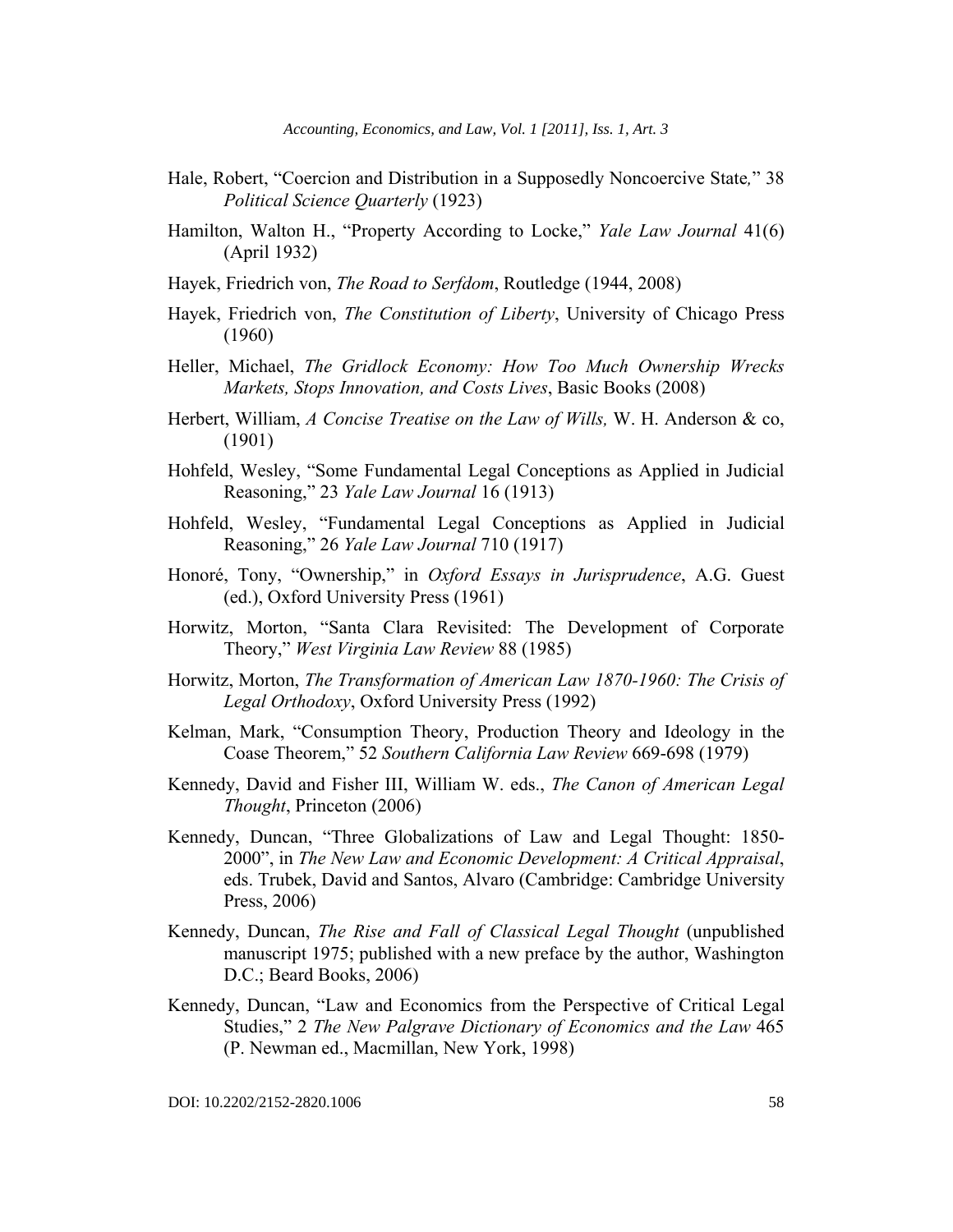Kennedy: Property Rights and Economic Development

- Kennedy, Duncan, "The Stakes of Law, or Hale and Foucault!" 15 *Legal Studies Forum* 327 (1991)
- Kennedy, Duncan, "Cost-Benefit Analysis of Entitlement Problems: A Critique," 33 *Stanford Law Review* 387 (1981)
- Kennedy, Duncan and Michelman, Frank, "Are Property and Contract Efficient?" 8 *Hofstra Law Review* 711 (1980)
- Kennedy, Duncan, "Form and Substance in Private Law Adjudication" 89 *Harvard Law Review* 1685 (1976)
- Knack, Stephen and Keefer, Philip, "Institutions and Economic Performance: Cross-Country Tests Using Alternative Institutional Measures," 7(3) *Economics and Politics* (Nov. 1995)
- Lanjouw, Jean O. and Levy, Philip I., "Untitled: A Study of Formal and Informal Property Rights in Urban Ecuador," 112(482), *The Economic Journal* (Oct. 2002)
- Libecap, Gary, *Contracting for Property Rights,* Cambridge University Press (1989)
- Limerick, Patricia, *The Legacy of Conquest: The Unbroken Past of the American West*, Norton (2006)
- Lin, Shuanglin and Zhu, Xiaodong, *Private Enterprises and China's Economic Development* eds.), Routledge (2007)
- Locke, John, *Two Treatises of Government and a Letter Concerning Toleration*, Yale University Press (2003)
- Macaulay, Stewart, Friedman, Lawrence and Stookey, John eds., *Law and Society: Readings on the Social Study of Law,* (New York: W.W. Norton, 1995)
- Mattei, Ugo,, *Basic Principles of Property Law: A Comparative Legal and Economic Introduction*, Greenwood Press, (2000)
- Means, Robert C., *Underdevelopment and the Development of Law: Corporations and Corporation Law in Nineteenth-Century Colombia*, University of North Carolina Press (1980)
- McKenna, Stephen J., *Adam Smith: The Rhetoric of Property*. Albany: State University of New York Press (2006)
- Mnookin, Robert H. and Kornhauser, Lewis, "Bargaining in the Shadow of the Law: The Case of Divorce," 88:5 *The Yale Law Journa*l 950-997 (1979)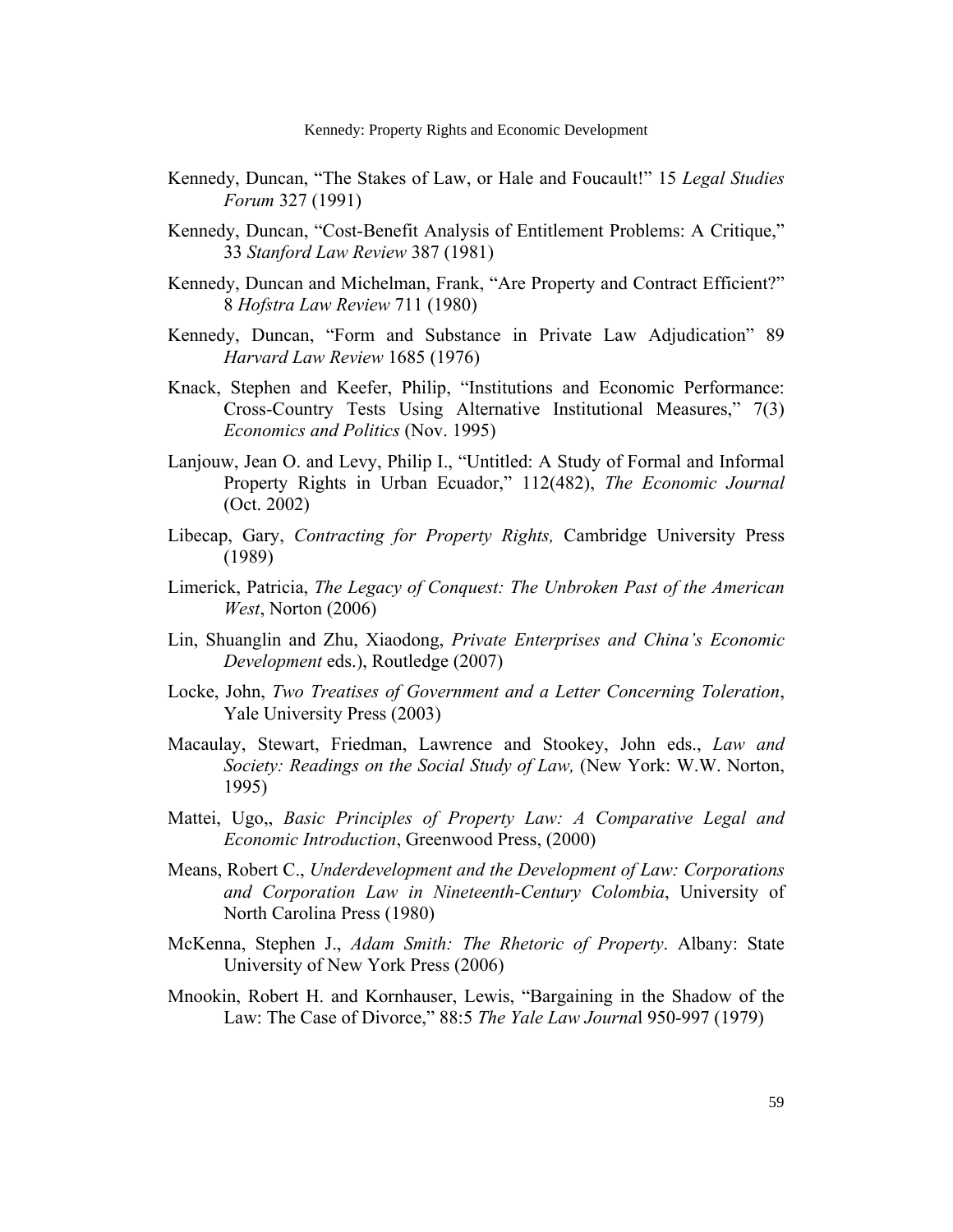- Nash, Jonathan Remy, "Packaging Property: The Effect of Paradigmatic Framing of Property Rights," *Tulsa Law Review* 88 (2008)
- Nicholas, Barry*, An Introduction to Roman Law*, Clarendon Press (1962)
- North, Douglas C., *Institutional Change and Economic Performance*, New York: Cambridge University Press (1990)
- North, Douglas C., *Structure and Change in Economic History*, New York: Norton (1981)
- North, Douglas C. & Weingast, Barry R., *The Rise of the Western World: A New Economic History*, New York: Cambridge University Press (1973)
- O'Driscoll Jr., Gerald P. and Hoskins, W. Lee, *Property Rights: The Key to Economic Development*, Cato Institute Policy Analysis no. 482, (Aug. 7, 2003)
- Ostrom, Elinor, *Governing the Commons: The Evolution of Institutions for Collective Action*, Cambridge University Press (1990)
- Peacock, Alan T. and Willgerodt, Hans, *Germany's Social Market Economy: Origins and Evolution,* St. Martin's Press (1989)
- Penner, James, "The 'Bundle of Rights' Picture of Property," 43(3) *UCLA Law Review* 711-820 (1996)
- Pistor, Katharina, "The Standardization of Law and Its Effect on Developing Economies," *American Journal of Comparative Law* 50 (2002)
- Polanyi, Karl, *The Great Transformation: The Political and Economic Origins of our Time* (1944), reprinted by Beacon Press, Boston, (2001)
- Pollock, Frederick, Sir & Maitland, Frederic William, *History of English Law Before the Time of Edward I,* Volume II, Cambridge University Press, (1895)
- Proudhon, Pierre-Joseph, *What is Property? An inquiry into the principle of right and of government,* Cambridge University Press (1994) [1840]
- Reich, Charles, "The New Property" 73 *Yale Law Journal* 733 (1964)
- Ricardo, David, *On the Principles of Political Economy and Taxation,* Joseph Milligan (1819)
- Roepke, Wilhelm, *Economics of the Free Society*, Henry Regnery Company (1963)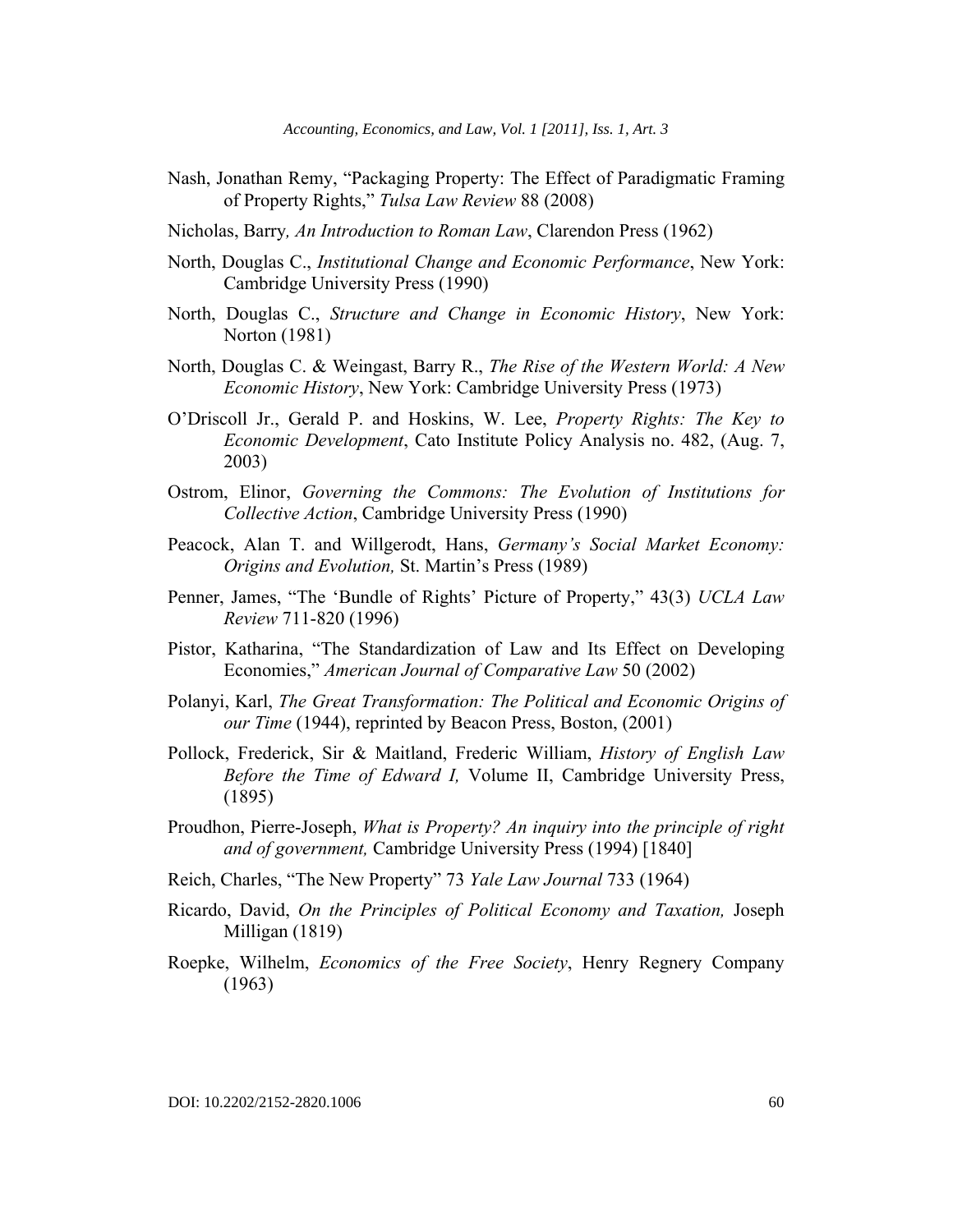Kennedy: Property Rights and Economic Development

- Santos, Alvaro, "The World Bank's Use of the 'Rule of Law' Promise" in *The New Law and Economic Development* (Trubek, David M. and Santos, Alvaro eds.) New York: Cambridge University Press (2006)
- Shavell, Steven, *Foundations of Economic Analysis of Law*, Belknap (2004)
- Smith, Adam, *An Inquiry into the Nature and Causes of the Wealth of Nations*, University of Chicago Press (1977) [1776]
- Smith, Bradford L. and Mann, Susan O, "Innovation and Intellectual Property Protection in the Software Industry: An Emerging Role for Patents," 71 *University of Chicago Law Review* 241-264 (2004)
- Stem, N., "The Determinants of Growth," *Economic Journal* 101 (1991)
- Stassen, John H., "Commodity Exchange Act in Perspective: A Short and Not-So-Reverent History of Futures Trading Legislation in the United States," 39 *Washington & Lee Law Review* 825-843 (1982)
- Strasser, Kurt and Blumberg, Phillip, "Legal Form and Economic Substance of Enterprise Groups: Implications for Law and Economics," *Accounting, Economics, and Law* (2010)
- Stiglitz, Joseph, "Whither Reform? Ten Years of Transition," Paper prepared for the Annual World Bank Conference on Development Economics, April 28-30 (1999)
- Thompson, E.P., *The Making of the English Working Class*, Harmondsworth: Penguin (1963)
- Torstensson, Johan, "Property Rights and Economic Growth: An Empirical Study," 47(2), *Kyklos* (1994)
- Thomson, Andy, "Intellectual Property Protection of Computer Software: More Effective than Skywriting on a Windy Day," 37 *Cumberland Law Review* 289 (2006)
- Trubek, David M., "Back to the Future: The Short Happy Life of the Law and Society Movement," 18 *Florida State University Law Review 4 (1990)*
- Trubek, David M., "Max Weber on Law and the Rise of Capitalism," *Wisconsin Law Review* (1972)
- Weber, Max, *Economy and Society* (Roth G. & Wittich R. eds. Fischoff, Ephraim et al. trans., 1968) (1956)
- White, Richard, *It's Your Misfortune and None of My Own*, University of Oklahoma Press (1991)